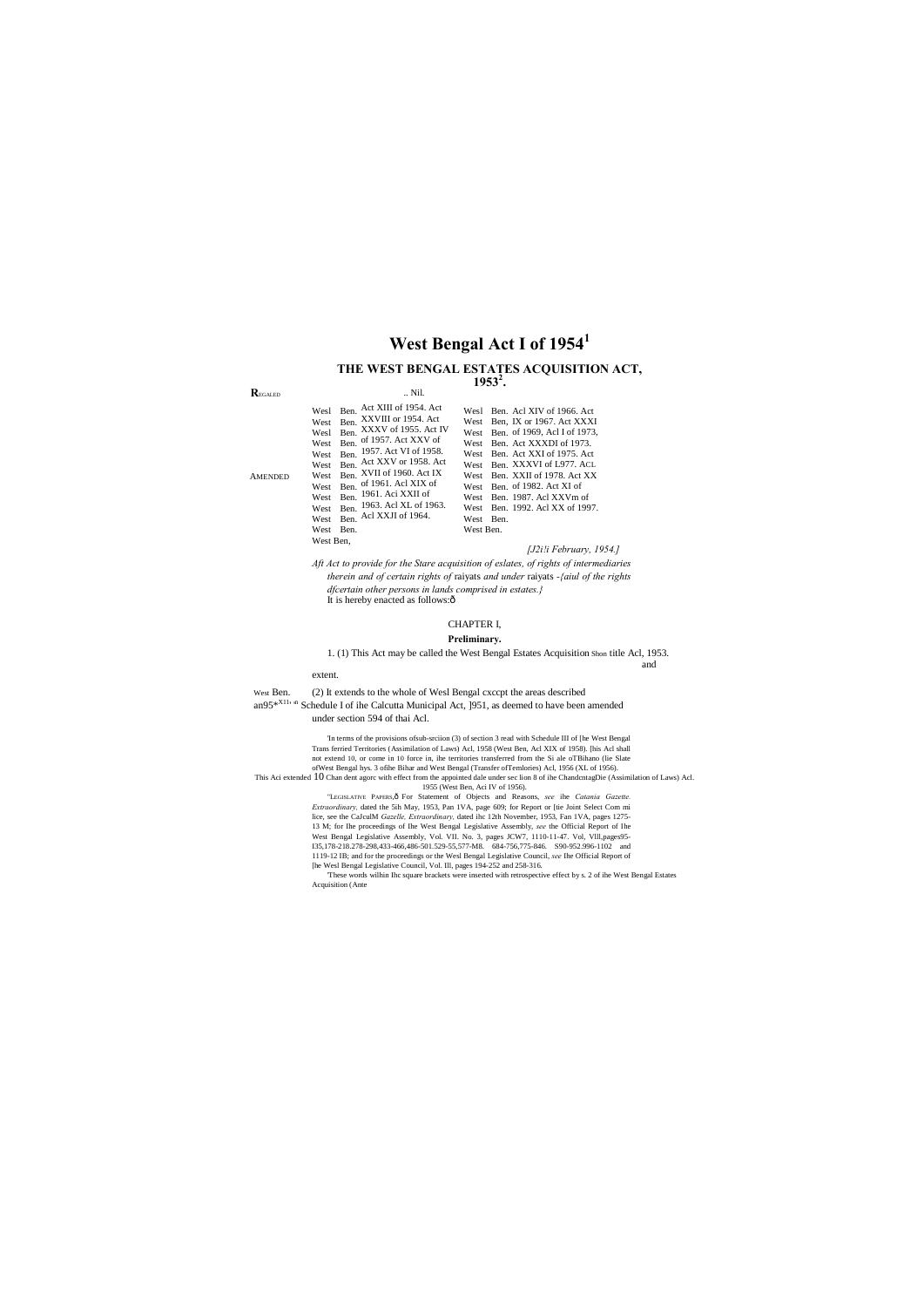[West Ben. Act

#### *(Chapter I.—Preliminary.—Section 2.)*

Dofmiiimii. 2. In this Act unless there is anything repugnant in the subject or " context, $\hat{o}$ 

- (a) "agricultural year" means the Bengali year commcncing on the first day of *Baisaklr,*
- (b) "agricultural land" means land ordinarily used for purposes of agriculture or horticulture and includes such land, notwithstanding that it may be lying fallow for the time being;
- (c) "charitable purpose" includes the relief of the poor, medical relief or the advancement of education or of any other objcct of general public utility;
- (dj "Collector" means the Collector of a district or any other officer appointed by the SLate Government to discharge any of the functions of the Collector under this Act;
- (e) "date of vesting" means the date mentioned in the notification under sub-section (1) of section 4;
- (f) "estate" or "tenure" includes part of an estate or part of a tenure;

 $\rm{d}^l(ff)****$ 

'Clause (IT), which was inserted with retrospective efltci by s, 2 of the West Bengal Esiaics Acquisition (Amendment) Act, J955(Wcsl Ben. Aci XXXV of 1955). was omitted with retrospective by s. 2(1) of the West Bengal Estates Acquisition (Amendment) Act., 1957 (West Ben. Act IV of 1957).

(g) "homestead" means a dwelling house together with—

any courtyard, compound, garden, out-house, place of worship, family grave-yard, library, office, guest-house, tanks, wells, privies, latrines, drains and boundary walls annexed to of appertaining to such dwelling house;

(h) "incumbrance" in relation to estates and rights of intermediaries therein does not include the rights of a *raiyat* or of an underraiyar or of a non-agricultural tenant \*[, but shall, except in the case of land allowed to be retained by an intermediary under the provisions of section 6, include all rights or interests of whatever nature, belonging to intermediaries or other persons, which relate to lands comprised in estates or to the produce thereof];

: These words within ihc square brackets were insencd with retrospective cfTect *by* s. 2(a) of the West Bengal Estates Acquisition (Second Amendment) Act, 1957 (West Ben. Act XXV of 1957).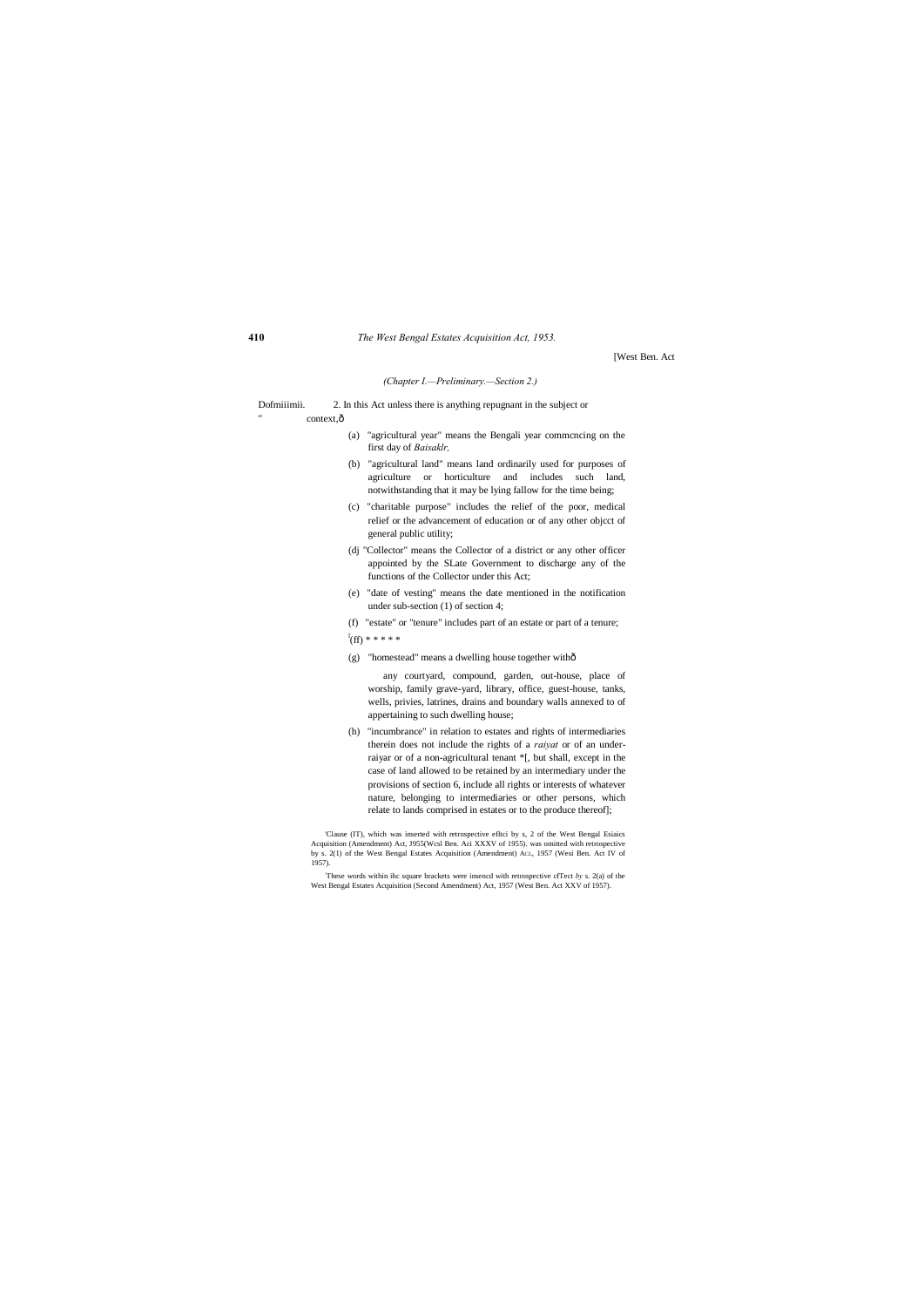| 411        |  |  |
|------------|--|--|
| 1 of 1954. |  |  |

#### *(Chapter J.—Preliminary.—Section 2.)*

'(i) "intermediary" means a proprietor, tenure-holder, underlenure-holder or any other intermediary above a *raiyat* or a non-agricultural lenani and includes a scrvicc tenure- holder and, in relation to mines and minerals, includes a lessee and a sub-lessee;

- (j) "non-agricultural land" means land other than agricultural land -[or other than land comprised in a forest];
- (k) "non-agricultural tenant" means a tenant of non-agricultural land who holds under a proprietor, a tenure-holder '[, a service tenure-holder] or an under-tenure-holder;
- (1) "notified area" means a district or part of a district in respect of which a notification has been duly published under section 4;
- (m) "prescribed" means prescribed by rules made under this Act;
- (n) "religious purpose" means a purpose connected with religious wyrship, teaching or service or any performance oTreligious rites;
- (o) "rent" means whatever is lawfully payable or deliverable in money or kind or both, by a tenant to his landlord, on account of the use or occupation of the land held by the tenant and includes also money recoverable under any enactment for the lime being in force as if it was rent;
- (p) expressions used in this Act and not otherwise defined have viti or 1885. in relation to the areas to which the Bengal TcnancyAct,
	- 1885, applies, the same meaning as in that Act and in relation to other areas meaning as similar thereto as the existing law relating to land tenures applying to such areas, permits.

<sup>&#</sup>x27;Clause (i) was substituted for I he original dause with res (respective effect by s. 2(2) of (he West Bengal Estates Acquisition (Amendment) Acl, 1957 (West Ben. Acl IV of 1957).

<sup>&</sup>quot;These words wilhin the square bmckets were inserted with retrospective effect by s. 2(b) or the We si Bengal Estates Acquisition (Second Amendment) Acl. 1957 (West Ben. Act XXV of 1957).

<sup>&</sup>quot;Tbesc words within the square brackets were inserted wiih retrospective effect by s. 2 of the West Bengal Estates Acquisition (Amendment) Act, 1960 (West Ben. YVIP LOC.M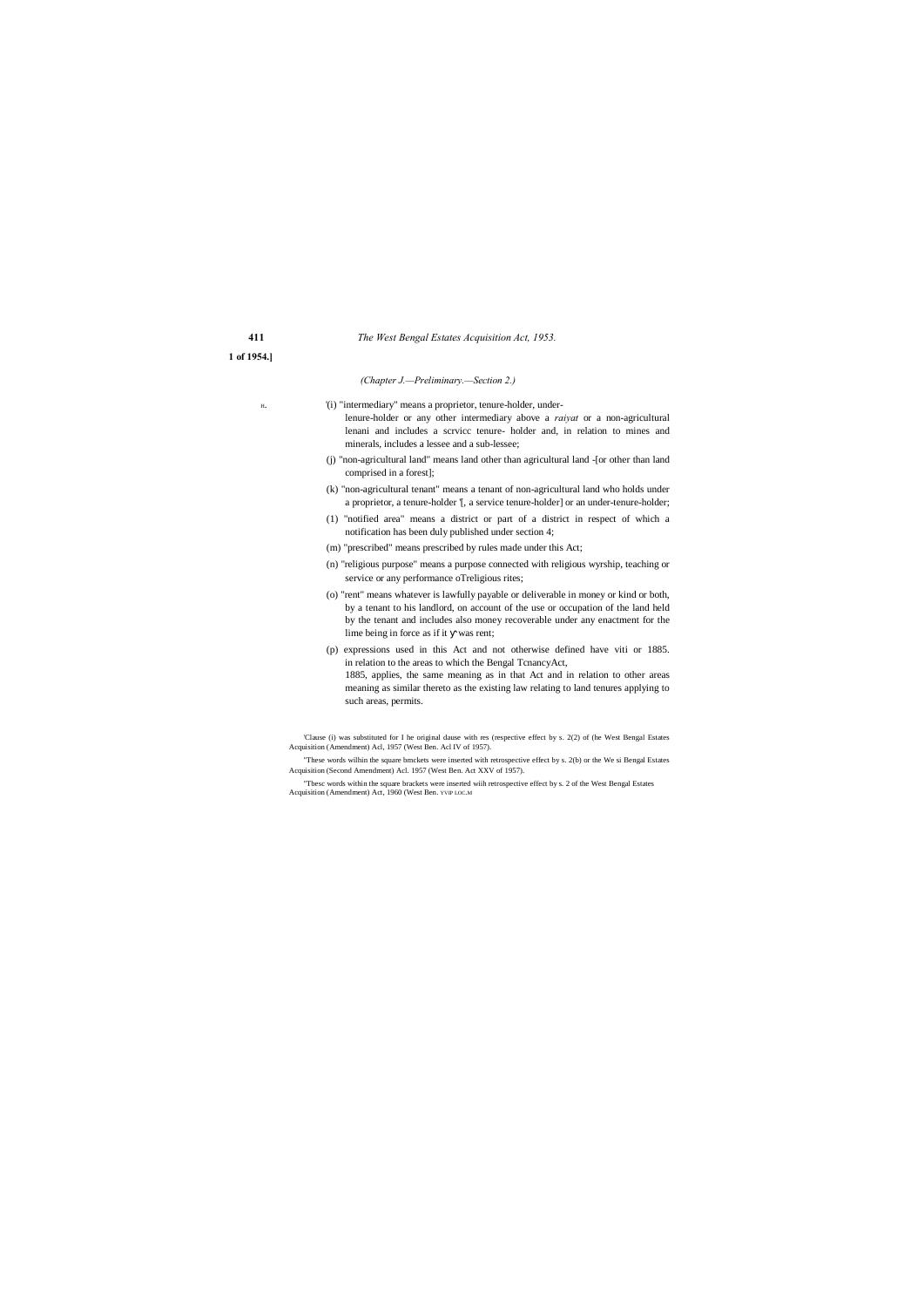Notification vesting eslntes and rights of intermediaries

**[West Ben. Act** *(Chapter 1.—-Preliminary.—Section 3.—Chapter II.—Acquisition of estates and of the rights of intermediaries* 

oihcr laws. anything to the contrary contained in any other law or in any contract <sup>clc</sup>- express or implied or in any instrument and notwithstanding any usage

*therein.-—Section 4.)*

a«w 3. The provisions of this Aci shall have effcci notwithstanding

or custom to the contrary:

'Provided that nothing in this Act shall apply lo any land held by a Corporation, not being a local authority or a Company, established by or under any law for the lime being in forcc:

'Provided further that nothing in this Acl shall affect any land possession of which was taken by the Slate Government<sup>2</sup>[beTore the date mentioned in the notification issued under section 4,] in furtherance of any proposal Tor acquiring such land, whether any formal proceedings for such acquisition were started or not, and proceedings for acquisition of such land may be continued or commcnced as if this Act had not been passed.

#### **CHAPTER II.**

#### **Acquisition of estates and of the rights of intermediaries therein.**

4. (1) The State Government may from time to time by notification declare thai with effect from [he date mentioned in the notification, all estates and the rights of every intermediary in each such estate situated in any

> district or part of a district specified in the notification, shall vest in ihc State free from all incumbrances. {2) The date mentioned in every such notification shall be the commencement of an agricultural year; and the notifications shall be issued so as to ensure that the whole area lo

> which this Act extends, vests in the State on or before the 1st day of *Baisakh* of the Bengali year 1362,

> (3) Every such notification shall be published in the first instance, in at least two issues of each of two newspapers (one of which must be in the Bengal language) circulating in West Bengal and also by affixing at each police-station and sub-registry office within the district or pan of the district, specified in the notification and by beat of drums and in any oiher manner, if any, as may be prescribed.

> (4) When lite State Government is satisfied that the notification has been published in the first instance as required under sub-section (3), it shall issue the notification in the *Official Gazette.*

> 'These provisos were ad Jed with retrospective effect by s. 3 of the West Bengal Estates Acquisition (Amendment) Act, 1960 (West Ben. Acl XVII of I960).

> Those words md figure within the square brackets were substituted with retrospective effect for the words and figure "before the issue of a noli Ileal ion under section 4." *by* s. 2 of the Wesl Bengal Esmics Acquisition (Second Amendment) Act, 1961 (West Ben. Aci XIX of I951V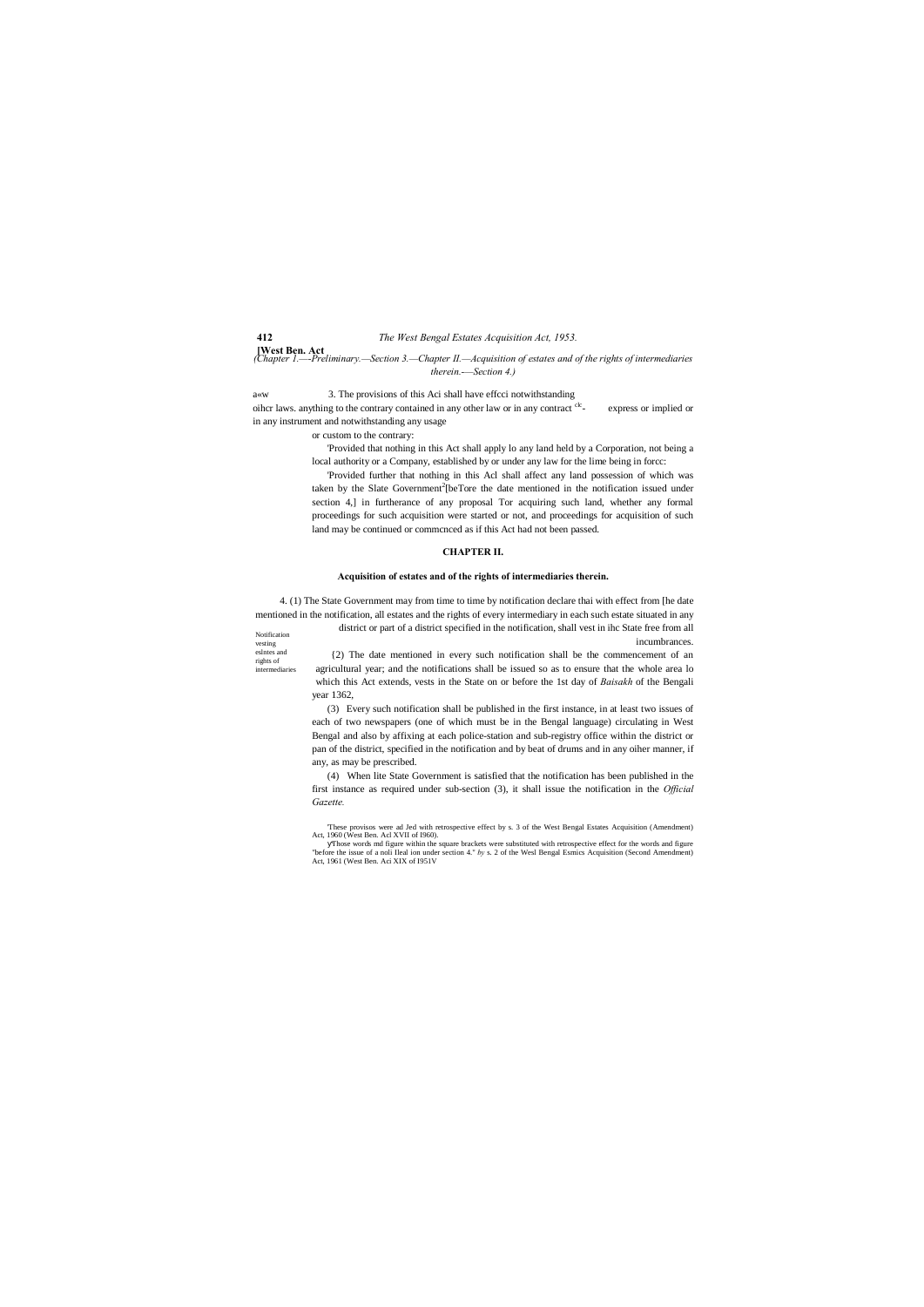# **I of 1954.]**

*(Chapter II.—A cquisilion of estates and of the rights of intermediaries therein.—Section 5.)*

, (5) The publication of the notification in the *Official Gazette* shall be conclusive evidence [hat all requirements relating to publication in the first instance as mentioned in sub-section (3) have been complied with and also of the due publication of the notification and of notice to all persons affected by the notification.

5. : [(1)] Upon the due publication of a notification under section EfTcci of 4, on and from the date of vesting $\hat{O}$  and the date of vesting  $\hat{O}$  and the date of vesting  $\hat{O}$  and the date of vesting  $\hat{O}$  and the date of vesting  $\hat{O}$  and the date of vesting  $\hat{O}$  and the date of vesting  $\hat{O}$  and

'(6) Notwithstanding anything contained in the foregoing subsections, an intermediary may, at any lime before the 15 th day orFebruary, 1955, apply to the Slate Government to have all his estates, tenures, under-tenurcs and other rights as intermediary, to be vested in the Siaic and the State Government may, after considering the facis and circumstances of the ease, if i( thinks fit, make an order granting the application. Upon the order being made, all such estates, tenures, under- lenures and rights of the intermediary, shall vest in Ihe Slate Government on and from the date of the order, free from all incumbrances (other than ihc rights of subordinate intermediaries, if any) and the provisions of this Act, except the foregoing sub-sections and clauses (a) and (b) of section 5, shall, with necessary modifications, apply as if, in relation lo such estates, tenures, under-tenurcs and righis of the intermediary, references ID the publication of a nmificaitnn under section 4 or lo the dale of vesting were references lo the order granting the application or lo the date of such order, and references lo ihe vesting under section 5 were references to ihe vesting under this sub-section. The State Government shall have also power to make such other orders for giving effect to the provisions of this sub-section as ii deems necessary.

'Sub-seciion (6) was subsiiiuied for ihc original sub-section by s. 2 of Ihe West Bengal Eslales Acquisilion (Second Amendment) Acl, 1954 (West Ben. Acl XXVItl of 1954).

- (a) the estates and ihe rights or intermediaries in the estates, to which the declaration applies, shall vest in the State free from all incumbrances; in particular and without prejudice to the generality of the provisions of I his clause, every one of the following rights which may be owned by an intermediary shall vest in the Stale, namely: $ô$ 
	- (i) rights in sub-soil, including rights in mines and minerals,
	- (ii) rights in *hats*, bazars, ferries,  $3*$  fisheries, tolls and other *sairati* interests;

; Section 5 was re-numbered as sub'section {]) of that see lion by s. 2 of ihc West Bengal Eslales Acquisilion Acl. 1964 (Wesl Ben. Acl XXII of 1964).

"The word "foresI" was omiltcd wiih retrospective effect by s. 3(a) of Ihe Wesl Bengal Eslales Acquisition (Second Amendment) Acl. 1957 (Wesl Ben. Acl XXV of 1957).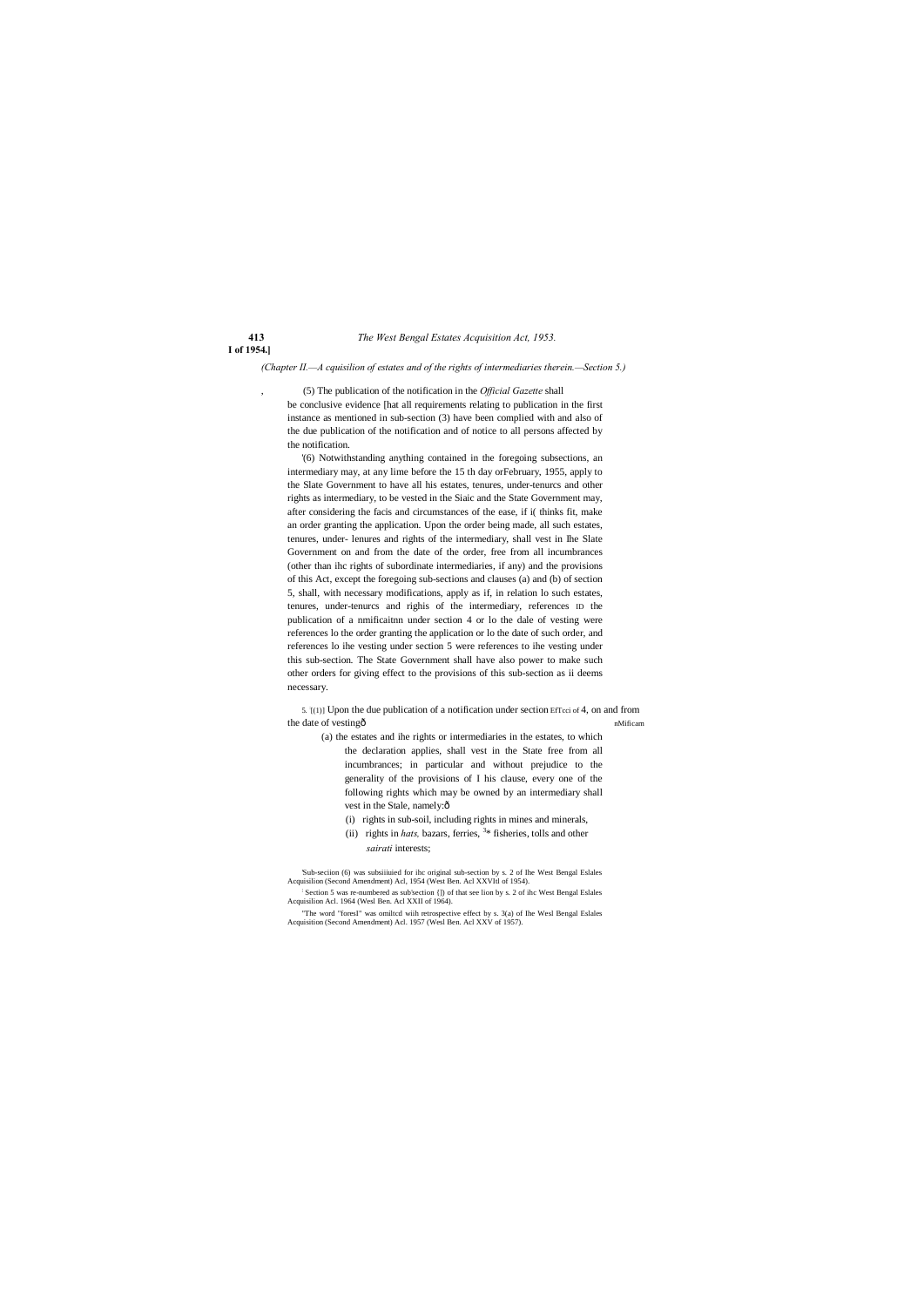## **IWest Ben. Act**

*(Chapter II.—Acquisition of estates and of the rights of intermediaries therein.—Section 5.)*

- '(aa) all lands in any estate comprised in a forest together wiih all righis to ihe trees therein or to ilie produce thereof and held by an intermediary or any other person shall  $2^*$  \* \* \*  $_{\text{vesl}}$  j<sub>n</sub> the Stale;
- (b) all grants of, and confirmation of lilies to, estates and rights therein, Lo which the declaration applies and which were made in favour of intermediaries shall determine;
- (c)  $-$ <sup>1</sup> [""(subject lo the provisions of sub-section (3) of section 6, every non-agricultural tenant holding any land) under an intermediary, and until ihc provisions of Chapter VI are given effect to, every *raiyat* holding any land under an intermediary], shall hold ihe same directly under (he Stale, as if the State had been ihe intermediary, and on the same terms and conditions as immediately before ihe dale of vesting:

<sup>5</sup>Provided further that any person aggrieved by an order passed by the Revenue Officer determining rent under the first proviso may appeal lo such authority and within such lime as may be pescribcil;

These words wilhin square brackets were substituted with retrospective effect for ihc wards "every *raiyat* or nonagricullural lenam holding under an intermediary" by s. 3(2)

^Provided that if any n on-agricultural tenant pays renl wholly in kind or partly in kind and partly in cash, then, notwithstanding anything contained in ihc foregoing clause,

he shall pay such rent as a Revenue Officer specially empowered by the Stale Government in this behalf may determine in the prescribed manner and in accordance with the principle laid down in clause (ii) of section 42:

(d) °Ievery non-agricultural icnont holding under an intermediary and until the provisions of Chapter VI are given effect lo,

every *raiyat* holding under an intermediary,! shall be bound

 1 Thcse provisos were added by s. 2 of ihc Wesl Bengal Eilales Acquisition (Amendment) Acl, 196.1 (West Ben. Acl XXII of 1963).

of the West Bengal Estates Acquisition (Amcndmrnt) Acl. 1957 (Wesl Ben. Acl IV of 1957).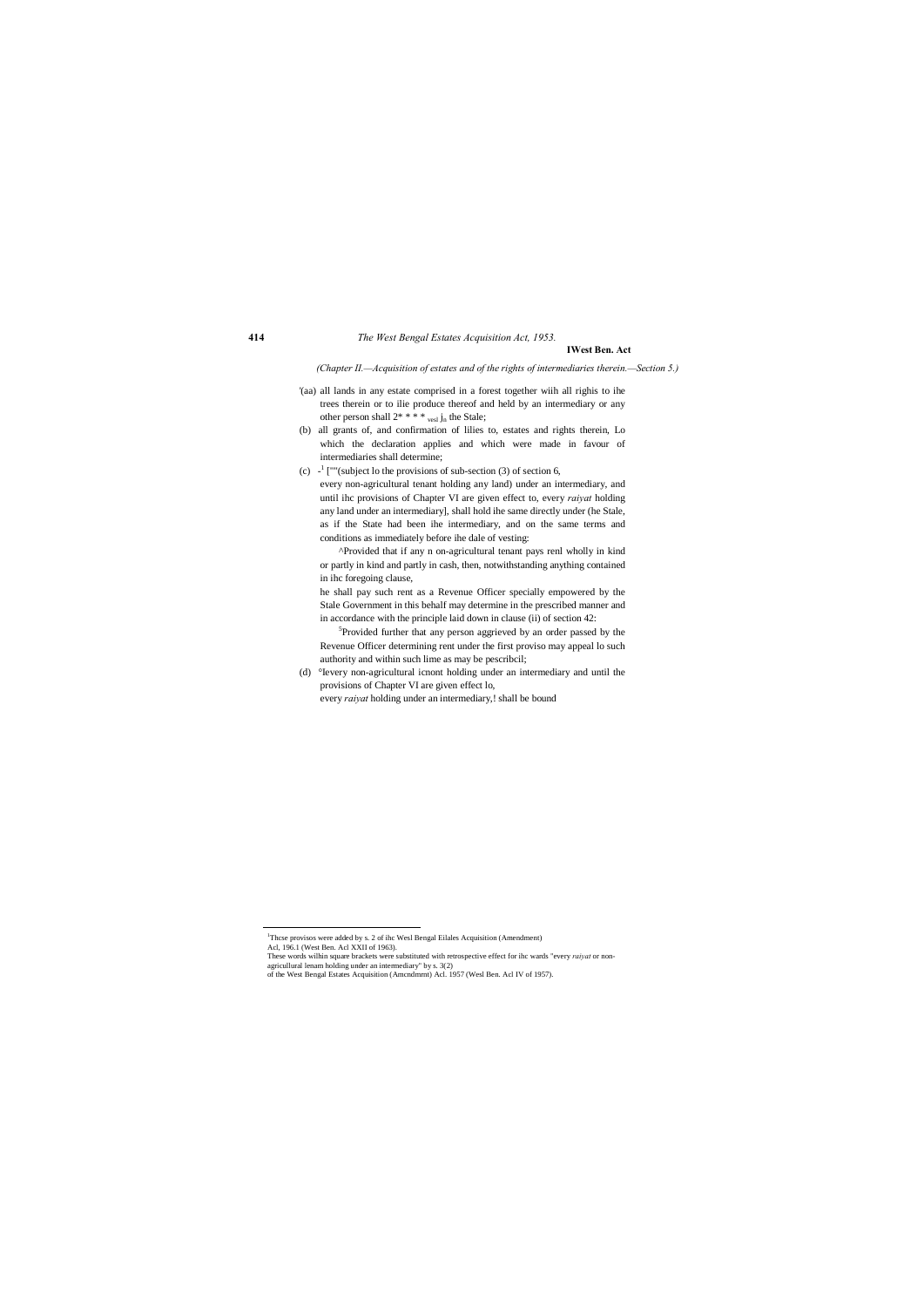# **1 of 1954.]**

*(Chapter II.—Acquisilion of estates and of the rights of intermediaries therein.—Section 5A.)*

 $1$  (2) For ihe removal of doubts it is hereby declared thai notwithstanding anything lo the contrary contained in any judgment,

lo pay lo ihc Slale his rem and other dues in rcspcct of his land, accruing on and from ihc dale of vesting, and every payment made in contravention of this clause shall be void and of no effect.

decree or order of any court or Tribunal or in any other law, all rights and interests in mines and minerals of all intermediaries, being lessees and sublessees, in any notified area shall be deemed lo have vested in the Stale with effcct from the date of vesting mentioned in the notification under seclion 4 in respeci of such nolified area.

(3) If after such enquiry the Stale Government finds that the transfer was *bona fide,* it shall make an order lo that effect and thereupon the following consequences shall ensue, namely: $\hat{o}$ 

: (3) It is further declared that notwithstanding anything to the contrary contained in any judgment, dccrec or order of any court or Tribunal or in any other law, all lands in any estate comprised in a forest with all rights to the trees or lo the produce thereof as mentioned in clause (aa) of sub-section (1) in any notified area shall be deemed to have vested in Ihe State with effect from (he dale of vesting mentioned in the notification under seclion 4 in respect of that area.

**'5** A. (I) The Stale Government may after ihe date of vesting enquire Xesiriciion into any case of transfer of any land by an intermediary made between the 5lh day of May, 1953 and the date of vesting, if in ils opinion there are *prima facie* reasons for believing that such transfer was not *bona fide.*

(2) If after such enquiry the State Government finds that such transfer was not *bona fide,* it shall make an order lo thai effect and thereupon ihe transfer shall stand cancelled as from the date on which it was made or purported lo have been made:

Provided that, subject lo such cancellation, nothing in this subsection shall be deemed lo affect any rights which the transferor or the transferee may otherwise have against each other.

> (i) the land shall, without prejudice to any rights which the transferor or the transferee may have against each other, be deemed to be the land of the transferee for the purpose of this Act;

'Sub-section (2) was added by s. 2(2) of Ihc Wesl Bengal Eslales Acquisition (Amendment) Act. 1964 (Weil Ben. Acl XXII of 1964). *See* also foot-note 2 on page 5, *mile.*:

Sub-5eclion (3) was inserted by s. 2(b) of the Wesl Bengal Estates Acquisilion (Amendment) Act, 1977 (West Ben. Acl XXXVI of 1977).

•'Section 5A was inserted wiih retrospective fcffeci by s. 2 of ihtf West Bengal Estates Acquisilion (Amendment) Acl, 1954 (Wesl Ben. Acl XIII of 19S4).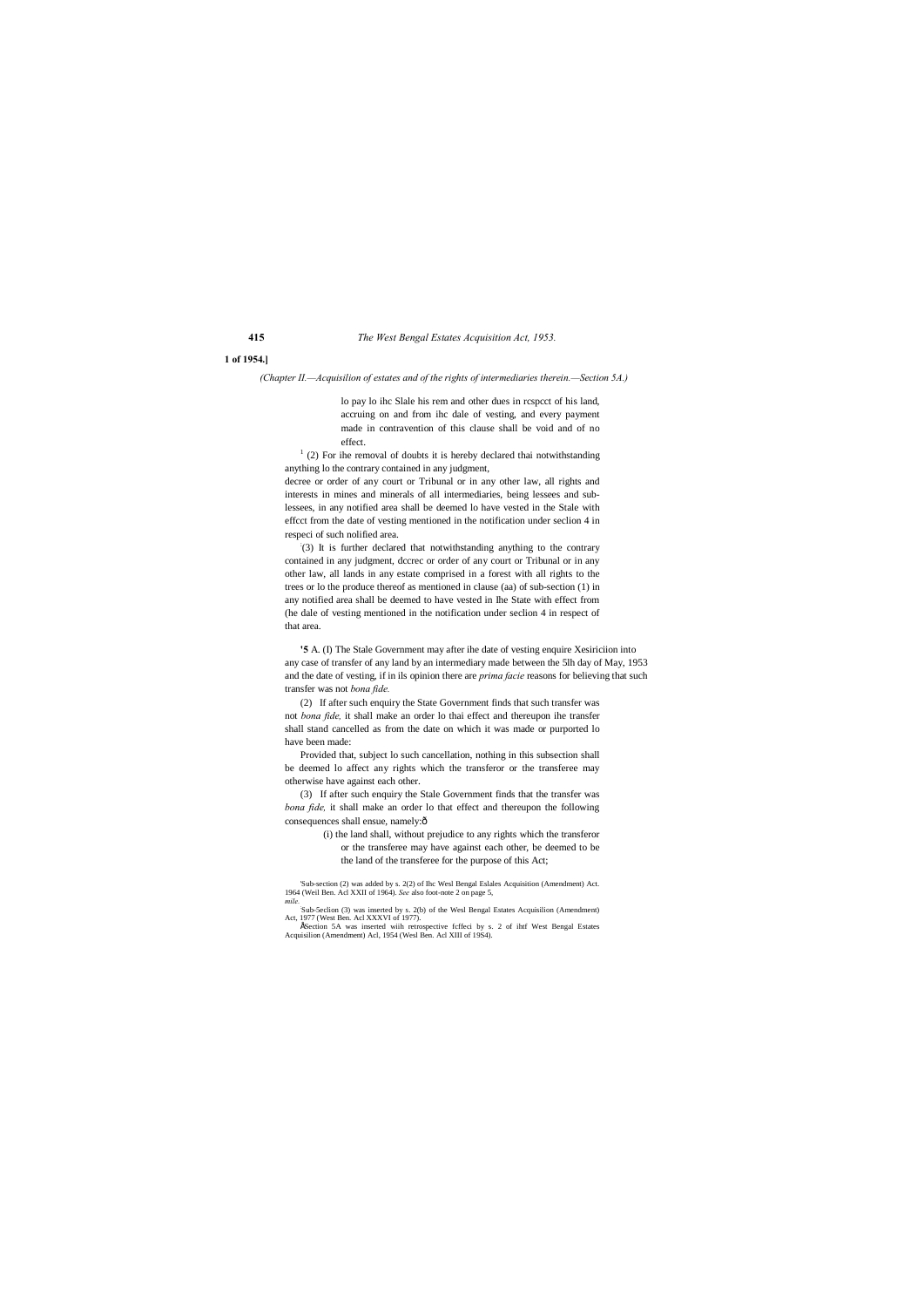### **[West Ben. Act**

*(Chapter !!.—Acquisition of estates and of the rights of intermediaries therein.—Seclion 5A.)*

(4) The Slate Government may delegate<sup>1</sup> all or any of its powers under this section lo such officers in its scrvice as it may deem Til.

(5) The procedure to be followed in such enquiry shall be such as may be prescribed: Provided thatô

(ii) if any such land or any part thereof is retained by the transferee under the provisions of this Chapter, such land or such pan thereof may be taken into account in calculating the land which may be retained by ihc transferor under this Chapter as if such land or such pan thereof had never been transferred and were retained by the transferor or choscn by him as land lo be retained by him.

- (i) no order shall be passed in an enquiry held under this section except after giving the transferor and the transferee an opportunity of being heard;
- (ii) in conducting such enquiry the State Government and any officer to whom any powers have been delegated under subsection (4), shall have all the powers of a civil court for the purposes of taking evidence, administering oaths, enforcing the attendance or witnesses and compelling ihe production of documents and shall be deemed to be a civil court within

- the meaning of sections 480, 481 and 482 of the Code of Aci V of
- Criminal Procedure, 1898. \*

1898

(6) An appeal against any order passed by the State Government under sub-section (2) or sub-section (3), or passed under any of those sub-seciions as read with-scction (4) by an officcr to whom powers have been delegated under sub-scciion (4), if preferred within sixty days of such order -[or within sixty days from the date of appointment of the Special Judge, whichever is later], shall lie to a Special Judge <sup>3</sup>(being a person who is or has been a District Judge or an Additional District Judge) ^appointed by the State Government Tor the purpose of this section and such Special Judge shall dispose of the appeal according to the prescribed procedure.

For delegation or powers, see notification No. f>786L. Kef., dated ihc 9ih April, [95(3 of Ihc Land and Land Revenue Department, published in ihc *Cnfctttht Gazette. Extraordinary* or ihe JOlh April, 1956, Pan I. page 75D,

Acl. 1961 {Wesl Ben. Acl IX of 1961). 'These words within square brackets were subslilulcd for the words "nul being an Officer below ihe rank of a Dislrict Judge" by s. 3(2), *ibid,*

For notification relating to appoinimeni of certain Officers lo be ihc Spccial Judges for the purpose of seclion ?A of (he Act in res peel of ihc districts specified, jer notification No. 1535-1!.. Rcf., dated 14.10.60, pu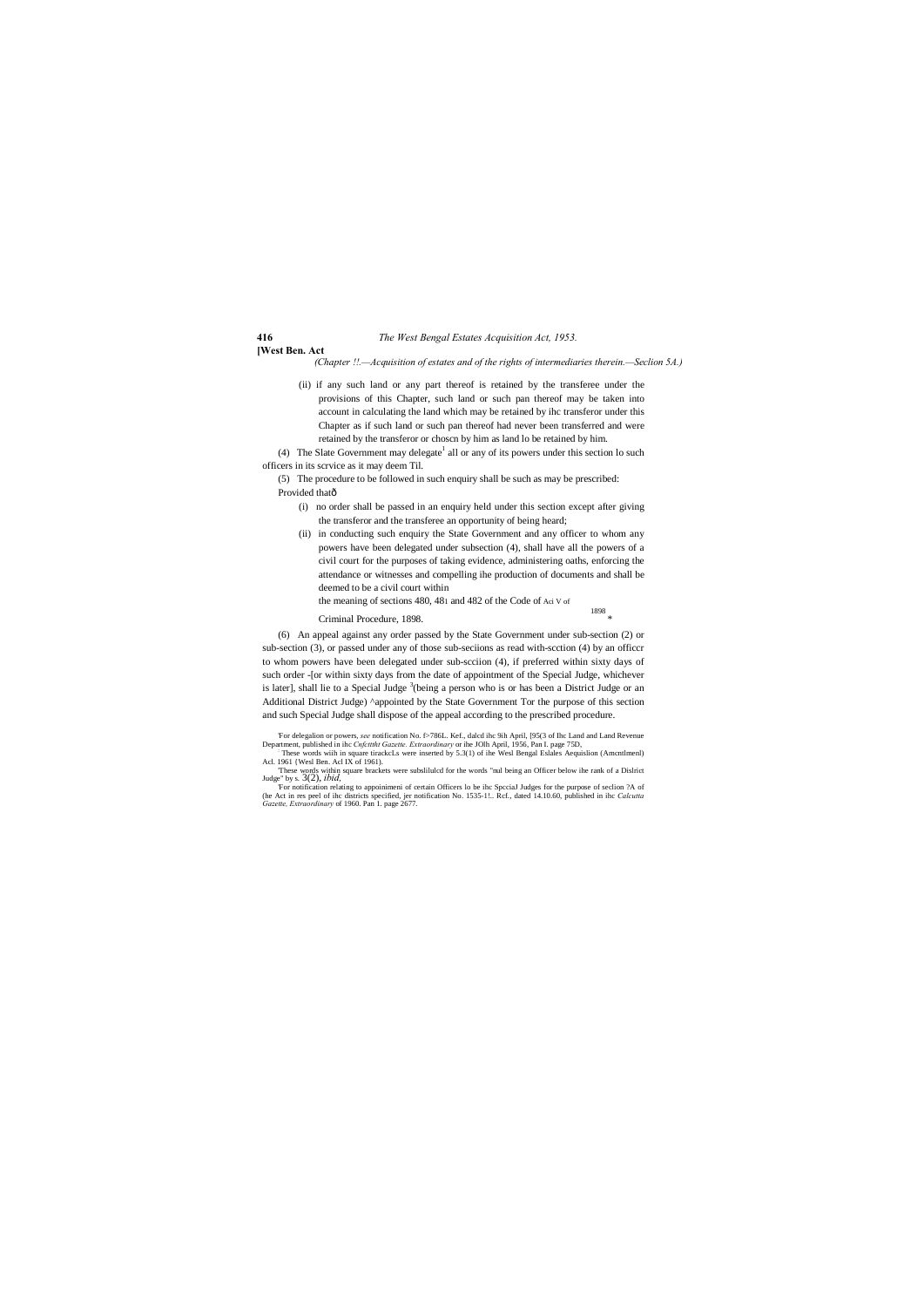#### **I of1954J** *The Wesr Bengal Estates Acquisition Act, 1953.* **417**

not liable to be sold under Aci XI of 1859, Cooch Behar Aci V of JS97. Bengal Regulation VIII or 1819 and Acl VIII of 1885.

- (i) a transfer shall be held to be not *bona fide* if ii was made principally or partially with the objcct of increasing ihe amount of land which a person may retain under this Chapter or principally or partially with the object of increasing the amount of compensation payable under Chapter III or Chapter IV;
- (ii) a transfer in favour of one or more of the following relatives of the transferor, thai is lo say, ô

*(Chapter II.—Acquisition of estates and of the rights of intermediaries therein.—Section 5B.)*

 $(7)$  In this section, $\hat{0}$ 

- (iii) 'transfer' means a transfer by sale, mortgage, lease, exchange or gift;
- (iv) 'transferor' and 'transferee' include the successors in interest of a transferor or a transferee.

a wife, a husband, a child, a grand-child, a parent, a grand parent, a brother, a sister, a brother's son, a sister's son, a daughter's husband, a son's wife, a wife's brother or sister, or a brother's wife,

made between the 5th day of May, 1953 and ihe date of vesting shall be presumed to be not *bona fide* until the contrary is proved:

Eitatc or tenure Provided that where by reason of the foregoing provision of this section, any estate, tenure or under-tenurc is noi sold, or where such sale is void and of no cffecl, the arrears Tor which the estate, tenure or undcr- tenure would have been sold or were sold, shall, notwithstanding anything

Provided thai no such presumption shall be made in respcct of transfer ofland by an intermediary if the aggregate area of such land owned by the intermediary at any time between the 5th day of May, 1953 and the date of transfer did noi excecd twenty acres in extent in the case of non- agricultural land and twenty-five acres in extent in the case of agricultural land;

Section 5B was inserted with retrospective offcet from the 1 si day of June, 1954 by s, 3 of the West Bengal Estates Acquisition (Second Amendment) Act, 195J (West Hen. Act XXVItl of 1954).

'SB. On and from ihe 1st day of June 1954. no estate, tenure or under-tenurc shall be liable to be sold under the Bengal Land Revenue xi of 1859. Sales Act, 1859 or the Cooch Behar Revenue Sales Acl, 1897 or the

 $\wedge^{\Lambda}$ <sup>1</sup> (®<sup>char</sup> Bengal Patni Taluks Regulation, 1819, or ihe Bengal Tenancy Act, 1885, 1897. as the case may be, and any sale which took place on or after thai day Ben. Res;'!; under any of those Acts or that Regulation shall be deemed lo have been vtiicrisis, viTioft885. <sup>VOid an</sup>  $\leq$ J oi no err eel: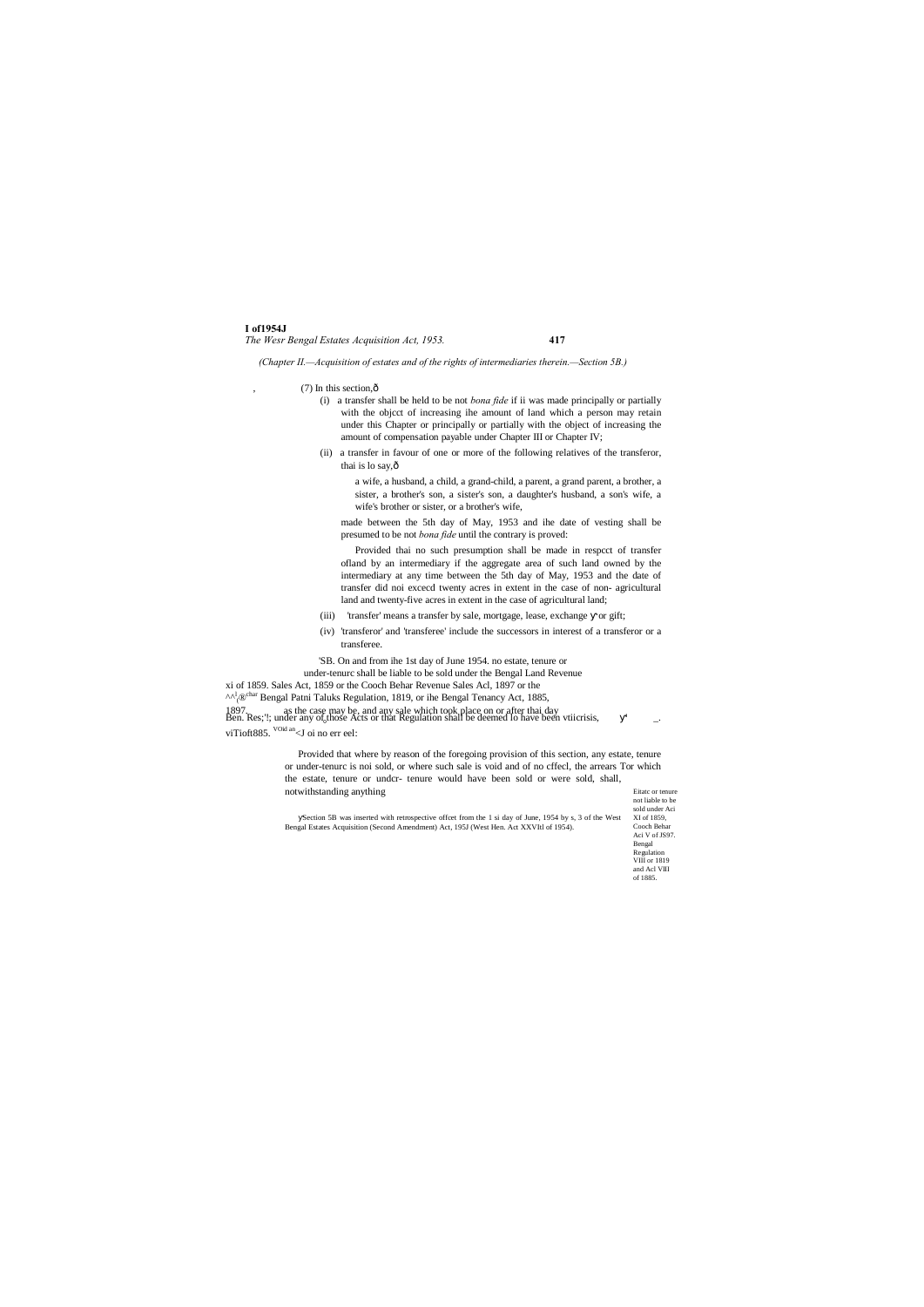Right of intermediary in retain certain

lands.

n..^, J ..L-u.-.EgJSLW.v^ ■ ■ ■ : ^ V W - - ' • • ■ ■ > » ■ ■ - : • ' \* - - ' :

#### *418 The West Bengal Estates Acquisition Act. 1953.*

#### **[West Ben. Act**

*f Chapter II,—Acquisition of estates and of the rights of intermediaries therein.—Section 6.)*

to the contrary \*<sup>n</sup> any oilier law, bear simple interest ai the rate of ten *per centum per annum* from the date on which they bccome or became payable or from which the sale is deemed lo have been void and of no efrcct, as the case may be up to the date immediately preceding the date of vesting of such estate, tenure or under-tenure.

#### 6. (1) Notwithstanding anything contained in sections 4 and 5, an intermediary shall, except in the eases mentioned in

Provided further that if the land retained by an intermediary under clause (c) or any part thereof is not utilised for a period of five consecutive years from the date of vesting, for a gainful or productive purpose, the land or the part thereof may be resumed by the State Government subject to payment of compensation determined in accordance with ihe principles laid down in sections 23 and 24 of the Land  $<sup>1</sup>$  of 1894. Acquisition Act, 1894;</sup>

the proviso lo subsection (2) but subject to the other provisions of that sub-section, be entitled to retain with cffect from the date of vesting— (a) land comprised in homesteads;

> (b) land comprised in or appertaining to buildings and structures '[owned by the intermediary or by any person, not being a tenant, holding under him by leave or license];

'Explanation- $\delta$  For the purposes of this clause 'tenant' shall noi includc a *thika* tenant as defined in the Calcutta West Ben. *Thika* Tcnancy Acl, 1949;  $f < m<sup>of</sup>$ 

(c) non-agricultural land in his *khas*possession '[including land held under him by any person, not being a tenant, by leave or license]! not exceeding fifteen acres in area, and excluding any land retained under clause (a):

Provided that the total area of land retained by an intermediary under clauses (a) and (c) shall not exceed twenty acres, as may be chosen by him;

(d) agricultural land in his *khas* possession, not exceeding twenty-five acres in area, as may be chosen by him:

'These words wiih in square brackcis were substituted wiih retrospective effect for the words "'. whether crculed by the intermediary or noi"' by s. 4**(l**)(a) of the West Bengal Estates Acquisition (Amendment) Acl, 1961 (West Ben. Act IX of 1961),

-Tliis *Explanation* was added wiih retrospective effect by s\_ 4(1 )(b), *ibid,* - These words within square brackets were inserted with retrospective effect by s. d(l)(c), *ibid.*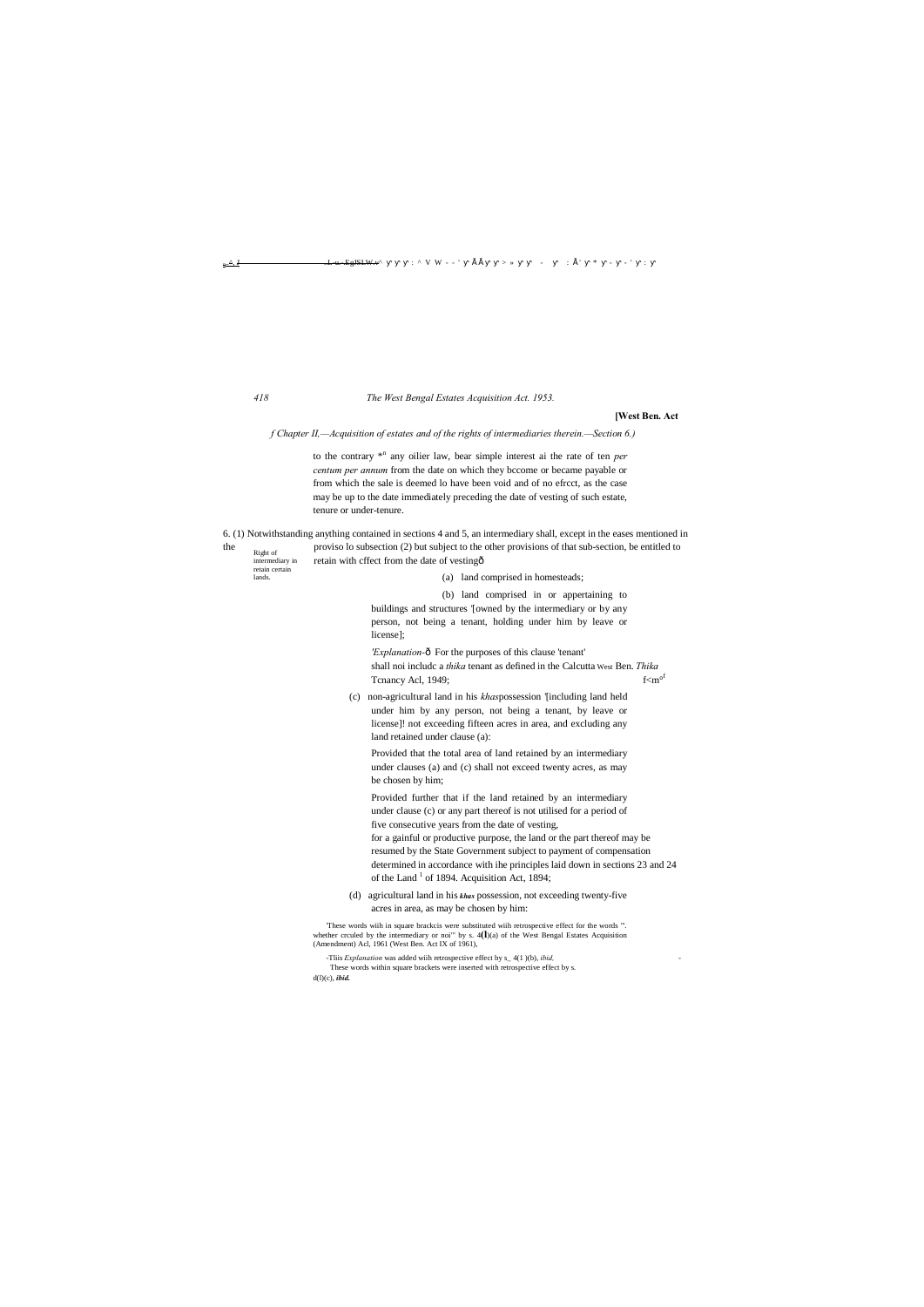I of 1954,]

*(Chapter II.—Acquisition of estates and of the rights of intermediaries therein.— Section 6.)*

" 'Provided thai in such portions of the disLricl of Darjeeling as may be declared by Notification by ihe Si ale Government Lo be hilly portions, an intermediary shall be entitled to retain all agricultural land in his *khas* possession, or any part thereof as may be chosen by him;

> *Explanation.* $\hat{o}$  "tank fishery" means a reservoir or place for the storage of water, whether formed naturally or by excavation or by construction of embankments, which is being used for pisciculture or for fishing, together with the sub-soil and the banks of such reservoir or place, except

(c) lank fisheries;

<sup>1</sup> such portion of the banks as are included in a homestead or in a garden or orchajd and includes any right of pisciculture or fishing in such reservoir or place;

- (f) '[subject to the provisions of sub-section (3),] land comprised in lea gardens or orchards or land used for the purpose of livestock breeding, poultry fanning or dairy;
- (g) '[subject to the provisions of sub-section (3),] land comprised in mills, factories, or workshops;
- (h) where the intermediary is a local authority, $\hat{0}$  land held  $S2$  \* \* \*

l'J55).<br>
Thi\_s proviso was added wiih rtuospewive cffecl by s. *1* of ihe West Bengal Estates Acquisition (Amendment) Act, 1069 (West Ben. Act XXXL of 1969).

Ben. Act XIX of I9fin.

 <sup>2</sup>Tlie wants, bracVcts and figure within square brackets were inserted with retrospective effect by s. 3(1 )(c). *ibid.*

<sup>&#</sup>x27;The words "io *khas* for public purposes" were 0united wiih rcirospcciive cffcct by s. 4(1) of ihe Wujl Bengal Eslales Acquisition (Amendment) Act. I960 (Wesl Ben. Acl XVII of I960). This proviso was added with reirospcciive effect by s. 4(2), *ibid.*

<sup>&#</sup>x27;This clause was substitute] wiih retrospective effect far the original clause by s,

<sup>3(</sup>l)(d) or the West Bengal Es tains Acquisition (Amendmem) Act. 19S5 (West Ben, Act XXXV of 195.\*;)

<sup>-</sup>These words within the square brackets were inserted with retrospective effect by s. J(I)W) of (tie West Bengal Esiucs Acquisition (Amendment) Act, 1961

<sup>(</sup>West Gen. Acl IX of 1961).

<sup>&#</sup>x27;The Indian Companies Act. 1913 (VII of 1913) was repeated and re-enacicd by the Companies Acl, 1956 (I o( I

<sup>&#</sup>x27;Clauses (k) and (I) were inserted wiih retrospective eUcd by s. 3(1) of the West Bengal Eslales Acquisition {Sccond Amendment) Act; 1961 (West

*<sup>&#</sup>x27;See* foot-note *4* on page 12, *ame,*

This paragraph was added with retrospective cffecl by s, 3(1 )(e) of the West Bengal Estates Acquisition (Amendment) Act, L955 (West Ben. Act XXXV of 1955).

<sup>&</sup>lt;sup>1</sup>Subs lira ted with retrospective effect Tor the words "Nothing in this sub-section" by s. 3(1) of the West Bengal Estates Acquisition (Amendment) Aci. 1963 (West Ben. Act XXII of 1963).

<sup>&#</sup>x27;These words within the square brackets were inserted with retrospective effect by s. 4(a) of the West Bengal Estates Acquisition (Second Amendment) Act, 1957 (West Ben. Act XXV of 1957).

<sup>&#</sup>x27;These words within the square brackets were inserted with retrospective effect by s. 4(l)(e) of the Wesl Bengal Estates Acquisition (Amendment) Act, L 961 (Wesl Ben. Act IX of 1961),

These words within the square brackets were inserted with retrospective cffccl by s.

<sup>4(2).</sup> *ibid.*

<sup>&#</sup>x27;Sub-scciioii (3) was added with rctrospecii^i elTect by s. 3(2) or the Wesl Bengal Estates Acquisition (Amendment) Acl. 1955 [West Ben. Act XXXV of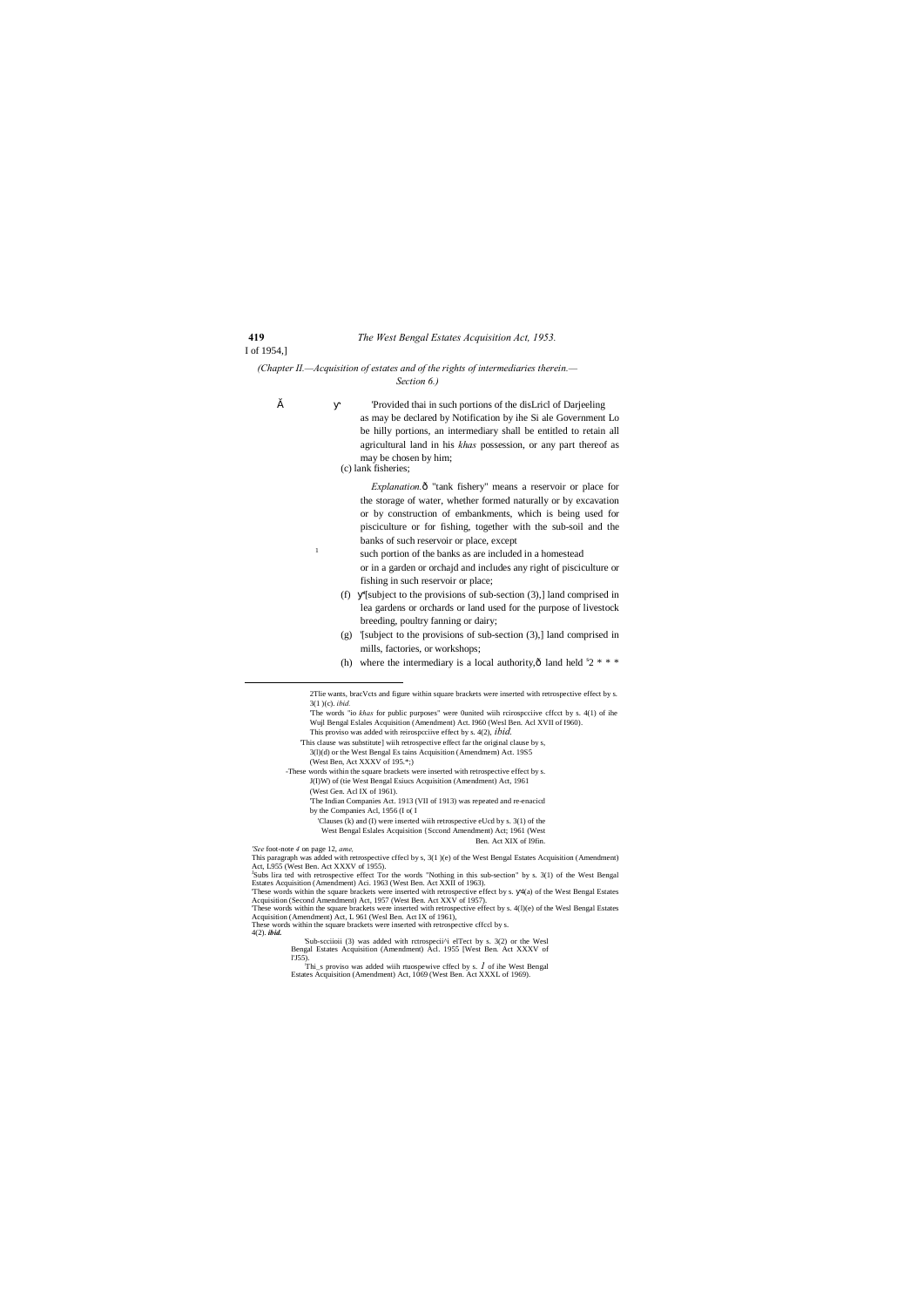by such authority, notwithstanding such land or any part thereof may have been let out by such authority;

^Provided that where any land which has been let out by any local authority is retained by such authority under this clause, no person holding such land shall have any right of occupancy therein, and every such person shall be bound to deliver possession of (he land lo the local authority when required by it for its purposes;

'This *Explanation* was added with retrospective crfcct by 5, 4 of the West

Bengal Estates Acquisition (Amendment) Aci, 1957 (West Ben. Act IV of 1957).<br><sup>J</sup>This *Eirepiion* was added with retrospective cffecl by s. 3(2) of the West Bengal Estates Acquisition (Amendment) Acl. 1963 (Wesl Ben. Acl XXII of

<sup>1963),</sup> 'Sub-sections (3A). (3B), (3C) anil (3D) were inserted wiih retrospective effect by s. 3(2) of the West Bengal Estates Acquisition (Second Amendment) Act, I9fil (Wesl Ben. Act XIX of 146it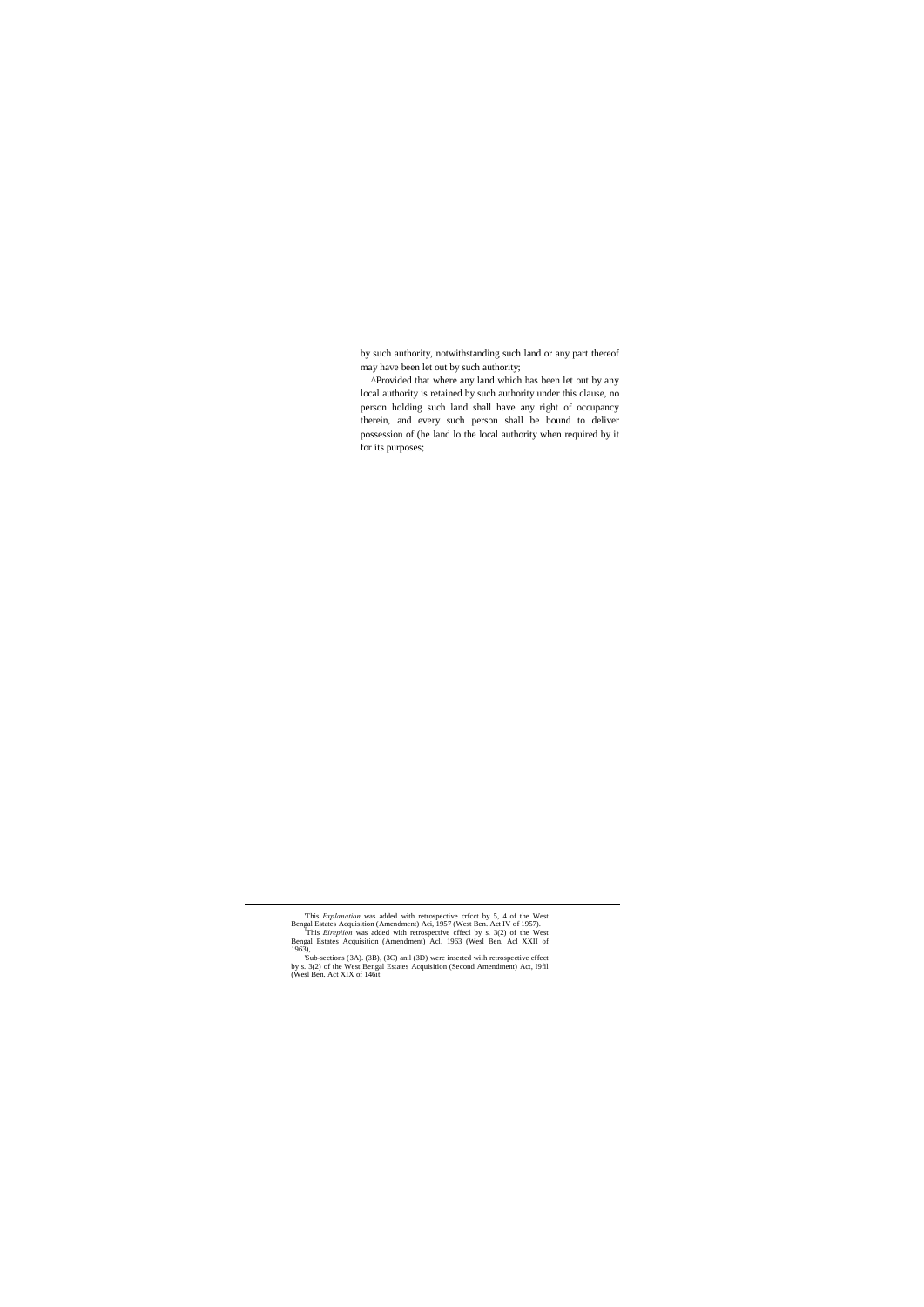420 *The Wesl Bengal Eslales Acquisition Act, 1953.*

#### **[West Ben. Act**

*(Chapter II.—Acquisition of estates and of the rights of intermediaries therein.—Section 6.)*

- '(i) where Ihc intermediary is a corporation or an institution established exclusively for a religious or a charitable purpose or both, or is a person holding under a trust or an endowment or other legal obligation exclusively for a purpose which is char liable or religious of bolhô land hckf in *khas* by such corporation or institution, or person, for such purpose -[including land held by any person, not being u tenant, by leave or liccnse of such Corporation or institution or person];
- (j) where Ihe intermediary is a co-operative society registered or deemed to have been registered under the Bengal Co- Ben. Aci operative Societies Act, 1940, or a company incorporated  $^{XXI} \circ \cdot \wedge^{f0}$ under the Indian Companies Act, 1913', engaged exclusively vn or 1913. in farming (and in business, if any, connected directly with such farming), $\hat{o}$  agricultural land in the *khas* possession of the society or the company on the 1st day of January, 1952, and chosen by the society or the company, not exceeding in area the number of acres which persons, who were the members of the socicly or ihc company on such date, would have been entitled io retain in the aggregate under clause (d), if every such person were an intermediary:

 $J(k)$  so much of requisitioned land as the intermediary would be entitled to retain after taking into consideration any other land which he may have retained under the other clauses;

*Explanation.* $ô$  'requisitioned land' means any land which was in the *khas* possession of the intermediary and which was requisitioned by Government under the provisions of any law for the time being in force or was occupied by

Provided thai where any such person retains any land under clause (d), such person shall not be taken into account in calculating the aggregate area of the land which the society or the company may retain.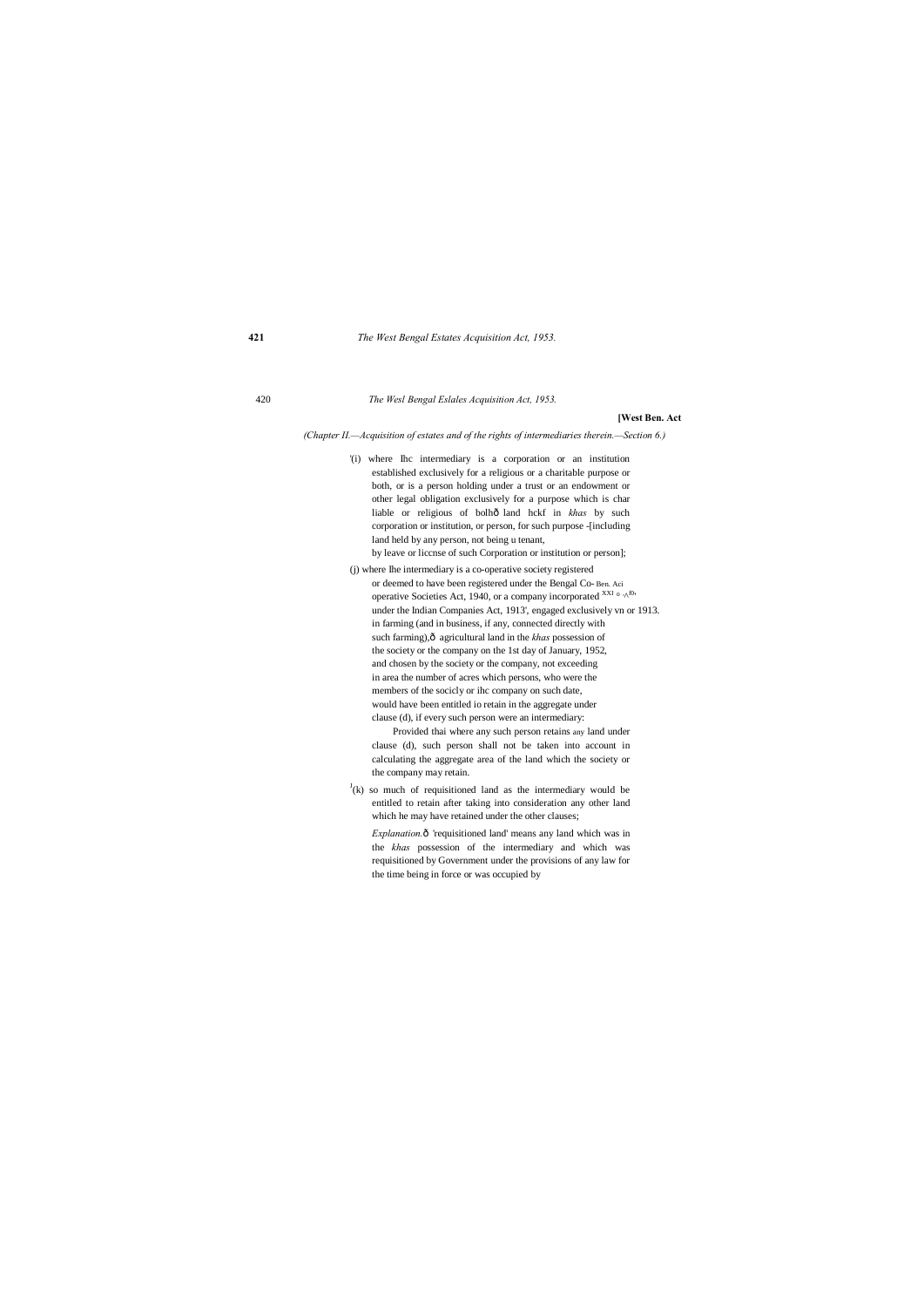**I of1954J** *The Wesr Bengal Estates Acquisition Act, 1953.* **422**

West Ben. ActXVtor 1951.

Ben. Art 11 of I8f!2.

#### *(Chapter !!.—Acquisition of estates and of the rights of intermediaries the rein.—Section 6.)*

Government in pursuance of rule 49 of the Defence of India Rules and continued to be subject to requisition or occupation on the date mentioned in the notification issued under section 4;

*Explanation.* $\hat{o}$  Refugees from East Bengal' includes those who are displaced persons within ihc meaning of the Rehabilitation of Displaced Persons and Eviction of Persons in Unauthorised Occupation of Land Act, 1951.

'{[) so much of land in the unauthorised occupation of refugees from East Bengal immediately before the daLe of veslig as an intermediary would be entitled to retain after taking into consideration any other land which he may have retained under (be other clauses;

-*Exception*. $\hat{o}$  '[Subject to the provisions contained in subsection (3), nothing in this sub-section] shall entitle an intermediary <sup>J</sup>[or any other person) to retain any land comprised in a forest <sup>s</sup>[or any land comprised in any embankment as defined in the Bengal Embankment Acl, 1882, ihe proper mai ntenance of which shou Id, i n the opi nion of ihe State Government, he taken-over by ihe Slate Government in the public interest.]

(2) An intermediary who is entitled to retain possession of any land under sub-seciion (1) shall be deemed to hold such land directly under ihe Slate from the date of vesting as a tenant, subject to such terms and conditions as may be prescribed and subject to paymeni or such rent as may be determined under the provisions of this Act and as entered in the record-of-rights finally published under Chapter V except that no rent shall be payable for land referred to in clause (h) or (i):

Provided that if any lank fishery or any land comprised in a lea- garden, orchard, mill, factory or workshop was held immediately before the date of vesting under a lease, such lease shall be deemed to have been given by the State Government on the same lerms and conditions as immediately before such date "[subject to such modification therein as the State Government may ihink fit to make.]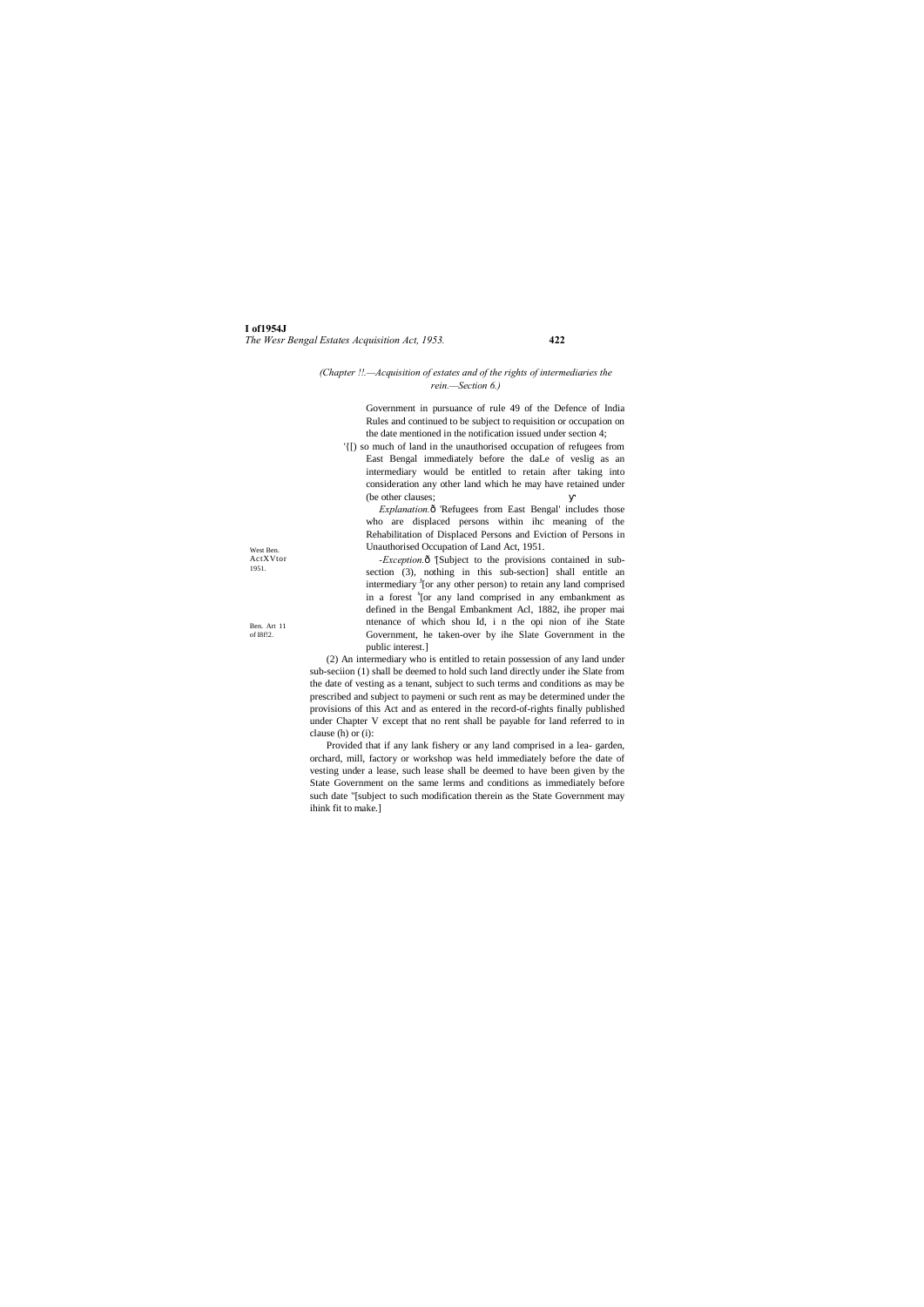#### **423** *The West Bengal Estates Acquisition Act, 1953.* **[West Ben. Act**

#### *(Chapter fl.—Acquisition of estates and of the rights of intermediaries therein.—Section 6.)*

 $^{\prime}$  (5) In ihe ease of land comprised in a tea-garden, mill, factory or  $^*$ 

workshop ihe intermediary, or where ihc land is held under a lease, the

lessee, shall be entitled to retain only so much of .such land as, in the opinion of the Slate Government, is required for the tea-garden, mill,

factory or workshop, as the case may be, and a person holding under a lease shall, for the purpose af assessment of compensation, he deemed to be an intermediary:

*^Explanation.* Ô The expression 'land held under a lease' includes any land held dircctly under the State under a lease.

-Provided thai the State Government may, if il thinks fit so lo do after reviewing the circumstances of a case and after giving (he intermediary or the lessee, as the ease may be, an opportunity of being heard, revise any order made by it under this sub-section specifying the land which the intermediary or the lessee shall be entitled lo retain as being required by him for the tea-garden, mill, factory or workshop, as the case may -be.

 $S(3A)$  Land which may be retained under clause (k) or clausc (I) of sub-section (1) shall, if necessary, be demarcated in such manner as may be prescribed and shall be specified in an order made in this behalf by a Revenue Officer specially empowered for the purpose by the State Government.

 $^{4}$ (3C) For the purpose of sub-scction (3B) the officer or authority executing the order for eviction shall ascertain from ihe Revenue Officer referred to in subscction (3A) particulars of ihe land possession of which may be given to the intermediary.

*''Exception.—*In the case of land allowed to be retained by an intermediary or lessee in respect of a tea-garden, such land may includc any land comprised in a forest if, in the opinion of the Slate Government,

the land comprised in a forest is required for the lea-garden.

<sup>{</sup>(3D) Except as otherwise specifically provided in this Acl or in the rules made thereunder, ihe provisions of the Bengal Tcnancy Act, 1885 vitt of 1885. or the Cooch Behar Tcnancy Act,  $1010$  shall not apply in the case of Gust Behaveny land referred to in sub-section (2) 1910 shall not apply in the case of Cooch Behar any land referred to in sub-section (2). °

\3B) In executing any order for eviction of persons in unauthorised occupation of land in pursuance of proceedings under the Rehabilitation  $\wedge$ Vcsi Ben, of Displaced Persons and Eviction of Persons in Unauthorised Occupation Act XVI of of Land Act, 1951, possession shall be given to the intermediary of only  $^{195}$  so much of such land as he is entitled to retain under clause (1) of subsection (1) and possession of any land in excess thereof shall be given to the Revenue Officer having jurisdiction over the area in which the land is situated. <sup>4</sup>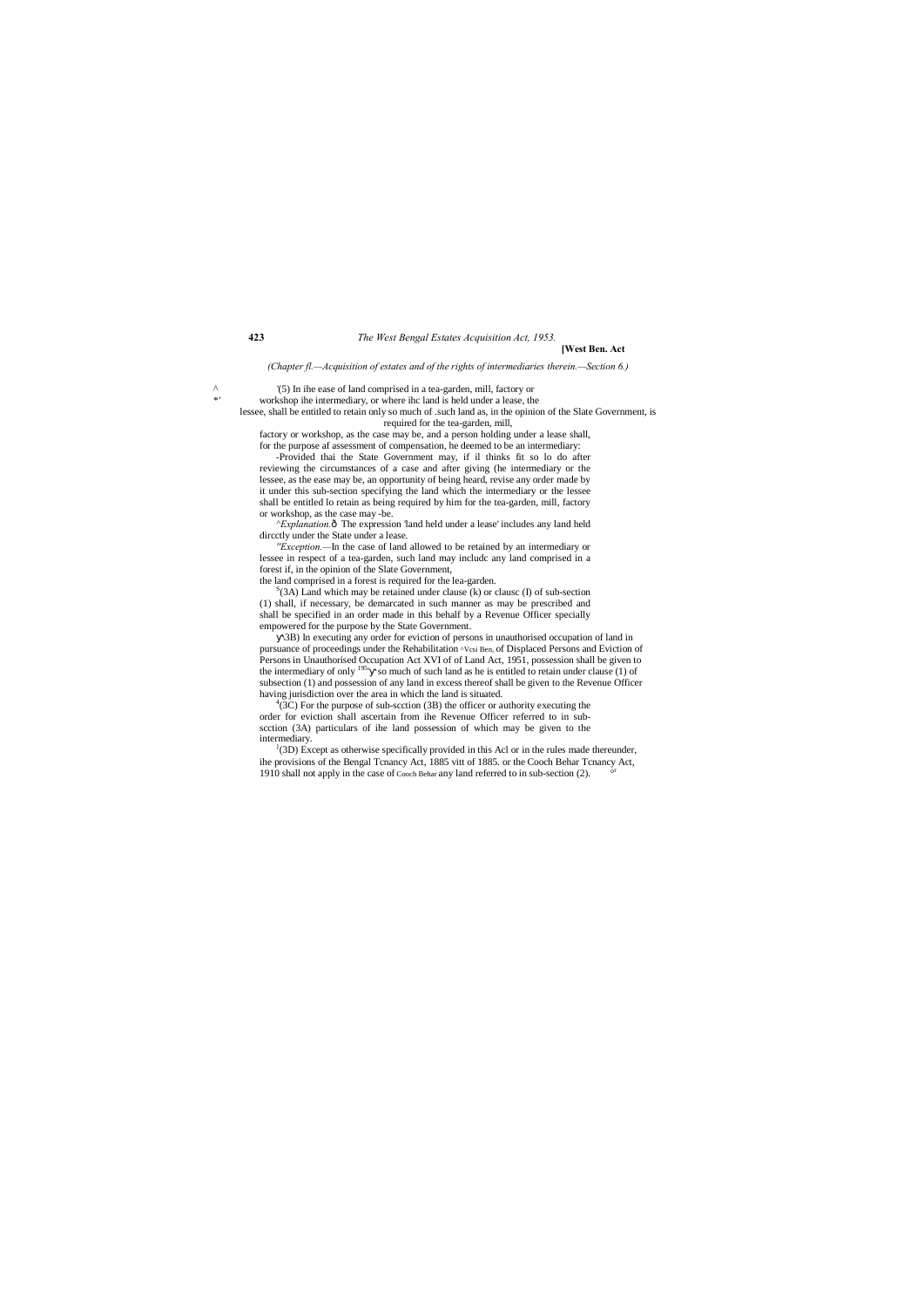Wesl Ben. Act XXV of 1957.

> Pen. Act IX of 1380.

Ben. Aci II of 1882.

I of 1954.]

*(Chapter 11.—Acquisition of estates and of the rights of intermediaries therein.—Section 7.)*

'(4) In Ihc ease of lands comprised in a forest'[or in any embankmeni, referred in ihe *Exception* to sub-section (1)] and held by a person other than an intermediary which vest in the Slate, such person shall, for ihe purpose of assessment of compensation, be deemed lobe an intermediary.

*■7.* (I) All arrears of land revenue, cesses, taxes and other Arrears of impositions by the State relating to any period prior to the date of vesting lawfully recoverable from any intermediary in respect of ""[his share in] ccsscs, iaxes any estate which vests in the Slate under section 5 shall, after the dale  $i^{UMj}$ .<br>of vesting, continue to be recoverable from such intermediary, and shall, due from any

'(5) An intermediary shall cxcrcise his choice for retention of land under sub-seclion (1) within such time and in such manner as may be prescribed. If no choice is exercised by him during ihe prescribed period,

the Revenue Officer shall, after giving him an opportunity of being heard, allow hiin to retain so much of the lands as do not exceed Ihe limits specified in clauscs (c). (d) and (j) of iliai sub-seclion:

an order of a Collector by deduction of the amount of such arrears from the money <sup>J</sup>[which such intermediary is entitled to rcceivc as

Provided that nothing in this sub-section shall require an intermediary to exercise Ihc choice if he has already done so before the date of coming into force of the West Bengal Estates Acquisition (Second Amendment)

#### Acl, 1957.

without prejudice to any other mode of recovery, be recoverable under micrmediary,

compensation] under this Act:

^Provided thai where the intermediary agrees in writing that ihe whole of the compensation money payable lo him including the amount recovered by the State Government under ihe provisions of section 9,

if any, may be adjusted against Ihc arrears recoverable from the intermediary under this sub-section, no other mode of recovery shall be adopted for the recovery of any such arrears, except the balance, if any,

remaining due after such adjustment and suits and proceedings, if any, pending for the recovery or any such arrears shall remain stayed until such adjustment has been made.

### **[West Ben. Act**

*(Chapter 11.—Acquisition of estates and of the rights of intermediaries therein.—Sections 8, 9.)*

(2) In computing the period of limitation for the institution of any suit or proceeding for the recovery of any arrears referred lo in sub-section (1), the time taken for adjustment of the arrears in accordance with the proviso to subsection (1) shall be excluded,

8. All arrears of rent and cesses '[together with interest thereon and other amounts lawfully recoverable by] any intermediary on the date of vesting from any person, in respect of any interest of such intermediary which vests under section 5, and all sums due from such person in respect of any decree for arrears of rcnl in respect of such interest, whether having the effect of a renldecrcc or money-decree and whether obtained before or after the date of vesting, and the execution of which is not barTcd by limilalion, shall continue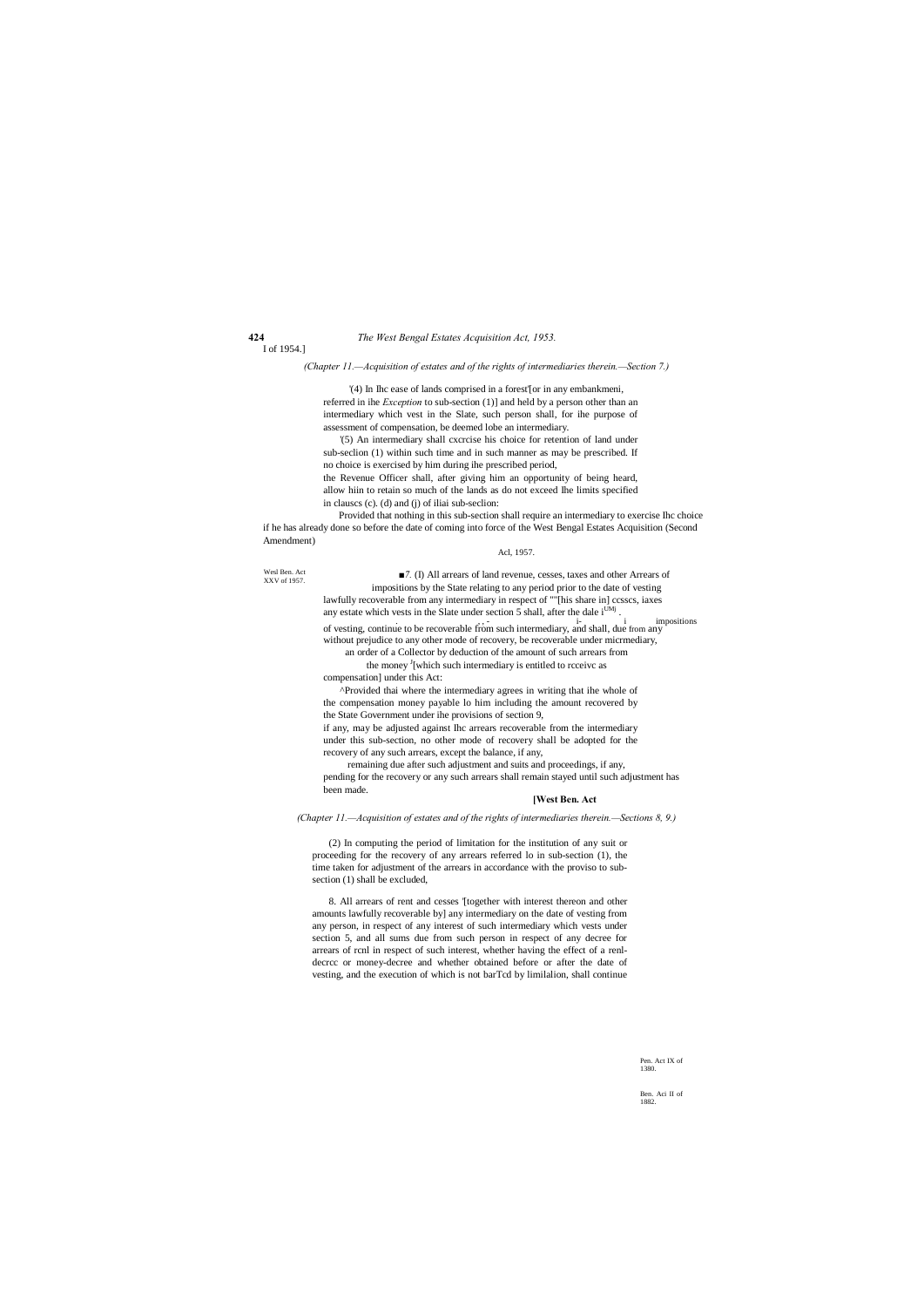an

#### **425** *The West Bengal Estates Acquisition Act, 1953.* lo be recoverable by such intermediary

Tor such

-'[Provided lhac ifsucli person be himself an intermediary, the recovery of such arrears from ihc compensation payable to him shall be subject to the provisions or section 26 of tliis Act:]

Arrears of rem due la intermediary and decrees "Provided further that if on the date of vesting a notification under section 99 of the Cess Aci, 1880, was in force in rcspcci of any interest or an intermediary or if any interest of an intermediary was let in farm or managed by a Collector under clause (b) or clause (c) of section 73 of the Bengal Embankment Act, 1882, then in computing the period of limitation for the institution of any suit or proceeding by the intermediary for the recovery of any arrears of rent or cesses in respect of such interest, the period during which such notification was in force or during which the interest was let in farm or managed by the Collector, shall be excluded.

arrears. Opiionio 9. '(1) An intermediary may \* \* apply to the State cdiccicd^ Government for recovery by the Stale Government or all sums recoverable through the by him under the provisions of section 8.

State GovcmincnL on certain

c ond il ions.

'These words wiih in the square bracke is were substituted wiih retrospective cffecl for Ihe words "together with interest thereon remaining due lo" hy s. 5 of the West Bengal Estates Acquisition (Amendment) Acl, 1955 (Wesl Ben, Aei XXXV of 1955).

The words "and shall wiih out prejudice to nny other mode of recovery be recoverable by attachment of any money that may be payable as compensation to such person under this Act" were omitted by s. *4* of the West Bengal Estates Acquisition (Second Amendment) Act, 19S4 (West Ben. Act XXVIII of 1954). 'This proviso within ihc square brackets was added by s. 4, *ibid.*

'This further proviso was added with retrospective effect by s. 5 of the West Bengal Estates Acquisition (Amendment) Act, 1957 (West Ben. Act IV of 1957).

'This\_ sub-scction was substituted with retrospective effect for the original sub- scction by s, 6(1) of the West Bengal Estates Acquisition (Amendment) Acl, 1955 (West Ben. Act XXXV of 1955),

•The words "at any time within twelve months from ihe dale or vesting." were omitted with retrospective effect by s, 6(a) or the West Bengal Estates Acquisition (Amendment) Act, 1957 (West Ben. Acl IV of 1957).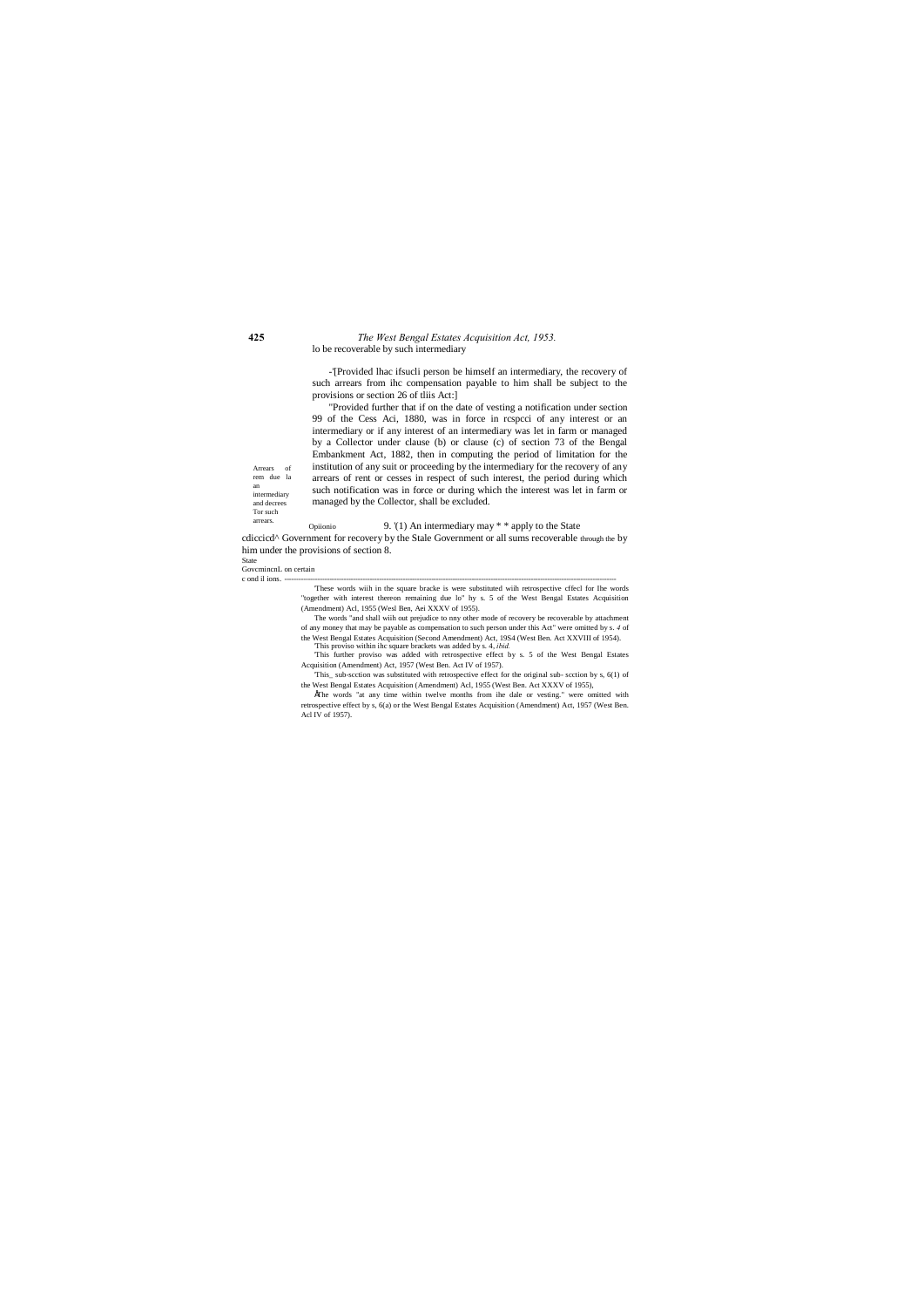### *The H'ei/ Bengal Estates Acquisition Acl, 1953,* **426**

#### **I of 1954.]**

#### *(Chapter 11.—Acquisition of estates and of the rights of intermediaries therein.— Section 9.)*

(2) The Slate Government may grant or refuse such application as " it thinks fit '[but no such application shall be granted if made after

the expiry of twelve months from the date of vesting unless the intermediary makes an agreement in writing referred to in the proviso to sub-section (1) of section 7],

(3) If the State Government grants ihe application, it shall be competent for the State Government to recover'[ail such sums] as if they were public demands, or in any other manner as if the State Government were ihe intermediary:

(5) The Slate Government shall not be liable if it fails Lo recovcr ihe whole or any portion of  $\frac{7}{1}$  [the sums referred to in sub-section (I)].

'Provided thai if any such sum be recoverable from more persons than one who are co-sharers and who are jointly and severally liable to pay such sum, the extent of liability of each such co-sharer shall first- of all be ascertained by the Court in which, or ihe Officer before whom, proceedings in execution arc taken, and no such proceedings shall, after West Ben. the passing of the West Bengal Estates Acquisition (Amendment) Act, 1961\* <sup>or</sup> 1961, be continued against all the co-sharers until the proceedings against " each co-sharer in respect of his individual liability as so ascertained have

> These words wilhin the square brackets were added with retrospective effect hy s. 6(b) of the West Bengal Estates Acquisition (Amendment) Act, 1957 (West Ben. Aci IV or 1957).

been wholly or partially unsuccessful.

I These words wilhin the square brackets were substituted wiih retrospective effect for the words "amounts of amnrs aforementioned actually collected" hy s. 6(3}(a) of ihe West Bengal Estates Acquisilion (Amendment) Acl. 1955 (Wesl Ben. Act XXXV of 1955).

(4) The State Government shall, from time to time in accordance with such rules as may be prescribed, send to the intermediary, accounts of the ^[amount recovered in pursuance of sub-section (3)], '[and shall, subject to the terms of the agreement made in compliance with subsection (2), where such an agreement is made, pay] to the intermediary ''[the amount so recovered after deducting therefrom the actual cost of recovery subject to a minimum of twenty *per centum* of the amount recovered]. Such accounts shall be treated as conclusive and shall not be questioned in any manner.

: These words wilhin ihc square brackets were substituted with retrospective effect for Ihc words "such arrears aforementioned" by s. 6(2) of the West Bengal Estates Acquisition (Amendment) Act, 1955 (West Ben. Act XXXV of 1955),

'This proviso was added by s. 6 of the West Bengal Eslales Acquisition (Amendment) Aci, 1961 (West Ben. Aci IX of 1961),

These words wilhin the square brackets were substituted wiih retrospective cffcct for Ihc words "and shaj] pay" by s. 6(c) of Ihe Wesl Bengal Eslales Acquisition (Amendment) Aci, 1957 (West Ben.

Act IV of 1957). 'These words wilhin ihe square brackets were substituted wiih retrospective effeci for ihe words "half of Ihe amount so collected and retain the other half for iLscI I by s, 6(3)(b) of Ihe West Bengal Estates Acquisition (Amendment) Acl, 1955 (West Ben. Aci XXXV of 1955),

'Substituted with relrospcclive cffcct for the words "such arrears aforementioned" by s, 6(4). *ibid.*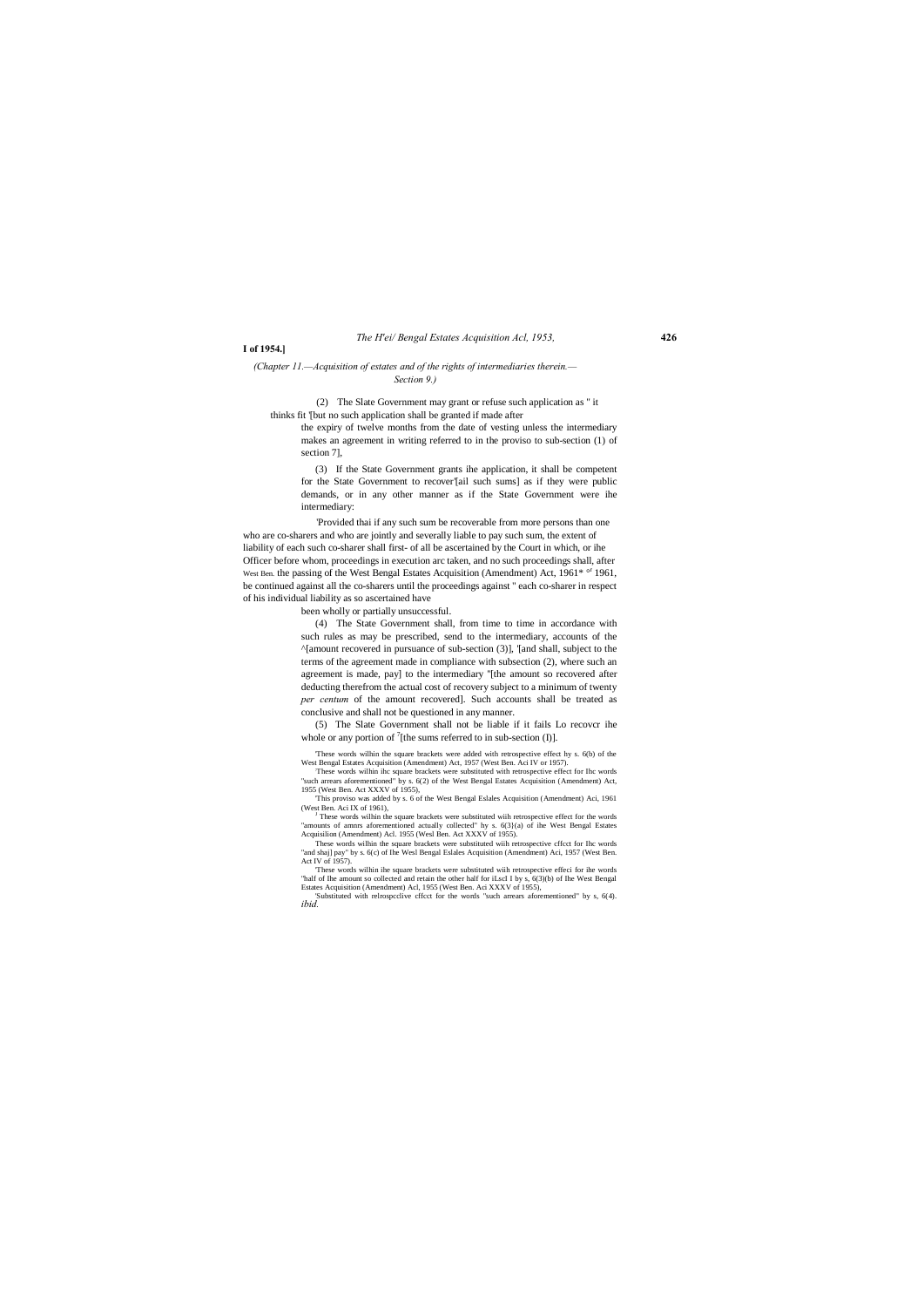Collector lo i.ikc cfiiiryi: oreilaics and righls of inknnc- tliarics vested in lh." Slaw,

### **427** *The West Bengal Eslales Acquisition Act, J953.* **[West Ben. Act** *(Chapter !!.—Acquisition of estates and of the rights of intermediaries rherein.—Section 10.)*

10. (I) Upon ihc publication of any notification under section 4, the Collector shall take charge of estates and interests of intermediaries which vest in the State under seclion 5.

(2) For the purpose as aforesaid, ihe Collector may, by a written order served

in the prescribed manner, require any intermediary or any person in possession *{khas* or symbolical) of any such estate or of any such interest, lo give up such possession by a date io be specified in the order (which shall not be earlier than sixty days from the dale orscrvicc of the order) and to deliver by thai date any documents, registers, records ;incl collection papers connceted with the management of such estate or of such interest which are in his custody and lo

famish a statement in the prescribed form in respect of such estate or such interest.

(3) The Collector or any other officer authorised by him in this behalf may take such steps or use such force, as may be necessary to enforce compliance with the order and may also enter any building or place for ihc purpose of taking possession of documents, registers, records or collection papers referred to in sub-seclion (2).

'Sub-scciions (6) and (7) wen; inserted wiih retrospective cffcct by s. 2 of ihe West Benp.il Rslnles Acnuisilinn (Amendment) Acl. 1966 (West Ben. Act XIV of

(4) An intermediary shall be entitled in accordance with such rules as may be prescribed, to take inspection of any documents, registers, records or collection papers which have been delivered to or taken possession of by the Collector, to make notes therefrom or to have certified copies thereof granted to him. No fees shall be charged for taking inspection or for making notes but fees may be charged according lo the prescribed scale for certified copics. Certified copies granted under this sub-seclion shall be admissible in evidence.

(5) Nothing in this section shall authorise the Collector to take *khas* possession of any estate or of any right of an intermediary therein, which may be retained under section 6.

'(6) If after any estate or any interest therein of an intermediary has vested in the State under section 5, the intermediary or any other person possesses any land which was in the *khas* possession of the intermediary before the date of vesting bill which the intermediary has not retained or cannot retain under section 6, then, whether possession of such land has been laken by the Collector in pursuance of sub-section (2) or not, ihe intermediary or such other person shall be liable for the period for which he is in possession or such land io pay—

(a) where such possession is authorised by (he licence of the Collector, such licence fee as may have been agreed upon between him and the Collector or, in ihe absence of any agreement, as shall be calculated at the rale of Rs. 10 per acre *per annum,* or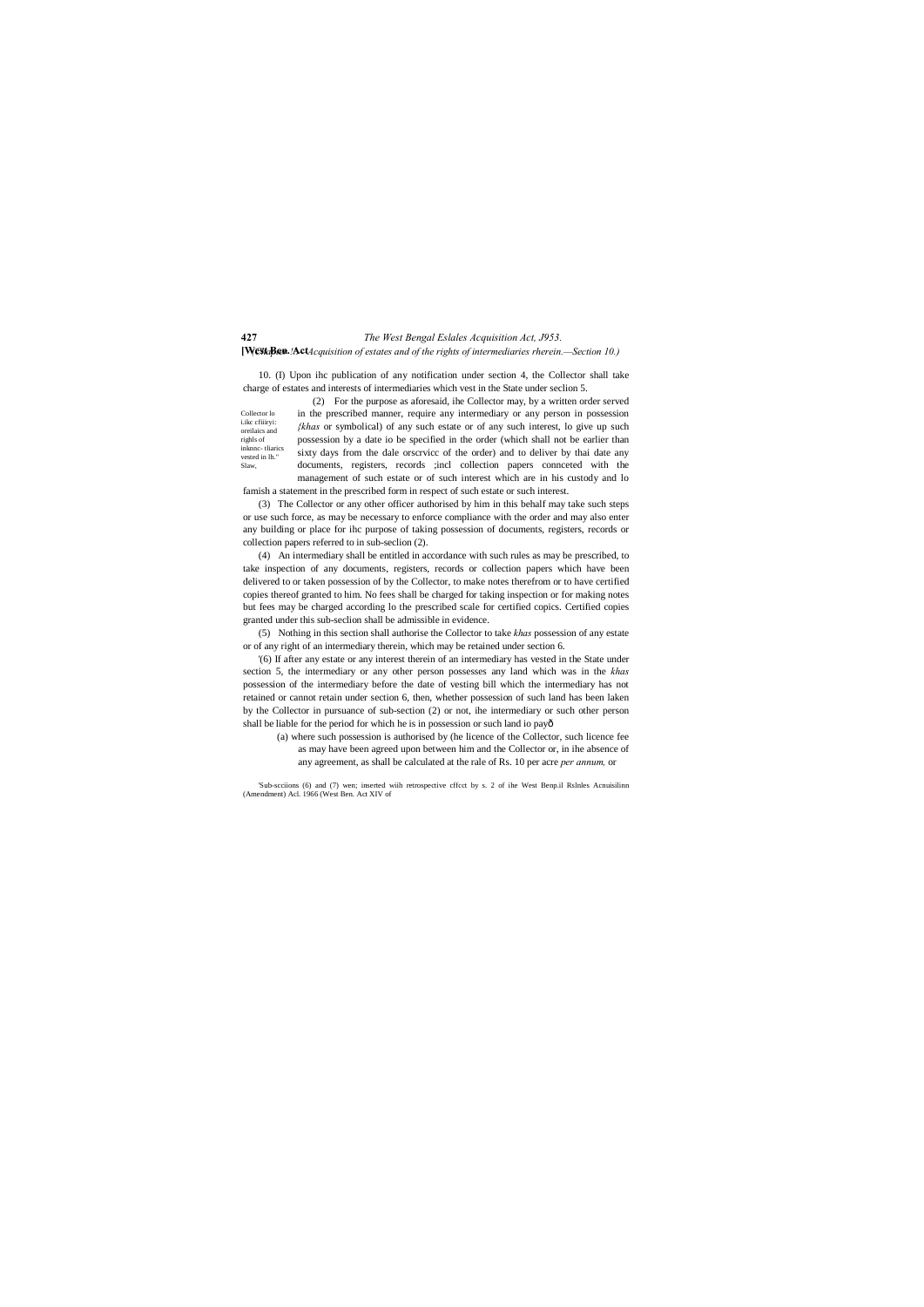#### *The H'ei/ Bengal Estates Acquisition Acl, 1953,* **20**

#### I of 1954.]

'(b) where such possession is not authorised by Ihc Collector, " such damages for use and occupation of such land as may be determined by ihe Collector, after giving the intermediary or such other person an opportunity or being heard, at a rate not exceedingô

### *{Chapter ii.—Acquisition of estates and of the rights of inrer/ncdkiries therein. —Section 11.)*

11. (1) If any person on whom an order has been served under sub- Penalijt for section (2) of see (ion 10, wilfully fails or neglects lo comply with all or any of the directions given in such order within the time specified Collectors therein or within such further time as the Collector may allow or withholds <sup>on 1</sup>" any documents, registers, records or collection papers, or wilfully furnishes any incorrect statement, it shall be lawful for the Collector, after giving such person an opportunity of being heard, to impose a fine upon such person. Such fine may extendô

- (a) in the case of a proprietor, $\hat{o}$  to five times the annual revenue and cess payable by him or to one thousand rupees, whichever is greater;
- (b) in the case of an intermediary who is not a proprietor, $\hat{o}$ to five times the annual rent payable by him or lo one thousand rupees, whichever is greater; .
- (c) in other cases, $\hat{o}$  to one thousand rupees.
- (i) in the case of agricultural land, twenty-five *per centum* orthe money value of the gross annual producc of such land;
- (ii) in other cases, ten *per centum* of the market value of ihe land *per annum.*

-(7) Any amouni payable under sub-section (6) on account of licence Tee or damages, as the case may be, shall be recoverable as a public demand:

'Provided thai where damages arc due from an intermediary, the same may, without prejudice lo any other mode of recovery, be set off under an order of tlie Collector against the compensation payable to the intermediary under this Aci.

(2) An appeal against any order of the Collector under subsection (1), if preferred within sixty days of such order, shall lie to a Special Judge appointed for the purpose of this section and such Special Judge shall dispose of the appeal according lo the prescribed procedure.

'Clause (b) was substituted Tor Ihc original clause by s. 2{a) of the Weit Bengal Estates Acquisition (Amendment) Act, 1975 (West Ben. Act XXI or 1975).

*-See* foot-note 1 on page 18. *nine* Tliis proviso was added by s. 2(b) of ihc Wesl Bengal Estates Acquisition Act, 1975 (West Ben. Act XXI of 1975).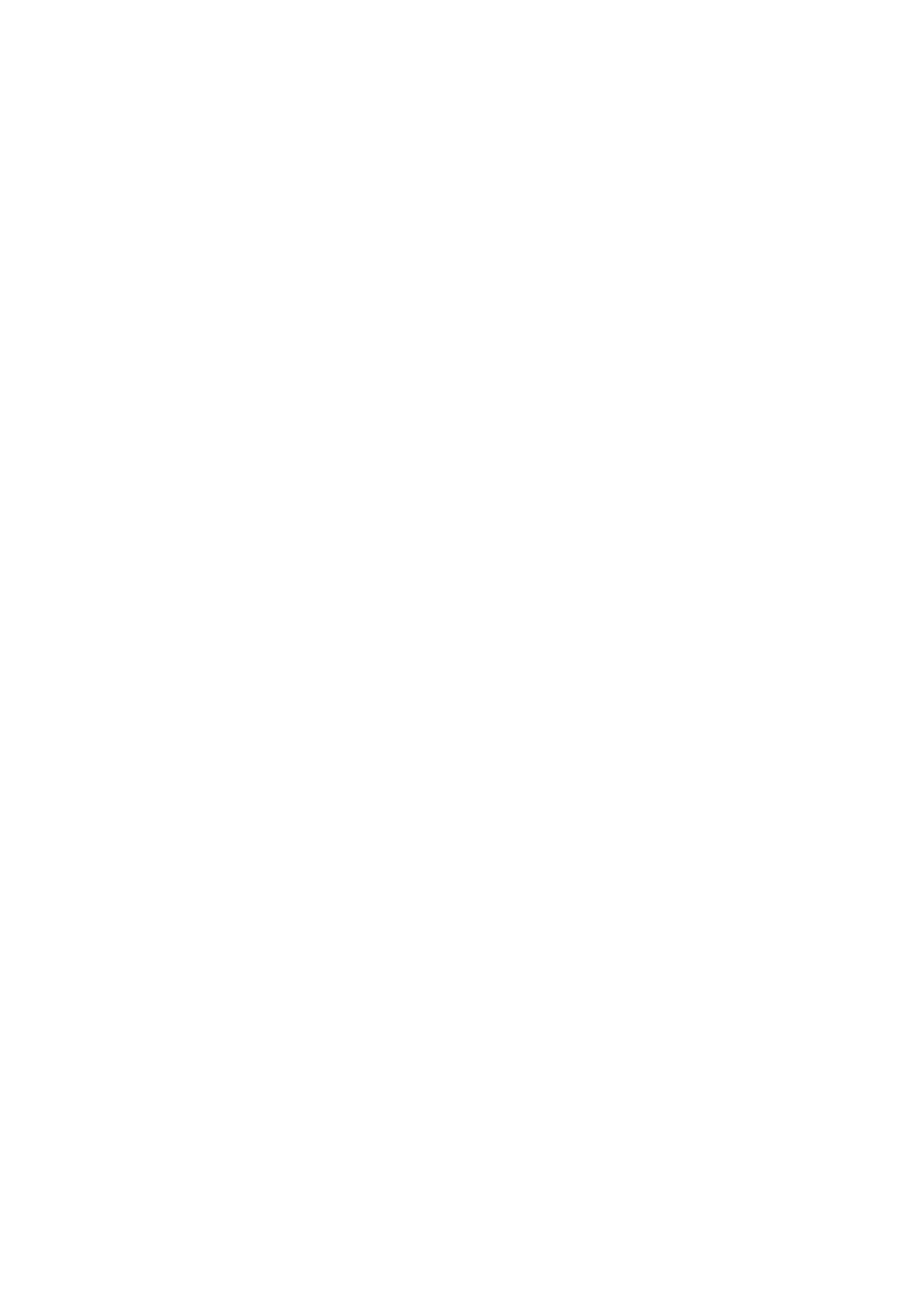# **428** *The West Bengal Estates Acquisition Act, 1953.* **[West Ben. Act**

*(Chapter II.—Acquisition of estates and of the rights of intenn edia ries therein.—Sect ion 12.)*

" (3) The fine imposed under sub-section (1) or as confirmed or varied on any appeal [herefrom shall be paid within sixty days of Ihc order imposing the fine, or the order on appeal, as the ease may be, and in default of such payment shall be recoverable as a public demand.

l-.cn. p,iymenj at 12. <sup>1</sup> [{1)] Every intermediary whose estate or interests have vested Koinpcnsa- in the State and have been taken charge of by the Collector under

> Provided that the first annual *ad interim* payment shall be made within eighteen months 'from (he dale of vesting 'and no *ad interim* payment shall be made [after assessment of the compensation payable io the intermediary and publication on the Compensation Assessment Roll under sub-section (1) of section 14 or sub-section (5) or section 15, as the ease may be:]

scciion 10 shall be entitled to reccive in cash, in respect of such estate or interests at such lime and in such manner as may be prescribed, an annual *interim* payment of-[such amount as may be prescribed]. Such payments shall be deemed to be part of the compensation payable lo such intermediary and shall, at the time of payment of such compensation, be deducted and adjusted against it, so however thai where such compensation is payable partly in cash and partly in  $E$  bonds, the adjustment shall be 'first against ihe compensation payable in cash <sup>J</sup>(and the interest on such compensation payable under this Act) and then, if necessary, against the compensation payable in bonds:]

> 'The original seelion 12 was renumbered as sub-seclion (I) of lhal section by s. 5 of the West Bengal Estates Acquisilion (Sccond Amendment) Aci. 19S<) (Wesl Ben. Acl XXVIlt of 1954).

> : These words wilhin ihe square bracket; were substituted for ihe words "one third of ihc net approxirnaie annual income from such estates and interests calculated in the prescribe J manner" by s, 4 of Ihe Wesl Bengal Est ales Acquisition (Second Amendment) Act. I<>&] (West Ben. Act XIX of 1961).

> 'These words wilhin the square brvckcts were substituted for Ihe words "annual instalments, the adjustment shall, as far is pnicli cubic, be against (he in si aimer Is:" by s. 7(1 )(a) of the Wesl Bengal Estates Acquisilion (Amendment) Acl, 1961 (Wesl Ben. Acl IX of 1961).

> J These words wilhin first b nickels were inserted with relros pec live cffccl by s. 4 of the "West Bengal Estates Acquisilion (Amendment^ Aci, 1964 (Wesl Ben. Act XXII of 1964).

> ^The words "and no *ad interim* payment shall be made after the dale of final publication under section 21 or Ihe Compensation Assess men 1 Roll in respect of such intermediary" were originally added with retrospective cffccl by s. 7(1) of ihe Wesl Bengal Eslales Acquisilion (Amendment) Act, 1955 (West Ben. Act XXXV of 1955). and [hereafter Ihese words wilhin square brackets were substituted for the words "after the dale of final publication under-sec lion 21 of the Compensation Assessment Roll in rcspcci of such intermediary" by s. 5 of the West Bengal Estates Acquisition (Amendment) Act, I960 (West Ben. Act XV]( of I960),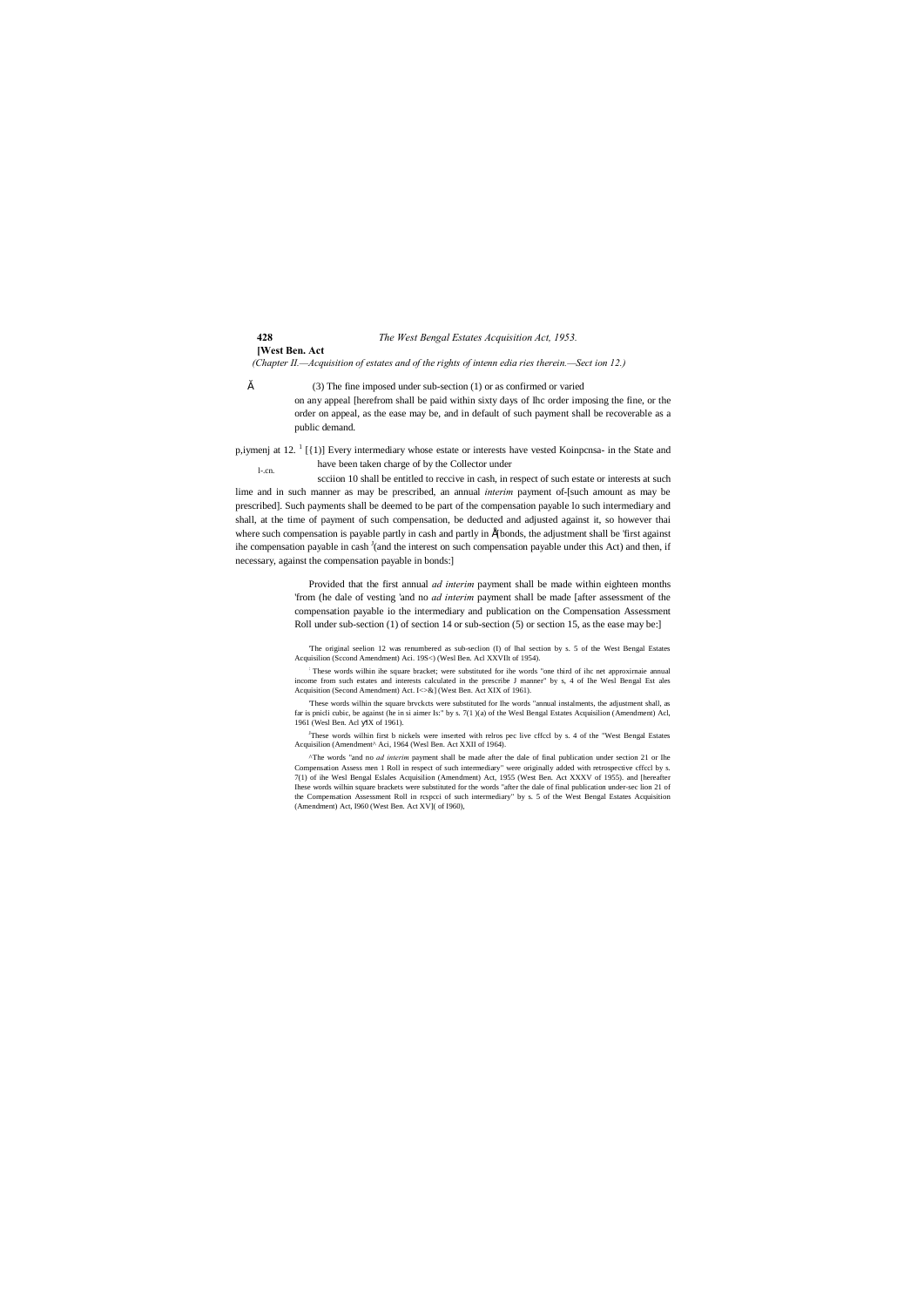#### I of 1954.]

#### *(Chapter II.—Acquisition of estates and of tile rights of intermediaries therein.—Section 12.)*

'Provided further thai where having regard to the financial position and other circumstances, if any, of an intermediary or a class of intermcdiaries or of a person or a class of persons entitled to receive compensation under the provisions of this Act, the State Government considers it necessary so to do, the State Government may, by order, direct *ad interim* payment to such intermediary or such class of intermediaries or to such person or such class of persons of such amounts and ai such intervals as may be specified in the order, the amount so paid being adjusted in the manner laid down in the foregoing provisions of this subscction.

 $2<sup>2</sup>(2)$  Notwithstanding anything contained in sub-scction (1), where ihe estate or interest of an intermediary referred to in clause (i) of subsection (1) of section 6 has vested in the Slate and has been taken charge of by the Collector under section 10, such intermediary shall be entitled to receivc an annual *ad interim* payment of (he approximate net annual income from the estate or interest excluding the portion thereof which the intermediary has retained under the provisions of sub-section (]) of section 6, subject to deduction or adjustment in such manner as may be determined in this behairby the Compensation Officer against the annuity payable under the proviso to sub-section (I) of section 17.

-\3) It shall be competent, notwithstanding anything to the contrary elsewhere in this Act OT in any enactment or any general principle of law, to make any payment or any compensation (*ad interim* or final) under this Act, ô

'Sub-section (3) was added wiih retrospective effect by s. 7 of ihc West Bengal Esiaies Arnuisilinn *t* Amcnrfn-«nil Art IOS7 'W/>ri Tin\* iv iricr,

(a) in the case of a minor, to the guardian of such minor, and

(b) in ihc case of a lunatic, to the manager of ihe estate of such iv of 1912. lunatic appointed under the Indian Lunacy Act, 1912:

Provided that except in the case of the following classes of guardians, that

is to say,

(i) a natural guardian,

(ii) a guardian appointed by Ihc will of a minor's father or mother,

(iii) a guardian appointed or declared by a coun, and

'The second proviso lo section 12 was originally added to thai section by 5. 5(1) of the Wesl Bengal Estates Acquisition (Second Amendment) Acl, 1954 (West Bin. Aci XXVHI of 1954J, and thereafter this proviso was substituted for Lhc proviso originally ad Jed by s. 7( l){b) of i fit Wesl Bengal Esiaies Acquisition (Amendment) Acl, 1961 (West Ben, Act IX af 1961).

! Sub-section (2) was originally added lo this section by s. 5(1) of the West Bcngil Estates Acquisition (Sccond Amendment) Act. 1954 (West Ben. Act XXVIII of 1954), and thereafter this sub-scction was subs Lit u led with retrospective effect forthe sub-section originally added by s, 7(2) of the West Bengal Estates Acquisition (Amendment) Act, 1955 {West fien. Act XXXV or 1955).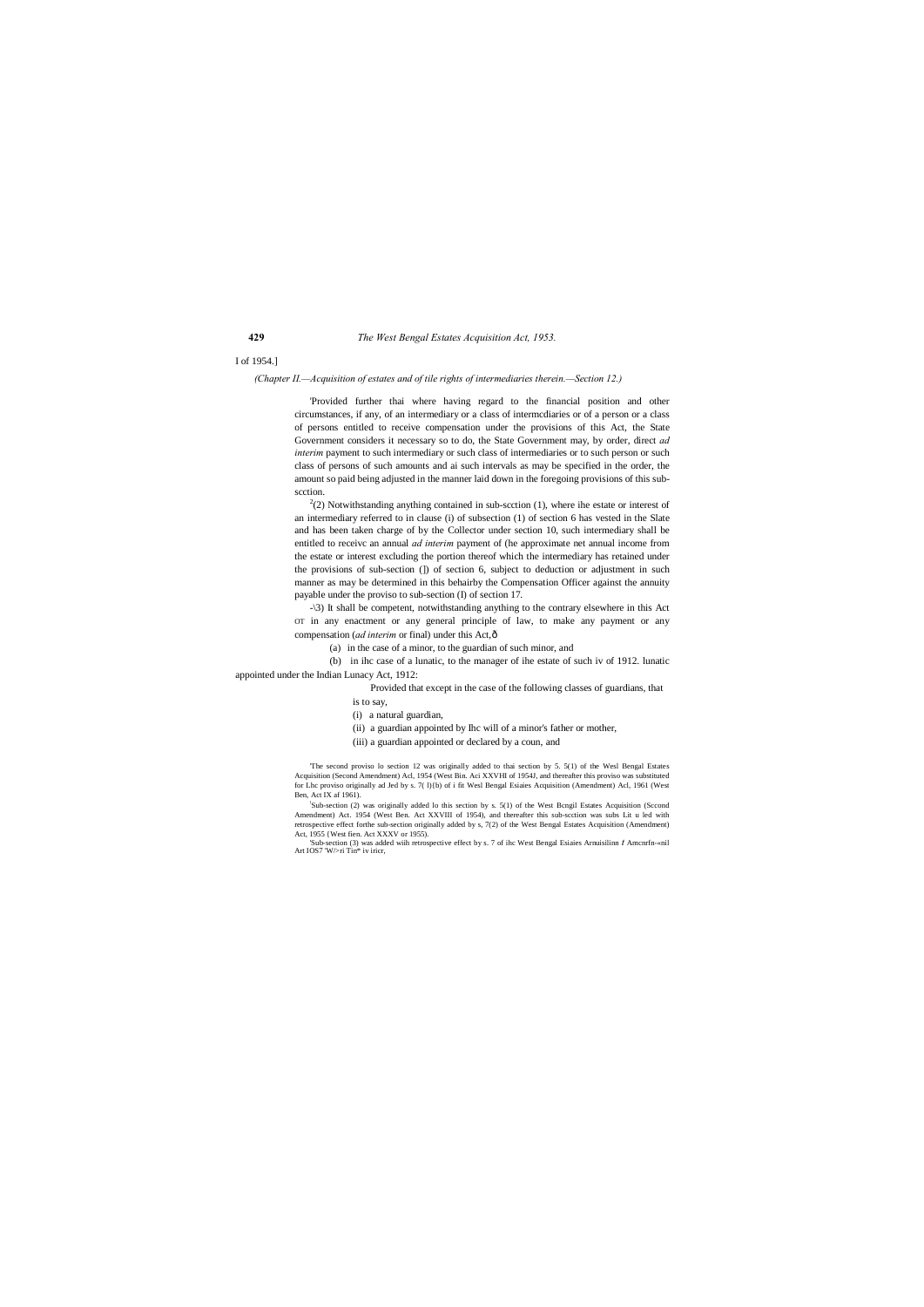**[West Ben. Act**

- Preparation of Chapter V and publish the same in such manner as may be prescribed.
- Compen-sation

*(Chapter II.—Acquisition of estates and of the rights of intermediaries therein.—Section 13.—Chapter III.— Assessment and payment of compensation.—Section 14.)*

> (iv) a person empowered to acl as or exercise Lhe powers of a guardian by or under any enactment relaing to court of wards,

no paymeni as aforesaid shall be made unless [he guardian furnishes security in accordance wiih prescribed rules.

'(4) An inicrmcdiary who is a limited owner shall be cnliled to receive *ad interim* payment to the extent of the amount of interest, calculated in accordance wiih lhe provisions of this Act on the estimated lotal compensation payable Tor the estate or interests vesting in the Slate.

14. (1) The Compensalion Officer shall \*\* \* \* \* \* prepare in respect of all itemiediaries having lands ill the noli Tied area or in any part thereof over which the Compensalion Officer has jurisdiclion, a Compensation Assessment Roll on the basis of the record-DF-rights prepared and finally published under

Manage men l of estates and in lores is or intermediaries vcsled in [he Slate. Provided thai the Stale Government may arany time, if it so thinks fit, entrust the management of such estates and such interests to any statutory authority on such terms and conditions, as it may, by general or special order, fix, and the statutory authority shall manage such estates and such interests in accordance with rules made by the State Government in this behalf.

13. All estates and all interests of intermediaries therein, which have vested in the State under a notification under section 4 and which have been taken possession of by the Collector under section 10 shall be managed according to such ntles as the Stale Government may from time m time make in ihis behalf:

Assessment Roll, 'Sub-scction (4) was added by s. 7(2) of the West Bengal Estates Acquisition (Amendment) Act, 1961 (West Ben. Act IX of 1961).

#### **CHAPTER III**

#### **Assessment and payment of compensation.**

'Section 14 was substituted for the original section by s. 6 of the Wesl Bengal Esiaies Acquisition (Amendment) Act, I960 (Wesl Ben. Act XVII of 1960).

'The words, "within (en years of the dale of vesting," were omillcd by s. 5 of the West Beneal Estates Acquisition (Amendment) Acl. 1964 (Weti Ben. Acl XXII of 19W1.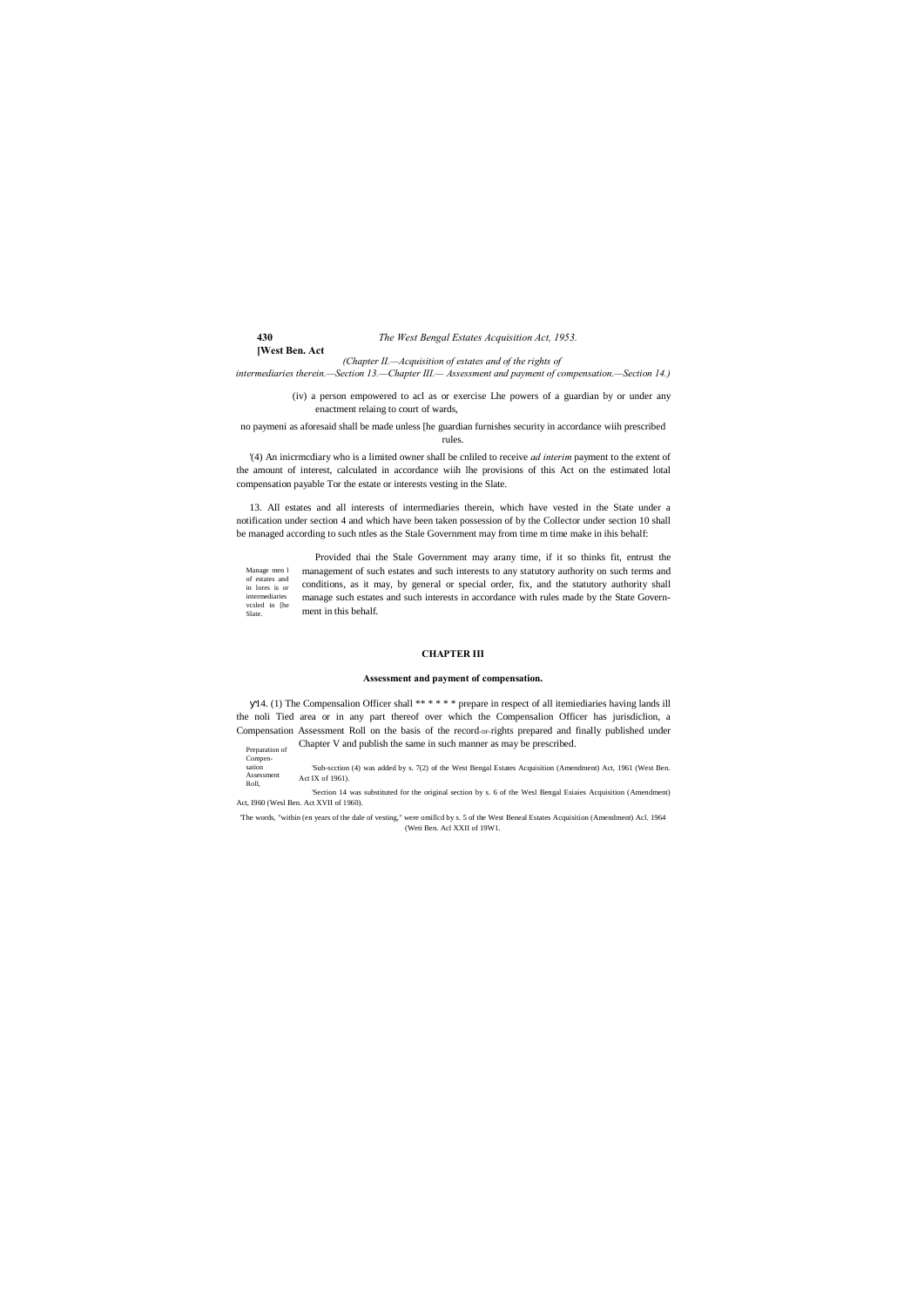#### **I of 1954.]** *The IVejf Bengal Estates Acquisition Act, 1953.* 431

Filling and disposal of '15. (1) Wilhin one month of ihe publication of the Compensation Assessment Roll under scction 14ô

objections to Compensation ARWSS- mem Roll prepared under seclion 14.and preparation of mil in rtsjwet of intermediaries having interests in more than

#### *(Chapter HI.—Assessment and payment of condensation.— Seclion 15.)*

(2) The Compensation Assessment Roll shall contain particulars about the gross income and ihc ncl income of each intermediary from all his estates and interests wilhin the area, the amount of compensation payable in accordance with the provisions of this Act and such olhcr particulars as may be prescribed.

(3) Every intermediary who had a share in any estate or interest, which has vested in the Slate under seclion 5, shall be treated separately for assessment of compensation:

Provided lhat any intermediary who acquired by a voluntary transfer made after Ihe 1st day of January, 1952, a share in any estate or interest, noi being ihe entire share of the transferor, shall not be treated separately.

one area. (2) The Compensation Officer shall, except in a ease where an intermediary has filed a statement under clause (b) of sub-section (1), hear and dispose of any objection filed under clause (a) of the said subsection according to such procedure as may be prescribed.

(a) an intermediary may file before the Compensation Officer an objection in writing in the prescribed form in respect of any entry therein. or any omission iherefrom relating to his estates, interests or income;

(b) an intermediary having eslales or interests in any other area or areas shall submit to the Compensation Officer a statement in the prescribed form containing particulars of all his estates and interests wherever situated and ihe income iherefrom.

(3) When an intermediary files a statement under clause (b) of sub- scciton (1), the Compensation Officer shall forward it io the Collector

(4) On rcccipl of any statement forwarded to him under subsection (3), the Collector shall—

(a) refer llie case to such Compensation Officer as may be specially -'appointed by the Stale Government in this behalf for assessment of compensation when il appeare from the statement lhal all the estates and interests of ihe intermediary arc situated wilhin the district;

'Section 15 was substituted for ihc original scction by s. 7 of Ihe West Bengal Estates Acquisition (Amendment) Aci, I960 (Wesl Ben, Aci XVlt of I960). -The words "of ihedistrki" were omitled by s. 6 of Ihe Wesl Bengal Eslales Acquisition (Second Amendment) Act, 1961 (Wesl Ben.

For Notification relating lo special appointment of Compensation Officers for the purpose of scclion 15(4)(a) and (b) of Ihe Act, *.ice*<br>Notification No, 171H4L. Rcf., dated the 19th November, 1960. published in the *Catcu* 

Act XIX of I96t).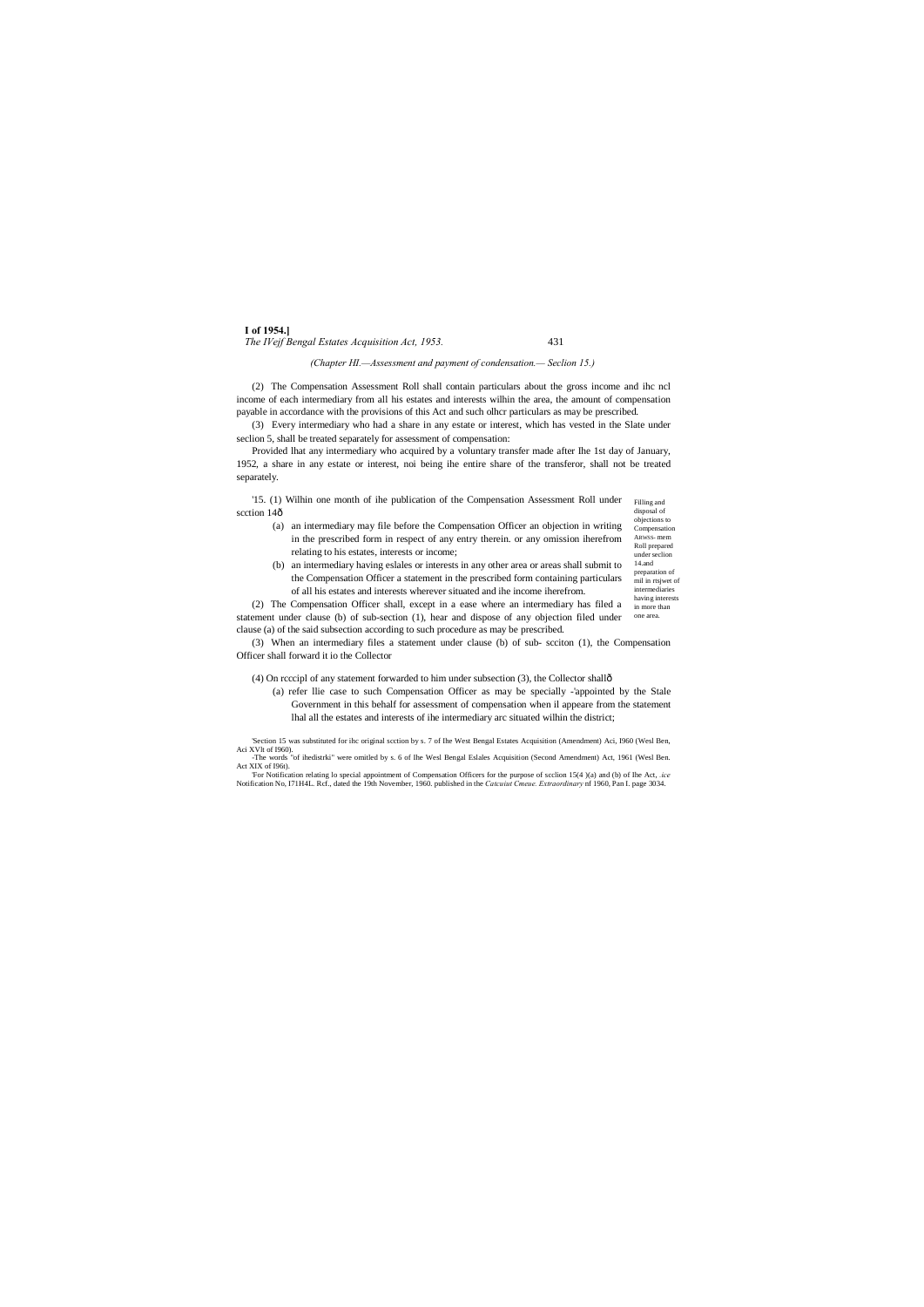Assessment Roll prup-ired undersubscction (5) of section 15.

**16. (1)** For the purpose of the preparation of the Compensation Assessment Roll \*\*\*\*

Crass income and net income, **[West Ben. Act**

#### *(Chapter III.—Assessment and payment of compensation.— Sections ISA, 16.)*

(b) refer lhe case lo such Compensation Officer as may be specially 'appointed by llie Slate Government in [his behalf for as sew men I of compensalion when ii appears from the statement thai ihc estates and interests of the intermediary are situated in more than one district.

Filing and dispoi.il of objections lo Compensation objection in writing in respect of any entry therein or any omission therefrom relating to his esiaies, interests or incomc and the Compensation Officer shall '[thereupon] hear and dispose of such objection according to such procedure as may be prescribed.

(5) When eases have been referred lo a Compensation Officer under clause (a) or clausc (b) of sub-seciton (4), such Compensation Officer shall prepare a Compensalion Assessment Roll in respect of all the intermediaries whose cases have been so referred and publish ii in such manner as may be prescribed. The provisions of section 14 shall apply *mutatis i mi land is* lo the preparation of such Compensalion Assessment Roll.

> him for lhe previous agricultural year by his immediately subordinate tenants including 7  $\int$ [the average value of any reni in kind which was payable by such tenants during seven years immediately preceding lhe date of vesting commuted and determined] in the prescribed manner $K^* * * *$ ;

'Set fool-note .1 on page 21, *aiitf.*<br>'Section ISA wa; inserted by s. 3 of lhe West Bengal Estates Acquisition (Amendment) Acl, 1960 (West Ben. Acl XVII of 1960).<br>These words wilhin square brackets were substituted for lh

#### : 15A. ^[An intermediary may, within ihrcc months] of the publication of the Compensation Assessment Roll referred lo in sub-section (5) of section 15, \* \* file before lhe Compensation Officer an

(a) lhe gross income of an intermediary shall be taken lo consist of— (i) lhe aggregate of the rents and cesses payable or deemed to be payable lo

Acquisition (Second Amendment) Act. 1961 (West Ben. Act XIX of 1961), 'The words "an intermediary may" were omitted by s, 7(2). *ibid* 'This word wilhin ihe square brackets was inserted by s. 7(3), *ibid.*

The words "for any notified area" were omitted by s. 9(1) of the West Bengal Estates Acquisition (Amendment) Act, 1960 (Wesl Ben. Ad XVII of 1960),

'These words wilhin square brackets were substituted Tor Ihc words "lhe commuted value of rents in kind of such tenants determined" by s, V(2)(a)(i), iWrf. The words "and subject to the provisions of section 40" were omitted by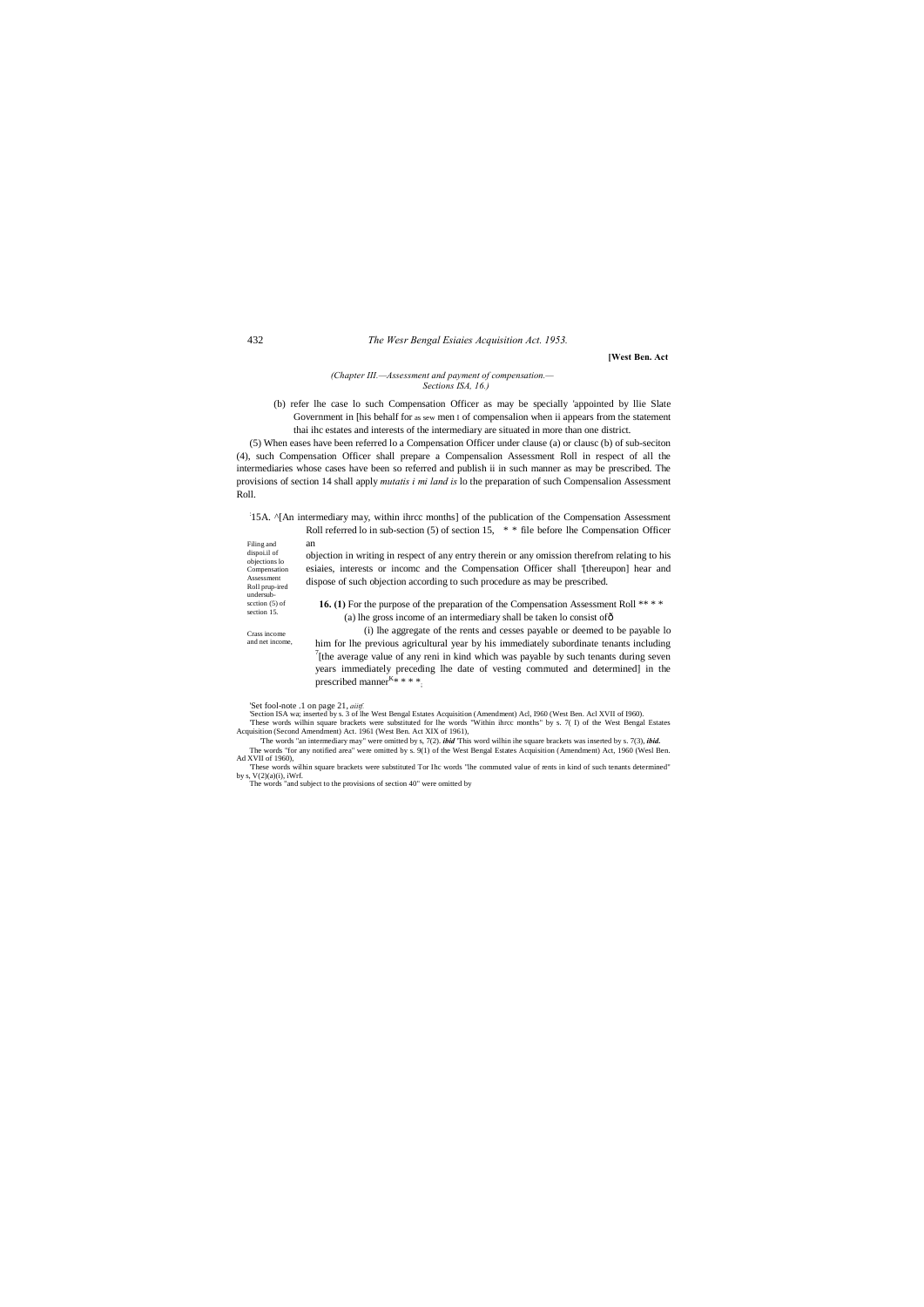# **I of 1954.]**

# *(Chapter 1!!.—Assessment and payment of compensation.— Sectioji 16.)*

|                                               | $3$ (ii) in respect of <i>khas</i> land which ihe intermediary docs          |
|-----------------------------------------------|------------------------------------------------------------------------------|
| $\mathbf f$                                   |                                                                              |
|                                               | not retain under sub-section (I) of section 6, the annual                    |
|                                               | income of such land determined in ihe prescribed manner;                     |
|                                               | (iii) the i nco me d e ri ved from /jaw, i>n;a re, fe rri e s, Fis he rie s, |
|                                               | lolls and other <i>sairati</i> interests, calculated on the basis of the     |
|                                               | annual ineome Tor five agricultural<br>average<br>years                      |
|                                               | immediately preceding llic agricultural year in which the dale               |
|                                               | of vesting falls or for such shorter period for which evidence               |
|                                               | is available;                                                                |
|                                               | (iv) in respect of forests the average annual income from the forests        |
|                                               | for iwoniy-five agricultural years immediately preceding the                 |
|                                               | agricultural year in which the date of vesting falls as                      |
|                                               | determined by an Officer 'appointed in litis behalf by ihc                   |
|                                               | State Government, on the following basis:ô                                   |
|                                               | (I) for the period after ihe commencement of the                             |
| $\ensuremath{\text{wcsI}}$ Bwi-<br>Aci XIV of | West Bengal Private Forests Act, 1948,ô                                      |
| 1948.                                         | (A) where the forests have been under the                                    |
|                                               | management of private owners in accordance                                   |
|                                               | with working plans approved under lhal Acl, ihe                              |
|                                               | annual income yielded by the foresls, and                                    |
|                                               | (B) in other cases, ihe annual income calculated on ihe                      |
|                                               | basis of ihc income determined under sub-                                    |
|                                               | paragraph (A) for similar foresls in the area or in                          |
|                                               | the district or, if there is no similar forest in the                        |
|                                               | area or in ihc district, for similar forests in any                          |

other area or district,

<sup>3</sup> he j urisd i ction o f the Bankuni Division, *.wr* Noufic<sup>A</sup>nnn NQ 71-1SL. Rcf, dalod 19A58. published in the *Calcutta Ctlietle* of 1958. Part I. page 132-1.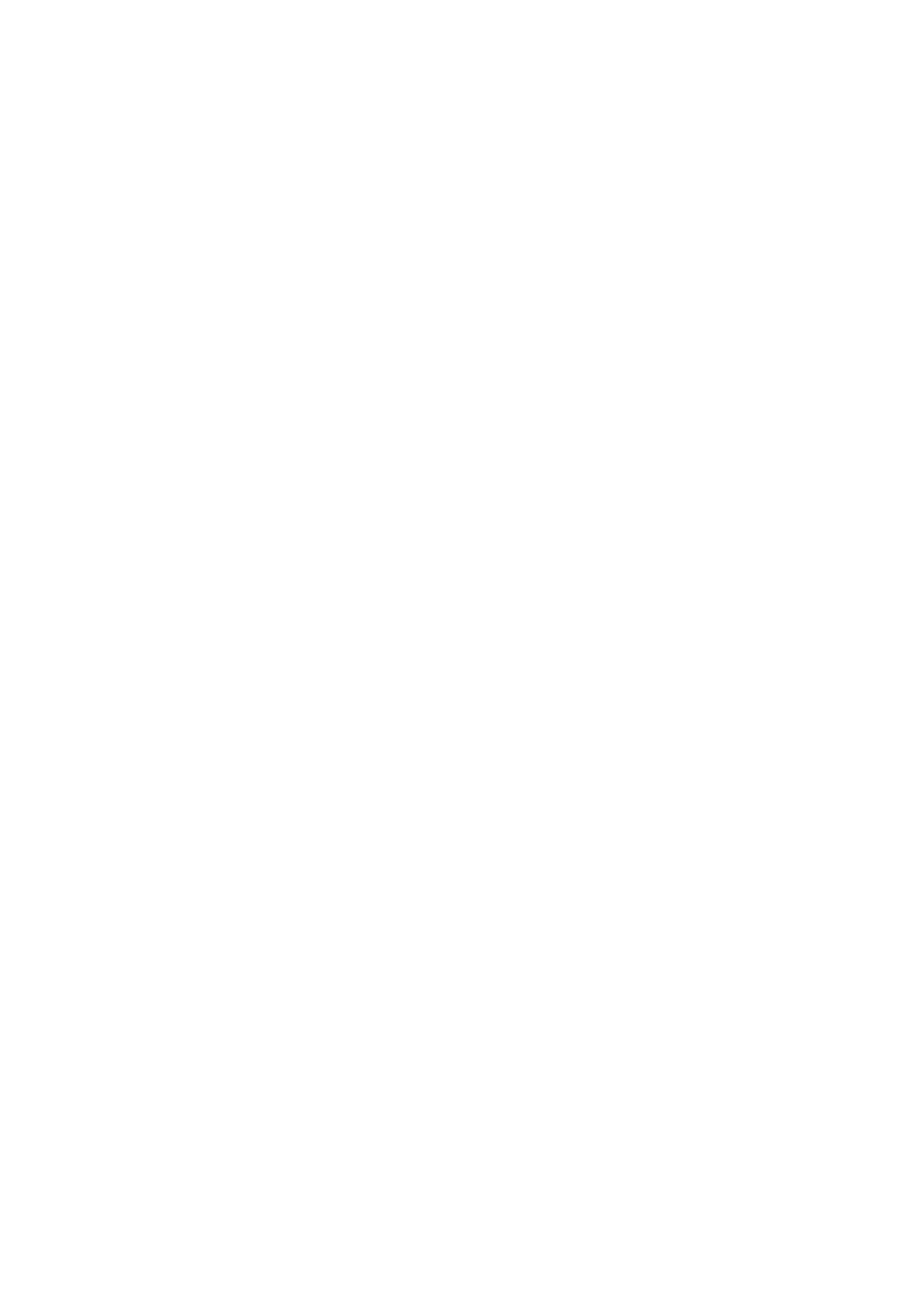# *The H'ei/ Bengal Estates Acquisition Acl, 1953,* **27**

**[West Ben. Act**

*(Chapter III.*—*Assessment and payment of compensalion.— . Scction 16.)*

(11) Tor lhe period before ihc commencement of ilie

- West Bengal Private Forests Ac[, 1948, $\delta$  WcsiBcn.
- (A) where evidence as lo [he income yielded by the foresis is available, the annual income according to such evidence, and
- (B) where no such evidence is available, ihe annual income calculated on lhe basis of lhe income determined under sub-paragraph (A) for similar forests in the area or in the district or, if there is no similar foresl in the area or in the disirict, for similar forests in any other area or disirict;
- (v) the annual income derived during the previous agricultural year from any olher interest of such intermediary not expressly mentioned in sub-clauses (i) lo (iv), but excluding income derived from mines dircctly worked by the intermediary or from leases of mines and minerals granted by him.

(b) lhe net income or an intermediary shall be compuicd by deducting from his gross income the following, namely: $\hat{o}$ 

(i) any sum payable '[nr deemed to be payable] by such intermediary during the previous agricultural year as land revenue, cesses or rent, [including the average value of any rent in kind which was payable by him during seven years immediately preceding the date of vesting commuted and determined in lhe prescribed

- $3$ (ii) the average oTall sums payable as tax under the Bengal Ben. Aci iv Agricultural Income-tax Act, 1944, or the Indian Income-tax Act, 1922\ in respect of the interest to  $\sim$  ' which his gross incomc relates, for the seven years ending on the 31st day of March, 1955 or any shorter period for which evidence is available;
- (iii) lhe expenditure calculated on ihe basis of lhe average expenditure for five agricultural years immediately preceding the agricultural year in which the date of

manner,] if any, lo the SLate Government or to his immediately superior landlord, as the case may be, in respect of lhe interests lo which his gross income relates-,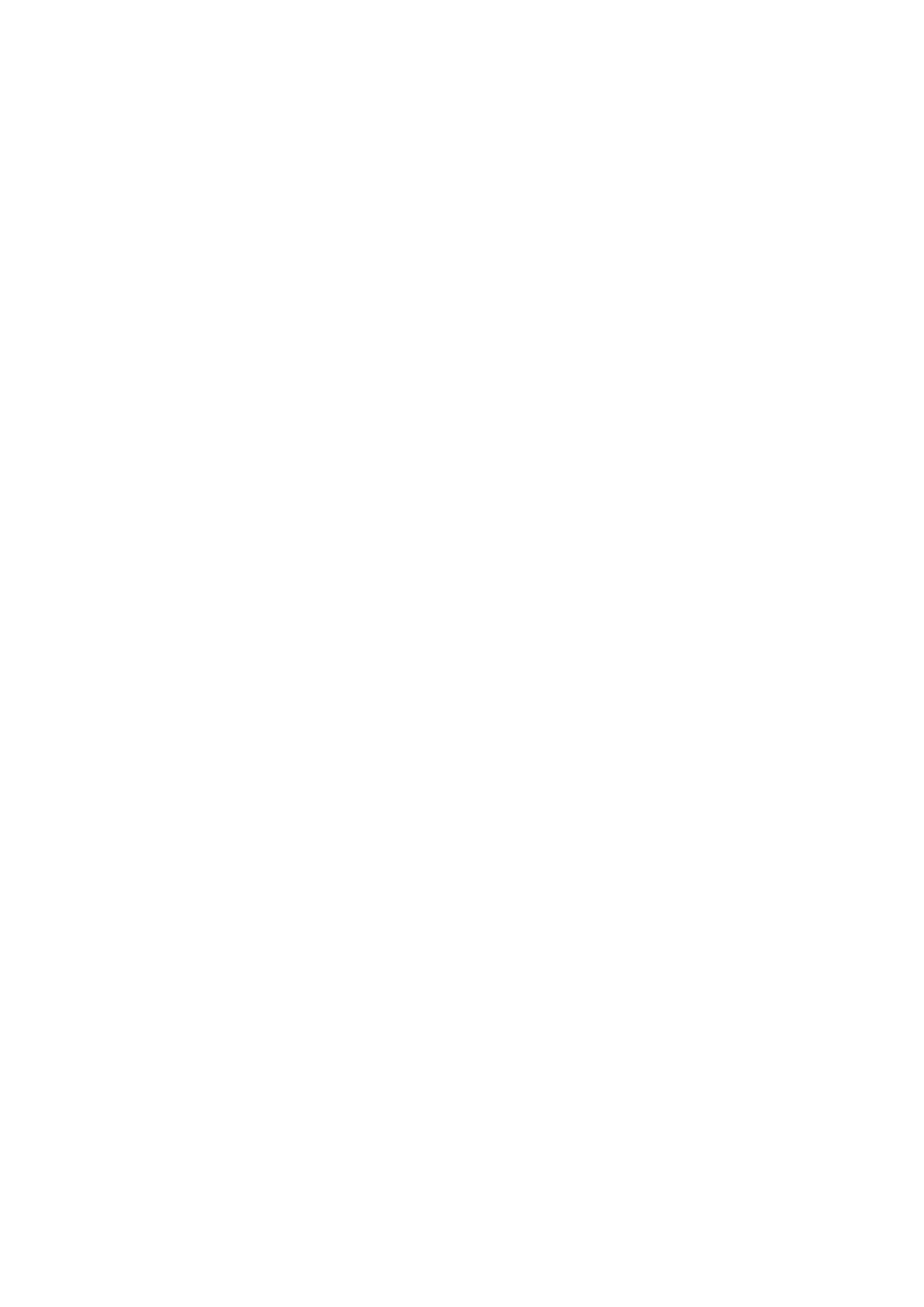#### **I of 1954.]** *The IVejf Bengal Estates Acquisition Act, 1953.* 435

#### Rate

*(Chapter ///,—Assessment and payment of compensation.— Section 16.)*

(iv) charges on account of management and collection at the following rates, namely:ô

vesting falls or for such shorter period for which evidence is available,

incurred by such intermediary on account or ihc maintenance of any irrigation or prolecUvc works which he is bound by law or under any agreement lo maintain, in respect of interests to which his gross income relates or where such expenditure should have been incurred but was not so incurred, an amount calculated in the prescribed manner;

**'Table**

### Amount of gross income.

|               | (i) Where the gross income does not exceed Rs. 2,500.                                                                                   |                                                            |  |  |
|---------------|-----------------------------------------------------------------------------------------------------------------------------------------|------------------------------------------------------------|--|--|
| (ii)          | Where the gross income exceeds Rs. 2,500 but does not                                                                                   | exceed Rs. 5,000.                                          |  |  |
| (iii)<br>(iv) | Where the gross income exceeds Rs. 5,000<br>but does not exceed Rs. 10,000.<br>Where the gross income exceeds Rs. 10,000                | Nil.<br>Two and a half per centum or the<br>gross income.  |  |  |
| (v)           | but does not exceed Rs. [5,000.]<br>Where the gross income exceeds Rs. 15,000<br>bui docs not exceed Rs. 25,000.                        | Four <i>per cent urns</i> of the gross<br>income.          |  |  |
| (vi)          | Where the gross income exceeds Rs. 25,000.<br>-Provided (hat where<br>deduction of such charges, ai ' ihc rates                         | Seven and a half <i>per centum</i> of die<br>gross income. |  |  |
|               | specified above, from gross income yields no<br>net income, the Collector shall,<br>notwithstanding<br>anything                         | Ten <i>per</i> centunn of the gross<br>income.             |  |  |
|               | contained in this clause, fix by<br>actual Figures, subject io the<br>approval of (he<br>State<br>Government, such charges on           | Fifteen <i>per centum</i> of the gross<br>income;          |  |  |
|               | account of management and collection as he may consider to be reasonable<br>having regard to ihe circumstances of each particular case. |                                                            |  |  |

This lable or rales was subsliluled for ihe original [able of fates by s. S[2)(n) of the Wesl Bengal Eslales Acquisilion (Amendment) Acl. 1961 {Wesl Ben. Aci IX of 1961}- This proviso was added with reirospeciive effect by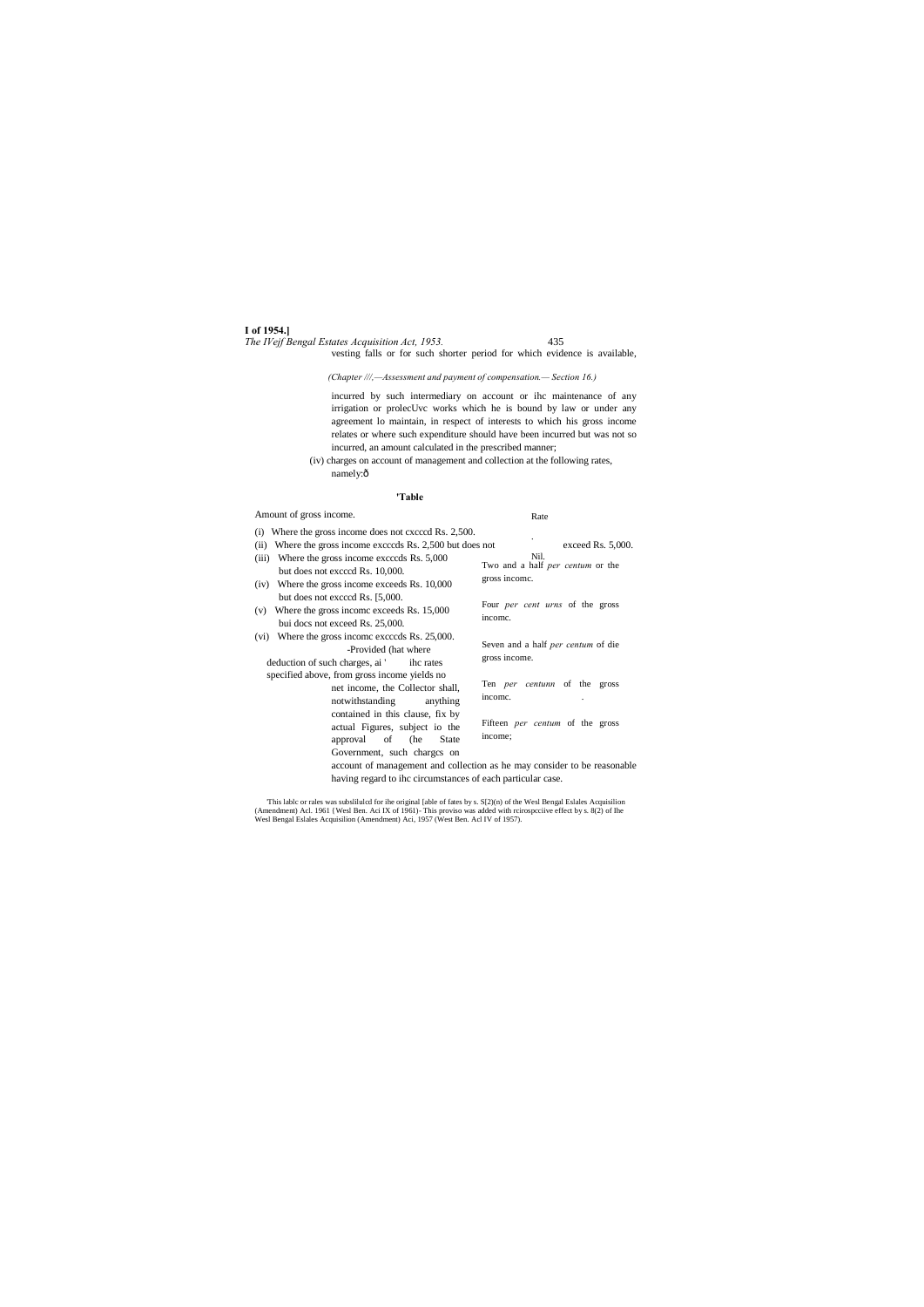**[West Ben. Act**

#### *{Chapter III.—Assessment and payment of compensation.— Section I6A.}*

 $\mathrm{H}(\mathbf{v})$  any sum payable by such intermediary out or the income from his estates or interests which have vested in the Stale under section 5 lo any person or institution exclusively for a religious or a charitable purpose or both by virtue of any charge on such income created by operation of law or by a decree of any court or by an instrument in writing.]

*Explanation.* $\hat{o}$  Any incomc from a wakl", mm or an endowment which is payable for the support or the founder or his family or descendants shall not be deemed to be income payable for a religious or charitable purpose.

: {vi) any sum payable by such intermediary out of the incomc of an estate or interest which has vested in the State under section 5, lo a corporation or an institution established exclusively for a religious or a charitable purpose or both, or to a person holding under a trust or an endowment or other legal obligation exclusively for a purpose which is charitable or religious or both, where such estate or interest was held parily for a religious or charitable purpose and partly for a purpose other than religious or charitable.

*Explanation.* $\hat{o}$  For the purposes of this section "previous agricultural year" means ihe agricultural year immediately preceding the agricultural year in which the date of vesting falls.

(2) In the case of a recusant proprietor of a temporarily-settled estate, the *malikana* received by such proprietor in respcct of the previous agricultural year shall be deemed to be the net income of such proprietor.

- Exclusion or **'16A.** A Compensalion Officer shall, in preparing under section **14** or section 15 a Compensation Assessment Roll, excludc from Ihc incomc of an intermediary whose rights in mines and minerals have vested in lhe State his income from, such mines and minerals and shall after assessment of compensation for his other estates and interests refer the case to the Compensalion Officer appointed under Chapter IV for assessment of compensation in accordancc with the provisions of thai Chapter.
- estates mid interests relating to mines and minerals Sub-clause (v) was inserted by 5, S(2)(b) of ths Wesl Bengal Eslaics Acquisition (Amendment) Acl. 1961 (West Ben. Act IX of 1961). Acl, 1961 (West Ben. Act IX of 1961). ! Sub-clause (vi) was added by s, 5 ofthc West Bengal Estates Acquis! lion (Amendment) Act. 1963 (West Ben, Aci XXII of 1963). <sup>J</sup> Scaion 16A was inserted by s 10 ofthc West Be ngal Esiaies Acquisition (Amendment) Acl, 1965 (Wesl Ben. Acl XVII of I960).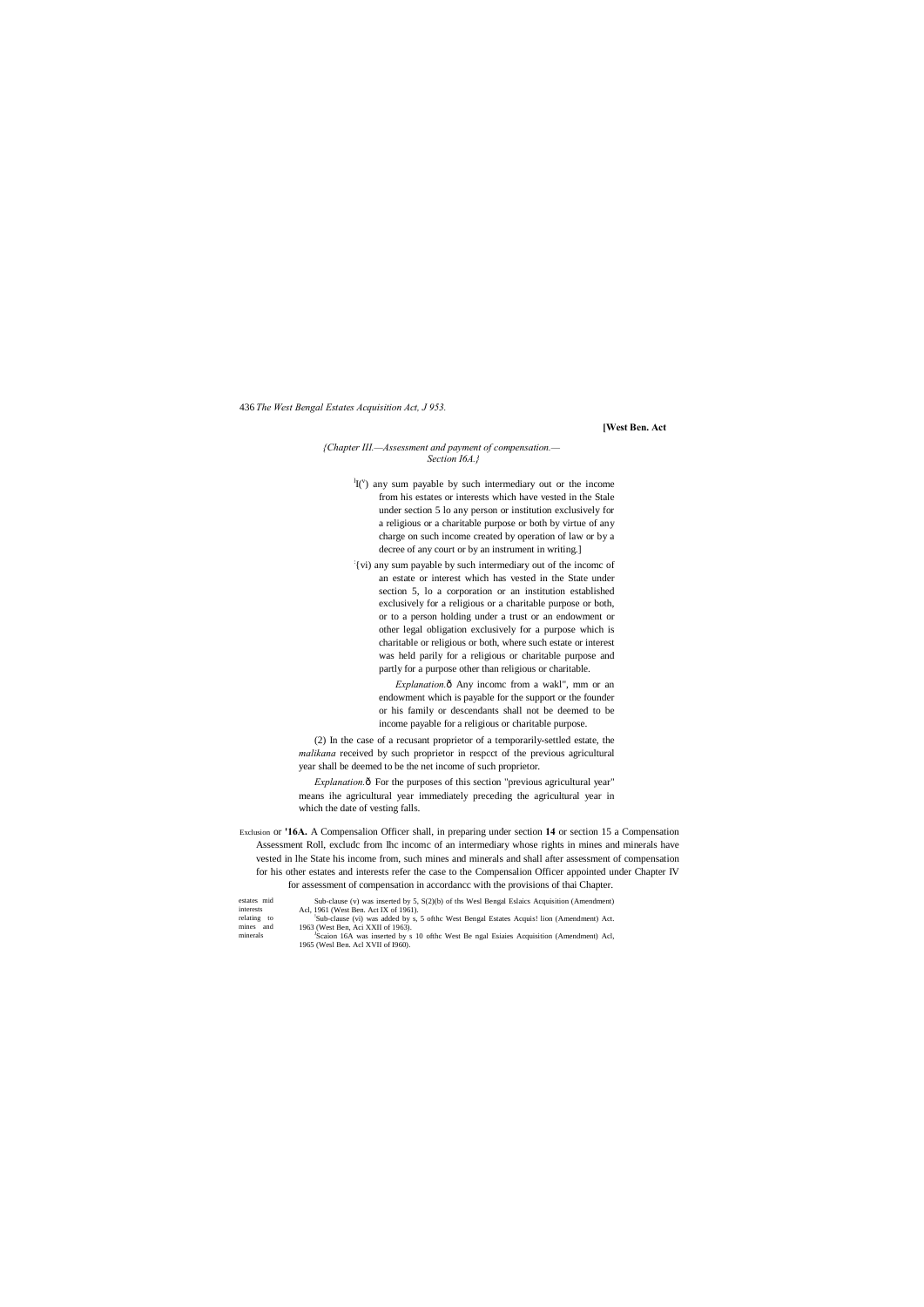**I of1954J**

17. (1) After ihc net income has been computed under scction 16, the Compensation OFflccr shall '\* \* \* \* \* procccd lo sation, determine the amount of compensation payable to intermediaries in accordance with the following table, namely; $\hat{o}$ 

*The Wesr Bengal Estates Acquisition Act, 1953.* **437** *(Chapter 111.—Assessment and payment of compensation.— Section 17.)*

> Nci income. Amount of compensation payable.

For the first Rs. 500 or less of net Twenty limes of such net income. income

For the nexi Rs. 500 or less of net Eighteen limes of such net income. income.

For the next Rs. 1,000 or less of Seventeen limes of such nei net income. income.

#### **Table**

For the nexi Rs. 2,000 or less of Twelve times of such net income, nei income. For ihc next Rs. 1,000 or less of Ten limes or such nei income, nei income. For Ihc next Rs. 15,000 or tcss of Six limes of such nei income, nei income. For ihe next Rs. 80,000 or less of Three times of such net income, net incomc. For the balance of the net income. Two limes of such balance of net

income:

-Provided lhat in the case of an intermediary referred in clause (i) of sub-section (1) of scction 6, compensation payable to such intermediary shall be a perpetual annuity<sup>3</sup>, or where ihe interest of the intermediary is terminable or is liable io be exhausted, an annuity for such number of years as -"[may be prescribed], having regard io the circumstances, equal to the net annual income from ihe estate or interest of such intermediary excluding the portion thereof which ihe intermediary has retained under ihe provisions of sub-section (1) of section 6:

#### **[West Ben. Act**

*(Chapter III.—Assessment and payment of compensation.— Section 17.)*

'Provided further thai in the case of an intermediaryô

- (a) whose incomc consisted only of rent in kind lhe commuicd value ol' which docs not exceed Rs. 1,000 per year, or
- (b) whose income from reni in kind taking the commuted value thereof together with his alher income from his estates or interests which have vested in the State under scction 5 does noL exceed the sum mentioned in clause (a),

the compensation payable to such intermediary shall be an annuity, payable for a period of iweniy-five years, equal to lhe net annual income Tram [he estates or interests in respect of which the intermediary received rem in kind and in Ihc case of an intermediary mentioned in clause (b),

lhe amount of such annuity shall be excluded from his net income for the purpose of assessing lhe compensation payable lo him under ihe general provisions or sub-section {1).

(2) (a) Where an intermediary is the holder of a temporary interest the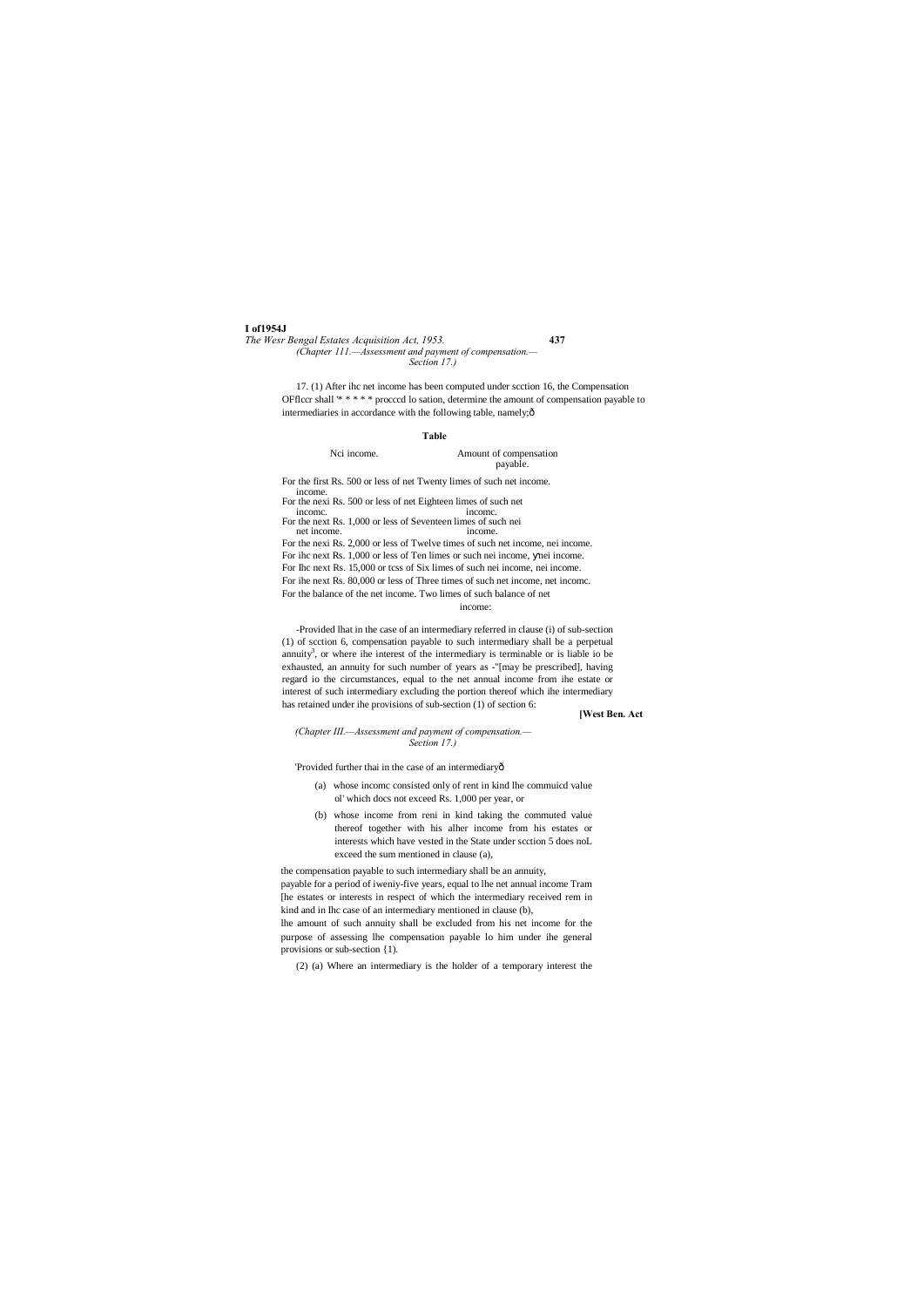### *The H'ei/ Bengal Estates Acquisition Acl, 1953,* **438**

compensalion payable lo such intermediary in respect of such interest ! [sliall not excced lhe amount of net incomc which lhe intermediary would have derived from such interest during the unexpired period thereof), or

 $5(3)$  The sum referred lo in sub-clause (v) or sub-clause (vi) of clause (b) of sub-section (J) of section 16 shall be payable to lhe corporation, institution or person, as lhe case may be. as a perpetual annuity.

(b) where lhe interest of an intermediary is subject to a usufructuary mortgage, the compensation payable to such intermediary shall be apportioned between him and his usufructuary mortgagee '[in such proportions as may be jusV and fair having regard la the unexpired period of the usufructuary mortgage]:

 $\mathbf{J}^*$  \* \* \* \* \* \* \*

<sup>J</sup>5ut)- sec lion (3) was oroginally added tiy s. 9 (3) oHhc West Bengal Esiaies Acquisition (Amendment) Acl. 1961 (West Ben. Aci IX of 1961) and thereafter this sub-seclioft tvas substiluled by **5,** *6* of lhe West Bengal Estates Acquisition (Amendment) Acl, 1963 (West Ben Act XXI) of 19G3).

'The further proviso was added by s. 9(1) of Ihe Wesl Bengal Estates Acquisition (Amendment) Act, 1961 (Wesl Ben- Acl IX of 1961).

: These wards within (he square brackets weni substituted **for** lhe words "shall be paid out of the compensation which would, bm for the existence or such temporary interest. be payable lo bis immediate superior landlord" by s. 9(2)(a). *ibid.*

-'These words within the square brackets were inserted by s, 9(2)(b). *ibid.*

'The words beginning wt'.h ";utd the Compensation Officer" and ending with "temporary interest or ihc usufructuary mortgage" were omined by s. DtfJ(c). *ibid,*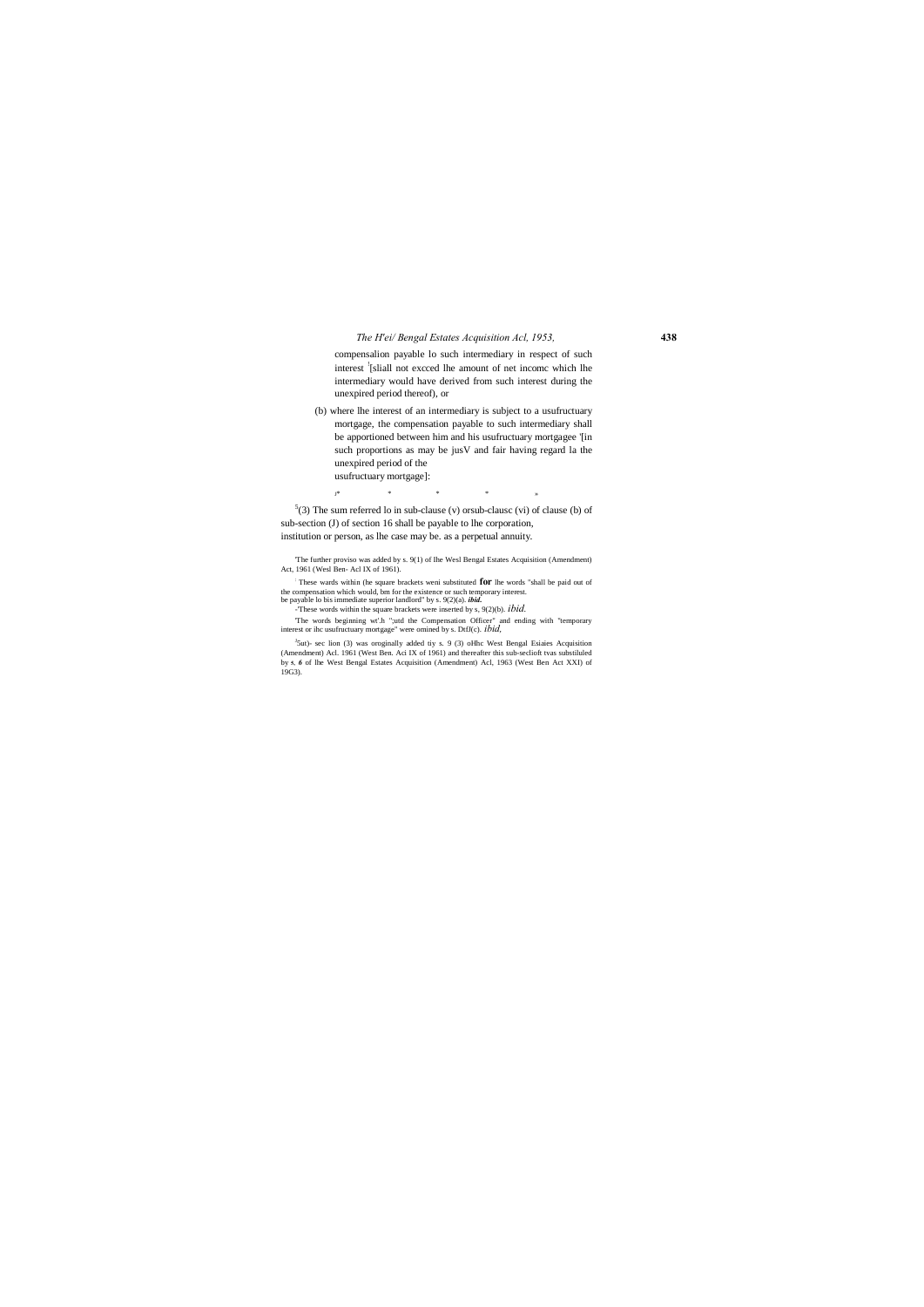**I of1954J**

*The Wesr Bengal Estates Acquisition Act, 1953.* **439**

Act V of 1908.

#### *(Chapter III.—Assessment and payment of compensation.— Sections iS-21.)*

*18. •[Preliminary publication of Compensation Assessment Roll and disposed of objections.— Omitted hy s. 12 of the IVejf Bengal Estates Acquisition (Amendment) Act, I960 (West Ben. Act XVII of I960.]*

Contents of the order of concise statement of the case, the points for determination, the decision thereon and Compensation 19, The order of [he Compensation OfTiccr deciding an objection under '[scction 15 or section 15A] or an order under sub-seclion (2) of section 25 shall contain a the reasons for such decision.

Appeals. 20. (1) An appeal, if presented within ninety days from the date of the order appealed against, shall lie from every order passed by a Compensation Officcr under : [seciion 15 or section 15 A] or under proviso (b) of sub-seclion (2) of seclion 25 io a Special Judge appointed for the purpose of this section.

Final publication of ihe Compensation Assessment Roll. of, the Compensation Officer shall make such alterations, if any, in the  $\frac{1}{2}$ Compensation Assessment Roll as may be neccssary io give effect to any order passed on objections made under ""[section 15 or .section 15AJ and shall cause the said roll or the roll as so altered to be finally published in the prescribed manner and make a ccnificate stating the fact of such final publication and the date thereof and shall dale and subscribe the same with his name and official designation.

(2) An appeal shall lie to the High Court from every order passed on appeal by a Special Judge under sub-seclion (1) on any of die grounds specified in seclion 100 of ihe Code of Civil Procedure, 1908.

21. (1) When no objection has been field or when all such objections have been disposed

(2) The publication of the Compensation Assessment Roll under sub-section (1) shall be conclusive evidence that the said roll has been duly made under this Chapter and every eniry in such roll so finally published shall, subject to any modification by any order on appeal under scction 20 ""[or on revision under section 22], be conclusive evidence of the matters referred to in such entry.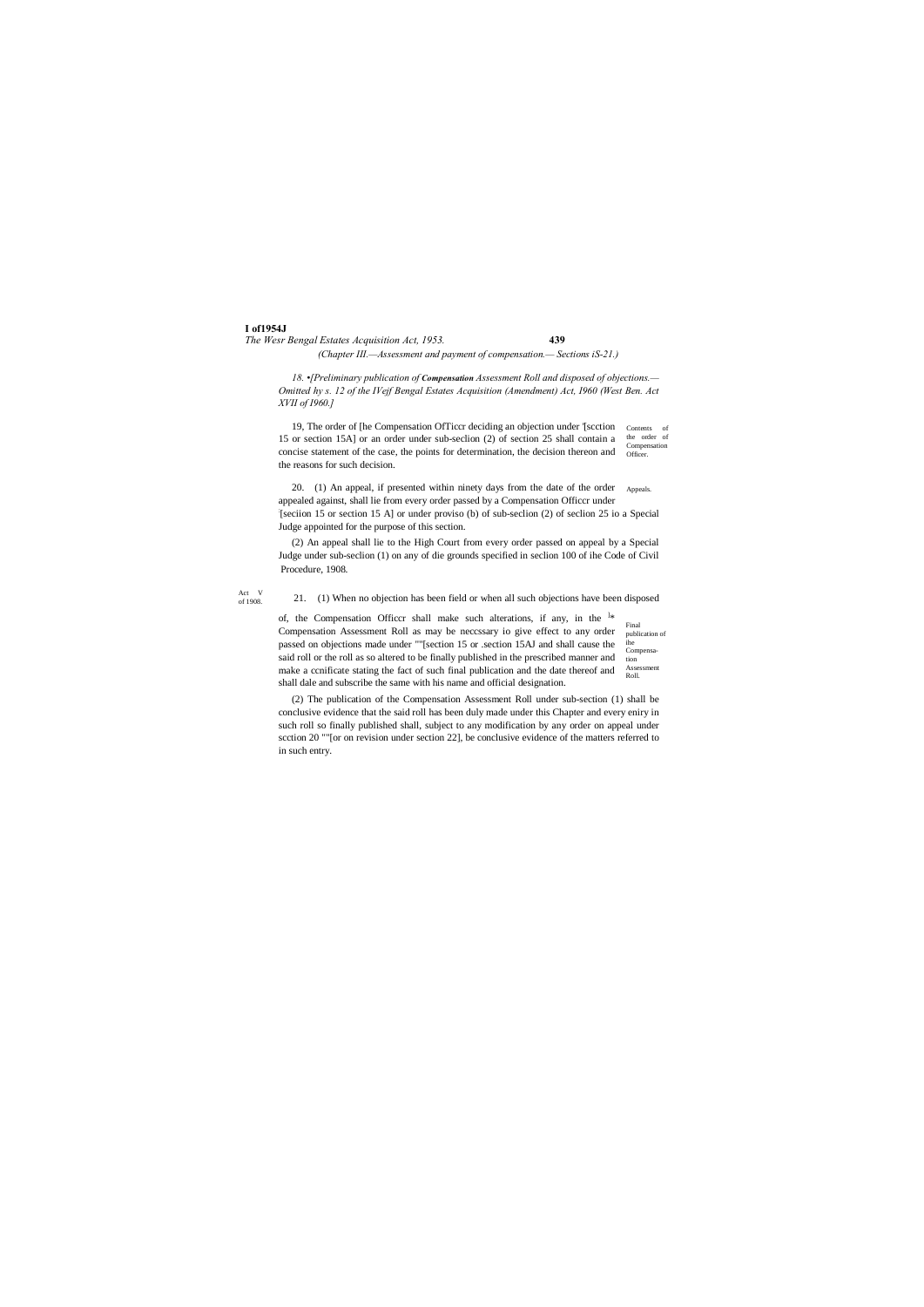Correction of *biiiia fide*  misfit); es.

Manner of paynicni of compensation.

# **[West Ben. Act** *(Chapter III.—Assessment and payment of compensation.— Sections 22, 23.)*

22. A Compensation Officer may, on application or of his own motion at any lime before payment or compensalion under section 23, correct any entry in the Compensation Assessment Roll, which he is satisfied has been made owing lo *bona fide* mistake:

Provided lhai no such correction shall be made if an appeal affccting such entry has been presented under section 20 or until reasonable noiice has been given to the parties concerncd to appear and be heard in the mailer.

23, '(t) (a) As soon as may be after the date of the final publication of a Compensation Assessment Roll under section 21, the Compensation Officer shall, in the prescribed manner; <sup>2</sup>[procccd to make payment] of ihc compensation lo lite intermediary who is entitled to such compensation in terms of the Compensation Assessment Roll together with interest al the rale of three *per centum per annum* of such compensation accruing from the date of vesting to <sup>4</sup>[ihe date of final publication of the Compensalion Assessment Roll]:

Provided that such payment shall be without prejudice to the right of the intermediary to file an appeal under section 20.

 $<sup>5</sup>(1A)$  Where the intermediary is a limiled owner, the Compensalion Officer shall make</sup> payment lo such intermediary of only the amount of interest calculated at lhe rate mentioned in sub-section (I) on the

'Sub-scclion (1) was substituted for the original sub-scciion by s. 10(1) of the Wesl Bengal Estates Acquisition (Amendment) Act. 1961 (West Ben. Acl IX of 1961), and ihc rca fie r this S u b-scction was s u bs tilu ted by S. 8 (1) o 1" the Wcs 1 B c ngal Es I a ICE Acqui s i i ion (Second Amendment) Act. 1961 (Wesl Ben. Aci XIX of 1961)

4 Provided thai in assessing interest under I his clausc interest on all *ad interim* payments made under section 12 shall, from (he dale of any such payment to the date of final publication of the Compensation Assessment Roll, be excluded:

Provided further that in any ease where the amount of compensation is enhanced as a result of an apcal under section 20, interest shall, subject lo the provisions of the first proviso, be calculated from the date of vesting to lhe date of final publication of the Compensation Assessment Roll on lhe amount as determined on appeal.

'Sub section (I A) wa<; inserted by s. 10(2) of the Wesl Bengal Estates Acquisition (Amendment) Act, 1961 (West B«n, Act IX of 1961).

(b) Where the compensalion to which an intermediary is entitled is in respect of interests which vested in lhe State on two different dates, interest shall be calculated on such compensation from the later of such dates and to lhe interest so calculated there shall be added the i merest on the net income of the intermediary from his interests which vested in the State on lhe earlier date calculated at the same rale from such earlier dale of vesting up lo the later dale of vesting:

Tlic words wilhin Ihc square brackets were substiluled for ihe words "make an offer of payment" by s. 6(1) of the West Bengal Eslaics Acquisition (Amendment) Act. 1964 (West Ben. Act XXII of 1964).

'The words wilhin ihe square brackets were substituted wiih retrospective cffecl for ihc words "the date of the offer of payment under this sub-scclion" by s, 8{i) of the West Bengal Estates Acquisition (Amendment) Aci, 1963 {Wesl Ben. Act XXII of 1963).

'These provisos wen; added with retrospective cffecl by s, 6{ii). *ibid.*

 $\frac{1}{4}$ The word "dnfi" was omiiied by s, 15(1), *ibid.*

J These words and figures wilhin Ihe square brackets w^rc subslilulcd for ihe ivords. brackets and figures "sub-seclion (1) of seclion IS" by s. 15(2). *ibid.*

<sup>&#</sup>x27; These words wilhin the square brackets were inserted by s. 7 of ihc Wesl Bengal Eslales Acquisition (Amendment) Aci. 1963 (West Ben. Aci XXII of 1963).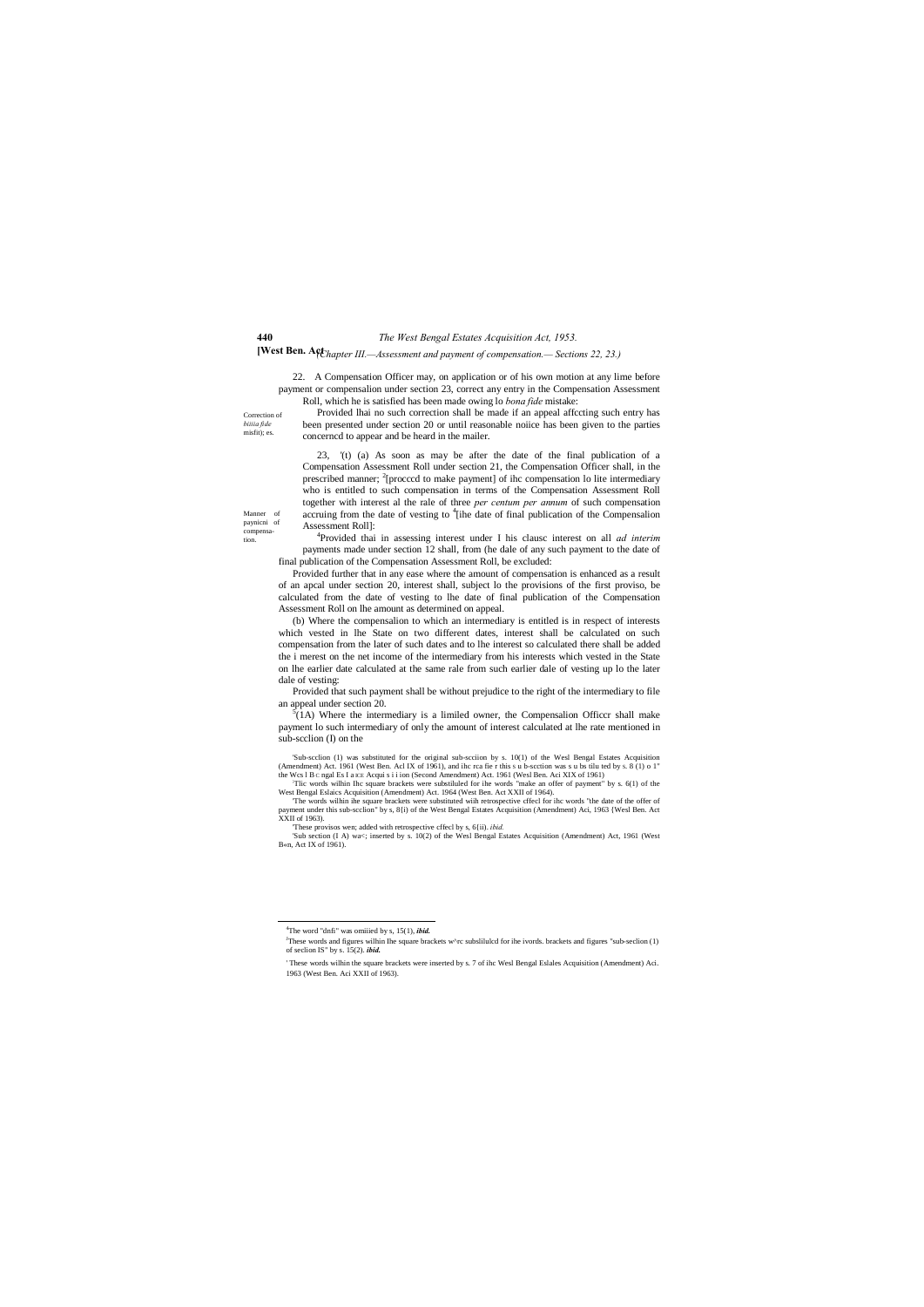### *The H'ei/ Bengal Estates Acquisition Acl, 1953,* **441**

### **I of 1954.]**

*(Chapter III.—Assessment and payment of compensation.— Seclion 23.)*

(2) '[Subject to the provisions of section 12 and sub-seclion (3) of section 26, all sums payable] as compensation to an intermediary shall be paid in the manner following, that is to say:ô

(a) Payment in cash shall be made in accordance with the following table, namely: $\hat{o}$ 

compensation payable for the estates or interests vesting in Ihe Slate less such amouni, if any, as may have been paid under the provisions of sub- seclion (4) of seclion 12, before depositing Lhe amouni of compensation with ihe Collector under seclion 24.

| Net income.                                                                                                 | compensation payable in respect                                                                 |
|-------------------------------------------------------------------------------------------------------------|-------------------------------------------------------------------------------------------------|
| For the first Rs. 250 or less of lhe net<br>income.                                                         | of such net income.<br>50 per centum of the amount of<br>compensation payable in respect        |
| For ihc next Rs. 250 or less of ihc net<br>income.                                                          | of such net income.<br>45 <i>per centum</i> of the amouni of<br>compensation payable in respecl |
| For the nexi Rs. 500 or less of the net<br>income.                                                          | of such net income.<br>40 per centum of lhe amount of<br>compensation payable in respect        |
| For ihc next Rs. 2,000 or less of the<br>net income.                                                        | of such nei income.<br>30 <i>per centum</i> of the amouni of<br>compensation payable in respecl |
| For the next Rs. 2,000 or less of lhe<br>net incomc.                                                        | of such nei income.<br>25 <i>per centum</i> of the amount of                                    |
| For the next Rs. 25,000 or less of ihe<br>net income.                                                       | compensation payable in respect<br>of such nei income.<br>20 <i>per centum</i> of the amount of |
| For the next Rs. 70,000 or less of lhe<br>net income.                                                       | compensation payable in respect<br>of such net income.<br>15 per centum of lhe amount of        |
| For the nexi Rs. $1,00,000$ or less of<br>the net income.                                                   | compensation payable in respect<br>of such net income.                                          |
| For the balance of the net income.<br>Payment lo be made in cash.<br>[00 <i>per centum</i> of the amount of | 12 per centum of the amouni of<br>compensation payable in respect<br>of such net income.        |
|                                                                                                             |                                                                                                 |

These words, figures and brackets within the square brackets were substituted with reirospeclive effect for ihe words "All sums payable" by s. J0U) of the Wnst Bengal Estates Acquisition (Amendment) Aqr, 1955 (West Ben. Ac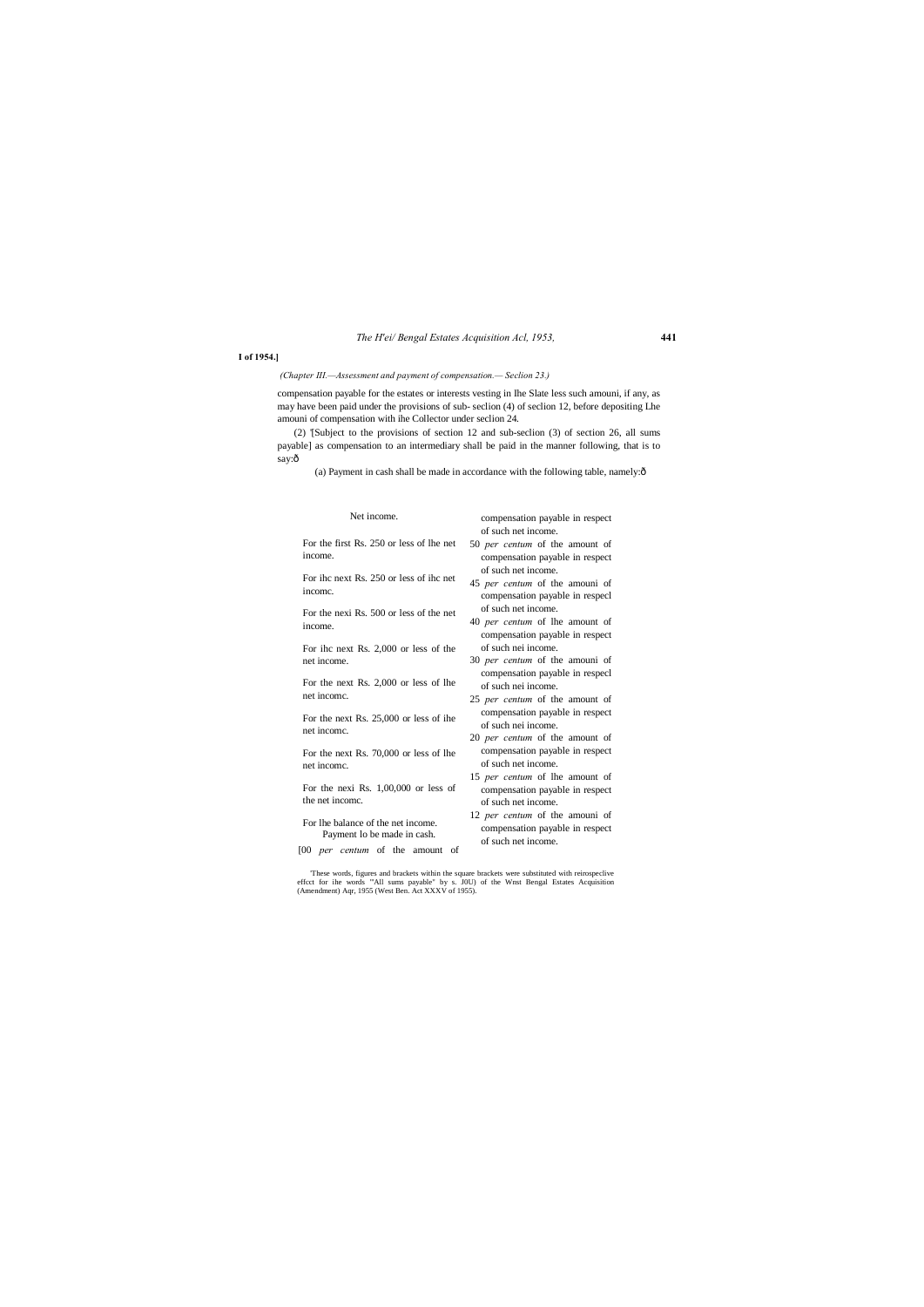#### **442** *The West Jiengttl Estates Acquisition Act, 1953.* **[West Ben. Act**

*(Chapter III.*—*Assessment and payment of compensation.— Section 23.)*

(b) The balancc of Uie compensation shall be paid in '[negotiable and transferable bonds of not less than fifty rupees each] carrying imeresi at three *per centum per annum* with effect from tlie date of issue and payable in the prescribed manner in twenty equal annual instalments  $2* * * * 3$  [and the remainder, if any, below fifty rupees, shall be paid in cash]:

(3) Notwithstanding <sup>4</sup>[anyihing lo the contrary contained in sub- seclion (2), where Lhe compensation payable io an intermediary or oilier person is an annuity, ''[lhe Collector of the district .shall make lhe annual payment in respect of such annuity in the prescribed manner] to the Irustee or oihcr person ^entitled for the lime being to receivc such payment]:

Provided that the Stale Government may at any time pay tliecoinmuled value of lhe bond in one instalment.

'Provided that having regard to the financial position and other circumstances of an intermediary referred lo in clausc (a) or clause (b)

These w ords within the square hrackcls were added by s.  $K(2)(2)$  of the Wcsi Bengal Eslales Acquisition (Second Amendment) Aci. J96I (Wcsi Ben. Acl XIX of 1961).

of the second proviso to sub-sec lion (1) of seclion 17. the Slate Government may pay to such intermediary the commuted value of the annuity payable to him calculated in lhe pescribed manner, in one or more instalments.

<sup>J</sup>These words wilhin lhe square brackets were subslilulcd for lhe words "anything contained in sub-jtclion (2). the entire amount of lhe compensation in respect of any i Meres l or portion of any interest referred lo under lhe proviso losub-scction (1) of scction 17. shall be payable in perpetual annuity bonds,"' by s, 10(3)(a) of lhe Wesl Deng a] Estates Acquisition (Amendment) Acl, 1961 (Wesl Ben, Act IK of 1961 J.

'These words within ihe square brackets were subslilulcd for the words "no n-negotiable bonds" by s, 3(2)(l) of [tie Wesl Bcntird Eslales Acquisilion (Second Amendment) Acl.

1961 (West Ben. Acl XIX of 1961).

; Thc words "iuhjcct (o any deduction Trvni such payment of any sum which ihc Colleclcr may order to be made under seclion 7 or any *ad interim* payment made under seclion 12 or .my oilier hum iccovcrablc from such cum pens a lion under section 8 or under an order or attachment" were omitted wiih reirospeclive effect by s, 10(2) of lhe Wesl Bengal Eslales Acquisilion (Amendment) Act, 195ri (Wesl Ben. Act XXXV ol

'The words within ihe square brockets were substituted with retrospective effect Tor the words "such annuity shall be payable in bunds. Such bonds shall be deposited with I lie Collector of lbe district and such Collector shill make the annual payment in respect of Mich bonds"' hy s. 6(2)(a) of the West Bengal Eslales Acquisition {Amendment) Acl,

196-1 (West Ben. Acl XXII or I9«),

These words within lhe square brackets were substituted fur lhe words "entitled to the management or such i meres I or the porliunor such interest" by s. l(H3)(b) of ihc West Bengal Estates Acquisition (Amendment) Aci. J%[ (West Ben. Act IX or I960.

'This proviso was added by s. 6(2Kb) of ihi West Bengal Eslales Acquisition (Amendment) Aci. 1964 (Wesl Ben. Aci XXtl of 196-1}.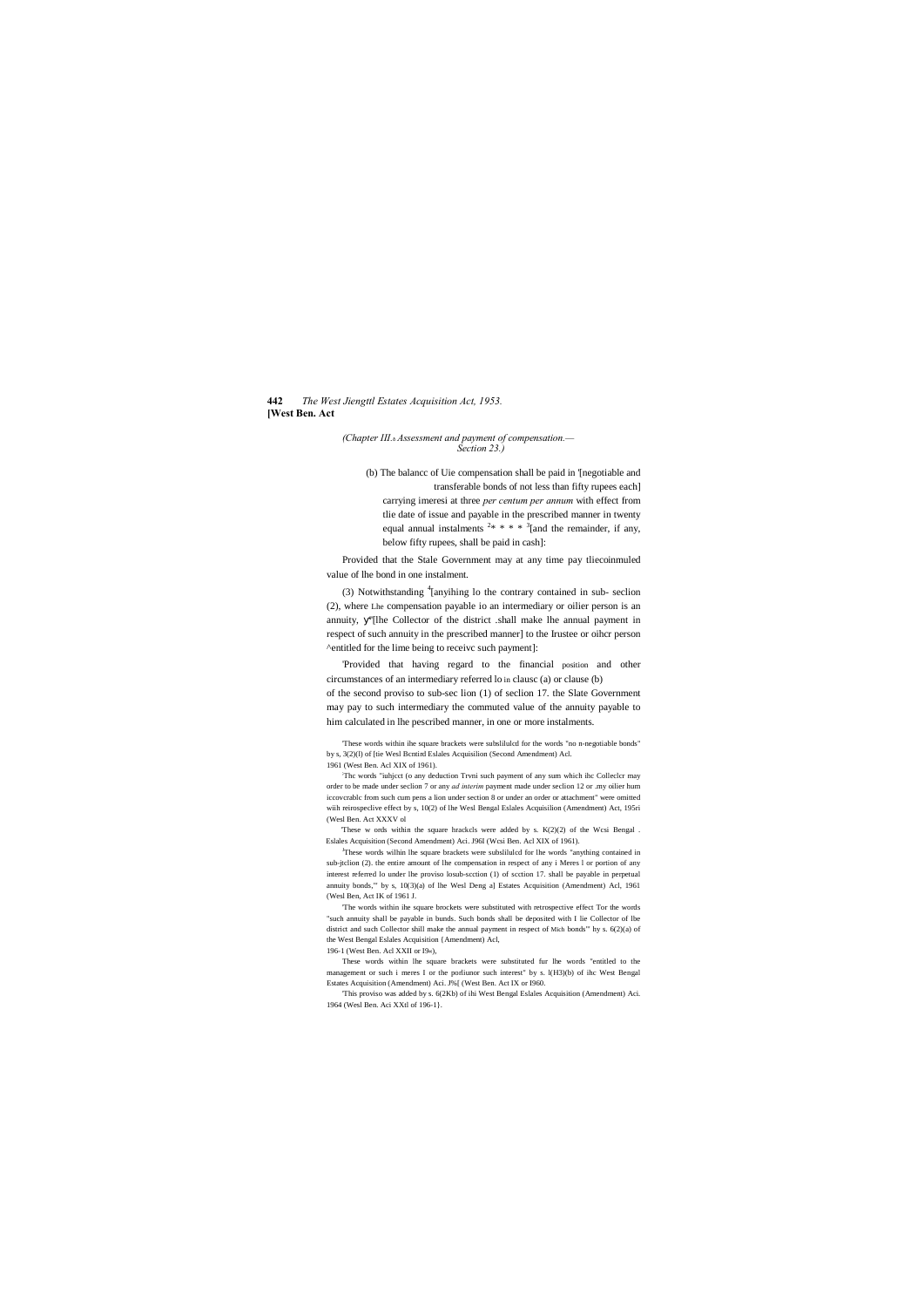*The H'ei/ Bengal Estates Acquisition Acl, 1953,* **443**

Certain rcslriclions as lo amounts payable as compensalion.

#### **I of 1954.]**

#### *(Chapter Hi,—Assessment and paynieht of compensation.— Sections 24, 25, J*

24. If any intermediary entitled to receive such compensation in Compensa- respect of any interest be a person incompetent lo alienale such interest, Icons<sup>5</sup>the Compensation Officer shall keep the amount of compensation payable incompetent for such interest whether in cash or bonds '[, after deducting therefrom  $\lt^{\circ}$  allena, e- any amount recoverable under section 7,] in deposit with the Collector of ihc district and such Collector shall arrange lo invest the cash and the incomc from lhe bonds in the purchase of such Government or other approved securities as such Collector thinks fit and shall direct the payment of the incomc front such investment to lhe intermediary who would for ihc lime being have been entitled lo hold and enjoy such interest if it had not vested in the Stale and such bonds and securities shall remain so deposited uniil they are made over to any person or persons becoming absolutely entitled thereto:

25. (1)  $\frac{1}{2}$ [No intermediary] shall be entitled to receive on account of compensation any amount in excess of the amount calculated on his total net income from all his interests held by him wilhin the Stale at the rate specified in lhe table contained in section 17.

Provided that nothing in this section shall affect lhe right of a -\* \* \* limited owner to receive the whole or any pari of such compensalion in circumstances where such<sup>2\*</sup>  $*$  \* limited owner would be entitled under lhe law to spend the corpus of lhe interest:

Provided further lhat nothing herein contained shall affect lhe liability of any person who may receive lhe whole or any part of any compensation made under ihis Act to pay lhe same to the person lawfully entitled hereto.

(2) The Compensation Officer shall, before making any payment under section 23 of any compensation payable in terms of a Compensation Assessment Roll <sup>4</sup>[, ascenain from the intermediary in the prescribed manner if any amount has already been paid to him on account of compensalion and, iTso, shall, by order,] adjust the payment by making any deduction he considers necessary:

(Amendment) Ael, 1961 (Wesl Ben, Acl IX of 1%I).

'These words wilhin the squats bracket; were substituted for the words "Nolwiihslanding anything contained elsewhere in ihis Acl or in any Compensalion Assessment Roll as finally published under section 21 bul subject always lo Ihe provisions of Chapter IV, no inleimediary" hy s. 12(1). *ibid.*

'These words wilhin lhe square bmckels were substituted for the words "prepared for any notified area, ascertain from such mk'iini'diuiy. in the prescribed manner ii" any amount has been paid lo him on account of compensalion in (especl of any other notified an:a and" by s. 12(2), *ibid.*

 <sup>&#</sup>x27;These words and figure within square brackets were inscncJ with retrospective effect by s. 7 of ihe Wesl Bengal Esiaies Aequisilion {Amendraenl) Act. 1964 (Wesl Hen. Act XX[I of I96t). other" were omitted by s. 11 of the Wesl Bengal Esta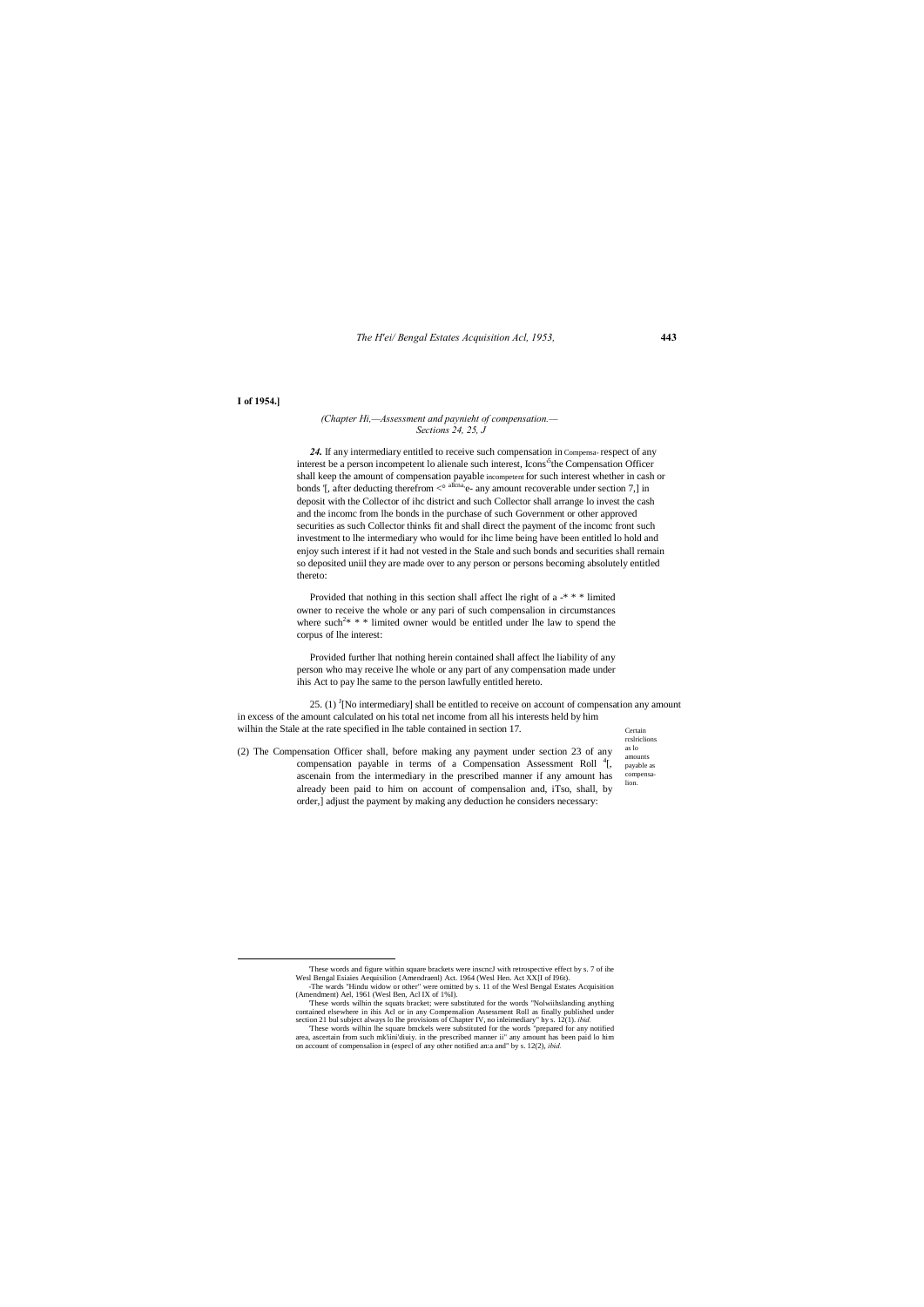444 *Hie* VVcs/ *Bengal Estates Acquisition Act, 1953.*

**[West Ben. Act**

#### *(Chapter ill.—Assessment and payment of compensation.— Scction 25J*

#### Provided thaiô

- (a) no such deduction shall be made until a reasonable noiice has been given to the intermediary lo appear and be heard in ihe mailer; and
- (b) any such order for deduction shall be subject to appeal in the manner provided under section 20.

'(3) If any intermediary having estates and interests in an area or iireas oilier than the one in respect of which his Compensation Assessment Roll has been prepared and published docs not submit a statement under clause (b) of subscction (1) oF section 15 or docs not include in such a statement (lied by him full and correct details regarding all his estates and interests and the income (.herefrom, with a view [o gelling higher compensation than what is admissible under the provisions of sub- scction (1), Ihc Stale Government may, by order made in ihis behalf, direct lhal such intermediary shall forfeii the whole or stich pan of lhe compensation payable lo him as may be specified in lhe order.

 $3$ (3A) Ifan intermediary executes any instrument purporting to transfer any *khas* land which he lias not retained under sub-scclion (1) of scciion 6 to any person and puis such person in possession of such land at any time before lhe payment of the compensalion under section 23 to him, then, without prejudice to its righi lo recover possession of such land from such person, the State Government may, by order mode in this behalf, direct that such intermediary shall forfeit such pan of the compensalion payable to him as may be specified in the order.

 $\frac{1}{4}$  (4) If, in any case, ii is found that the amount of compensalion paid to an intermediary is in excess of whai is payable to him under the provisions of ibis Aci, the exccss amuunl sc paid shall be adjusted against future insialmenis, if any, so payable lo him, and, if no such adjustment is possible, may be recovered from die intermediary as a public demand.

: (3B) An appeal against any order of forfeiture passed under subsection (3) or sub-scclion (3'A), if preferred within sixly days of such order, shall lie to a Special Judge, being a person who is or has been a District Judge or an Additional District Judge, appointed by the Slale Government for (he purpose of hearing appeals under this sub-section and such Special Judge shall dispose of the appeal according to the prescribed procedure.

'Sub-scciians (3) and (4) wcrt inserted by s. 16 of Lhe Wesi Bengal Esiaies Aequisilion (Amendment) Act, I960 (Wcsi Ben. Aci XVII of i960).

: Sub-sections (3 A) and (3B) were inserted wiih retrospective effect by s. 8 of ihc Wesl Bengal Esiaies Acq million (Amendment) Aci, 19W (West Ben. Acl XXII of 1964).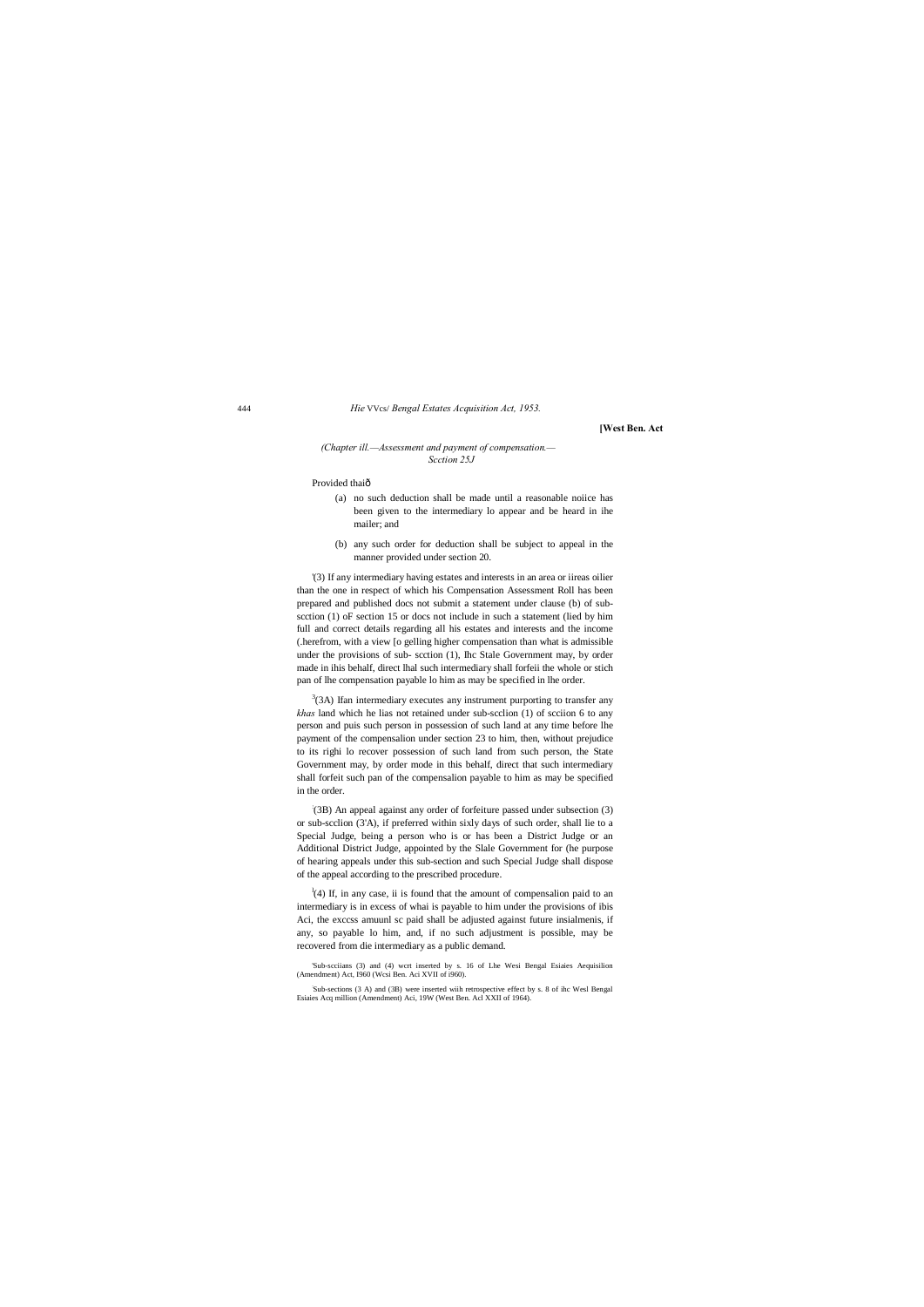*The H'ei/ Bengal Estates Acquisition Acl, 1953,* **445**

Extent of recovery of compensation money by attachment,

**I of 1954.]**

#### *(Chapter III.—Assessment and payment of compensation. Section 26.)*

*26.* (1) '[Save as otherwise provided in ihe proviso to suh-scciion (I) of section'7  $^{2}$ (or the proviso to sub-section (7) of section ID), no portion] of the compensation payable to any intermediary in terms of any Compensation Assessment Roll finally published under seclion 21, in excess of fifty *per centtttn* thereof shall—

Provided thai any sum which is required to be deducted under ihe order of a Collector under seclion 7 shall have priority before any order of attachment.  $\langle 3 \rangle$  Exceptô

> (a) in a case covercd by the proviso to sub-scction (I) of scction  $7$  $\int$ [or lhe proviso to sub-seclion (7) of seclion 10], or

- (a) be liable to be deducted under an order of a Collector made under seclion 7, or
- (b) be liable to attachment at any one lime in execution of dccrees including dccrees for arrears of rent.

(b) when the entire amouni of compensation is payable in cash  $5$ [under clausc (a) of sub-scction (2) of section 23

(2) Where there are several orders of attachment and the aggregate oT lhe sums lo be attached under such orders excccds the limit referred to in subseclion (1), ihe orders shall be enforceable to lhe exlem of such limit and the prioriLy amongst them shall be dccided, as far as practicable, in accord a rtcc wiih the principles laid down in section 73 of lhe Code of Civil Procedure, 1908:

'These words, brackets and figures within the square brackcis wen: substituted wiih retrospective cffcct for the words "No portion" by s. 11(1) or the West Bengal Eslales Acquisilion (Amendment) Act. 1955 (Wesl Ben. Acl  $XXX<sup>v</sup>$  of 1955).

Bengal Estates Acquisilion (Amendment) Act, 1975 (West Ben. Act XXI of 1975). These words, brackets and figures wilhin ihe square brackets were added by s. 13 of the West

second proviso thereto" were omitted by s. 9(1) of the West Bengal Eslales Acquisilion (Amendment) Act, J!>W (West Ben. Acl XX11 of 1964).

all sums to be deducted under section 7 or recoverable under an order of attachment under sub-seciion (I) shall be deducted from lhe amouni of compensation payable in \* \* \* bonds under the provisions of clause (b) of subseclion (2) of seclion 23  $K$ [cr from lhe annuity payable under sub-seclion (3) of that section] \*[, and no such sum shall be deducted from the amounts payable under sub-seclion (1) or sub-section (2> of seclion 12].

: The words, figuies and brackets wilhin brockels were inserted by s. J(a) of the Wesl Bengal Eslales Acquisilion (Amendment) Aci, iy75 (Wcsi Ben. Act XXI of 1975).

'Sub-section (3) was added wiih retrospective cfTect by s, 11(2) of lhe West Bengal Esta'.cs Acquisilion (Amendment) Act, 1955 (West Ben. Act XXXV of 1955}. 'The wards, figures and brackets wilhin lhe square brackets were inserted by s. 3(b) or lhe West

Bengal Estates Acquisilion (Amendment) Acl, 1961 (West Ben. Acl IX of 1961). "The words "or M the result of any adjustment made under sub-seclion (I) uf section 12 or ihe

The wend "no n-negotiable'' wai omitted by s. 9 of the West Bengal Eslales Acquisilion (Second Anv-'ndinenl) Act. 1961 (West Bert. Acl XIX of 1961). "inserted with retrospective effeel by s. y(2) af the West Bengal Elates Acquisition (Amendment)

Ael, 1964 (West Ben. Acl XXII of 1964). ^These wards, hrackcsls and figures within the square brackcis were added wiih rekospective elTecl bv s. 5 of the West Bengal Estates Acquisilion (Second Amendment) Act. 1957 (Wcsi Ben Act

XXV nf (9571

Acl V of ISO\*.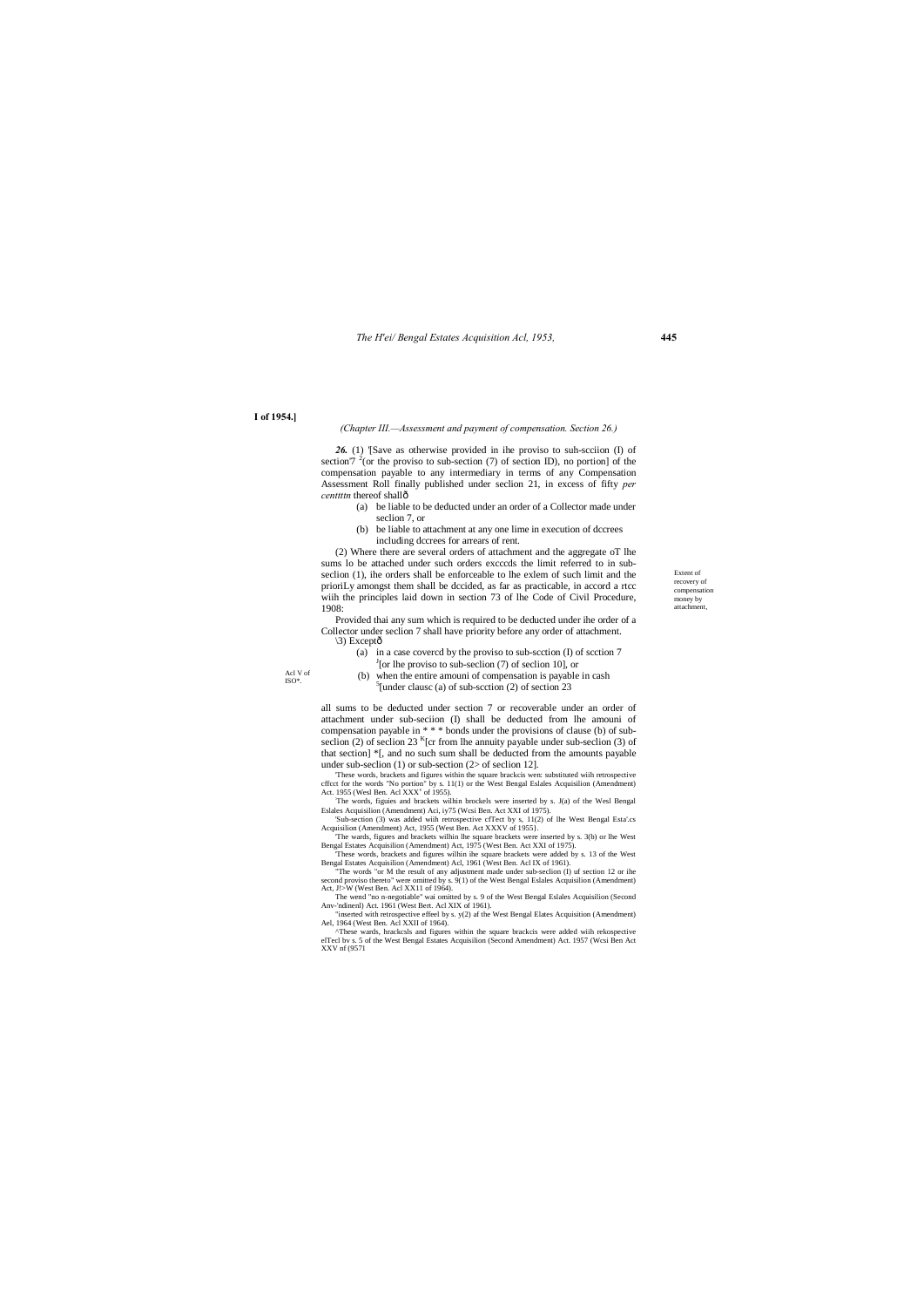Provisions oT Chapler IV Lo override Olhcr provisions of ihc ACL,

**[West Ben. Act** 446 *The West Bengal EHates Acquisition Act, 1953. (Chapter IV.—Mines and Minerals.—Sections 27-29.)*

Ri^hi of intermediarie direelly

working mines.

Subsisting leases of mines or mine mis.

#### CHAPTER IV

#### **Mines and Minerals.**

27. The provisions of this Chapter shall have effect notwithstanding anything lo the contrary elsewhere in Ihis Act.

*29.* (1) All leases of mines and minerals in a notified area granted by an intermediary and subsisting immediately before the date of vesting shall, wiih effect from such dale, be deemed lo have been granted by the Slate Government lc> the holder of the said subsisting lease on the same terms and conditions as of the subsisting lease '[, so, however, thatô

*28.* So much of the land '\* \* \* \* in a notified area held by an intermediary immediately before the date of vesting : [(induding sub-soil rights therein, but excluding rights in *hats* and *bazars* not in the *khas* possession of the intermediary and lands comprising forests, if any)J as was comprised in or as appertained to any mine which was being directly worked by him immediately before such date shall wiih effect from such dale be deemed ID have been leased by the Siaic Government to such intermediary. The terms and conditions of such lease shall be as agreed upon between him and the Slate Government, or in default of agreement as may be settled by die Mines Tribunal: "

- (ai) rights in *hats* and *bazars* not in lhe *khas* possession of the holder of the lease and lands comprising forests, if any, shall be excluded from such lease;]
- (i) in cases where the holder of ihe lease had not in the opinion of ihc State Government done any prospecting or development work before the date of vesting, $\hat{o}$  thai he shall

Provided Lhai all such terms and conditions shall be consistent wiih the provisions of any Central Act for the time being in force relating to the grant of mining leases.

'The words "(including sub-soil righw (herein)" were omitied by s. M(t) of ihe Wcsi Bengal Estates Aequisilion (Amendment) Aci. 1961 (Wesl Ben. Aci IX of 1961). These words within [he square brackets were insetted by s. M(2), *ibid.*

<sup>J</sup>These words wilhin the square b nickcis were iubsii Luted for ihe words "with ihc additional conditionô " by s. 15(1), *ibid.*.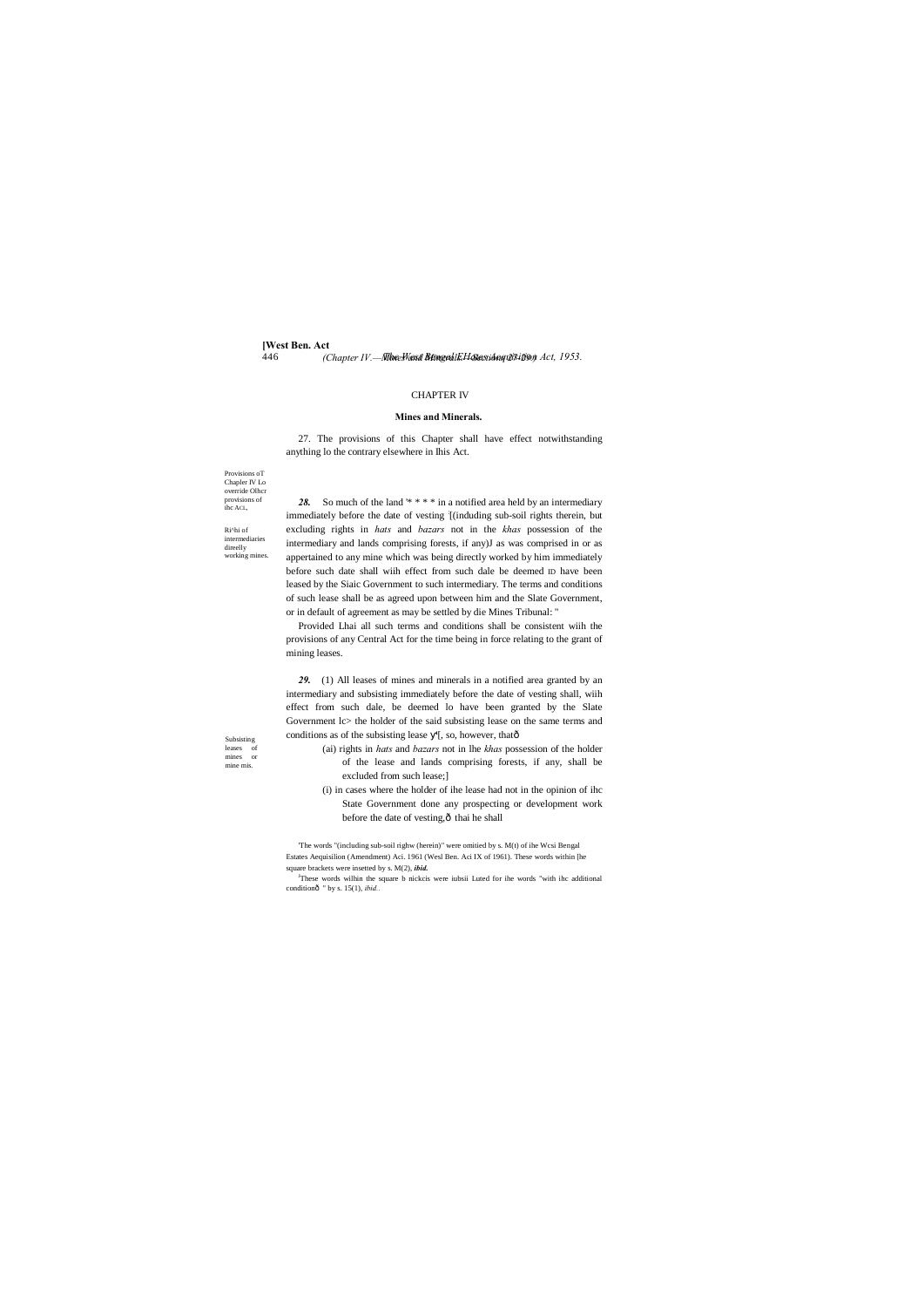447 I of 1954.]

> Provision for lands comprised in works, buildings, elc.

*The Wejf Bengal Estates Acquisilion Act, 1953. (Chapter IV.—Mines and* 

#### *Minerals.—Section 30.)*

be allowed one year's time from lhe dale of vesting, to begin prospecting or development work, and '[if, in the opinion of lhe Stale Government, he has failed to do soj lhe Siale Government shall be entitled to terminate the lease at any time after the expiry of such period hy giving three months' notice in writing, unless suffieieni causc is shown io the satisfaction of the Slate Government;

(ii) in other eases, $\hat{o}$  that if the holder of the lease has developed or done any prospecting work in respecl of any part of the land included in the lease but has, in lhe opinion of the Slate Government, failed to do any prospecting or development work within three years from the dale or vesting in respecl of the remaining part of the land included in the lease, the Stale Government shall be entitled lo resume the whole or any portion of such remaining pan of the land together with the minerals laying thereunder, after giving three months' notice in writing, but in so resuming, the State Government shall have regard to the reasons for such failure and to the requirements, as appear to it lo be reasonable, Tor the future development of the mining conccrn of lhe lease:

Provided lhat nothing in this sub-scction shall prevent any modifications being made in the terms and conditions or the said lease consistent with the provisions of any Central Act for lhe lime being in force regulating the modifications of existing mining leases.

(2) Where in pursuance of additional conditions mentioned in sub- seclion (1), any lease of mines and minerals is terminated by the State Government under clause (i) of sub-seclion (1) or any land is resumed by the State Government under clause (ii) of that sub-seclion, lhe lessee shall be entitled lo compensation calculated in accordance with lhe principles laid down in scction 32, as far as they arc applicable, together wiih an amount not exceeding what has been expended by the lessee in works or operations connected with such lease or such resumed land included in the lease, less lhe value of any assets used or employed by him in such connection taken away by him.

30. Where any land is deemed lo have been leased by lhe Slate Government to an intermediary under section 28 or where a lease is deemed to have been granted by the Slate Government under section *29* to the holder of a subsisting lease, any land not included in such lease,

'These words wilhin lhe square brackets were subslilulcd for ihe words "if he fails iodoso"bys, 15(2) of ihc West Bengal Estates Acquisilion (Amendment) Aci, 1961 (Wcsi Ben, Acl IX of 1961).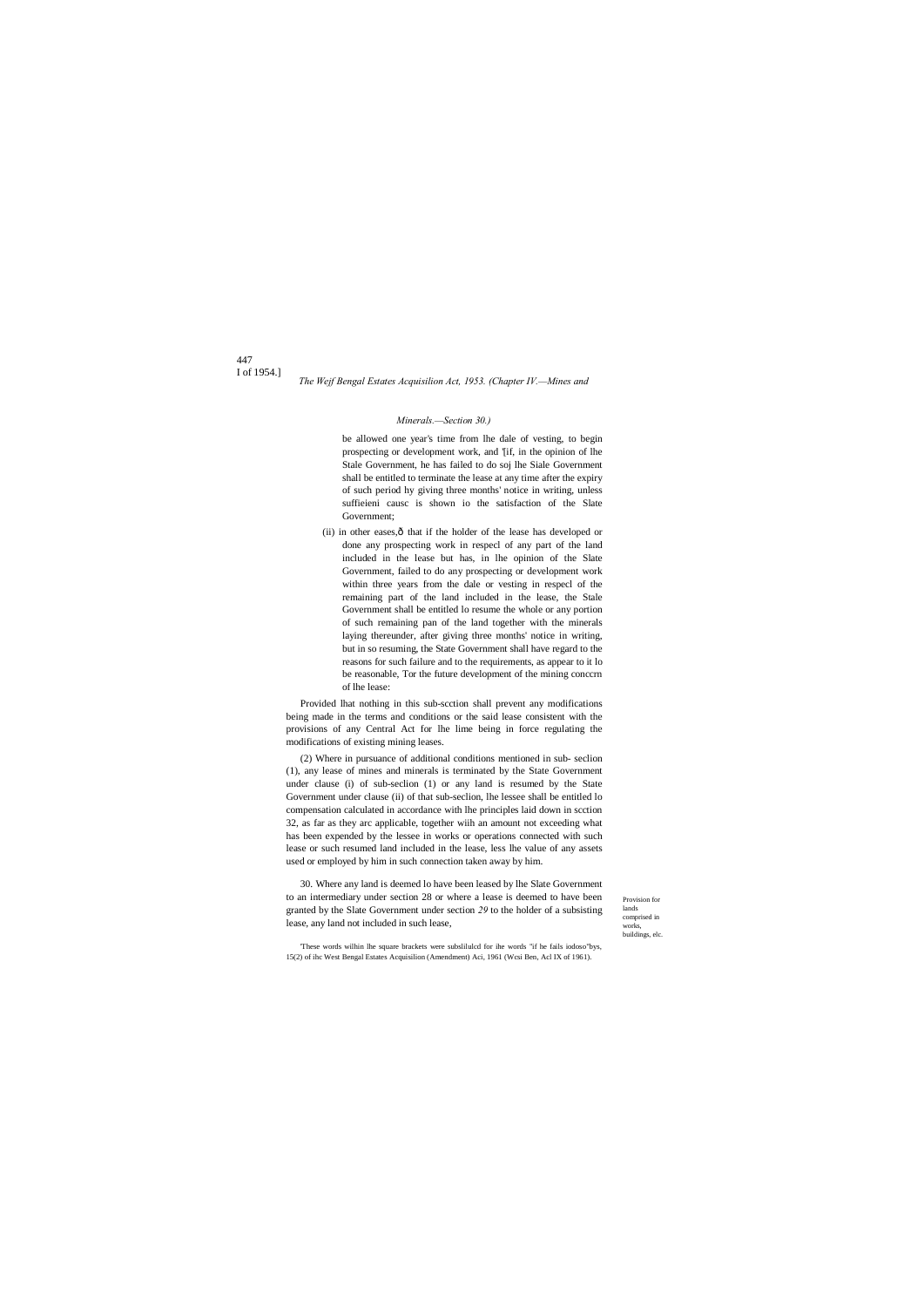#### **448** *The West Bengal Esiaies Aequisilion Act, 1953.*

on of compensation lor inwnne diaries tererreii lo in

[West Ben. Act

#### *(Chapter IV.—Mines and Minerals.—Sections 31, 32.)*

which vesls in (he Slate by Ihc operation of ihis Act and is in lhe use or occupation of lhe lessee for purposes connected with ihc working of any mine or ihc extraction of any minerals, including the land comprised in any works, buildings, machinery, imnways, siding, roads, streets or thoroughfares, connecicd with such purpose, shall be deemed lo have been included in such lease wiih effect from the dale of vesting '[subject to the payment or rent at lhe rale of rupees forty-five per 0.4047 hectare *per annum* unless a different amount is agreed upon between the Slate Government and lhe in termed iiiry or the lessee.]

Delermi na- li sea ion<br>31<lKa>. Compensalion Officer lo prepare Compensalion Assess men! Roll for mines and minerals for three classes of in termed i- 31. (1) The Compensation Officer shall<sup>2\*</sup> \* \* \* \* prepare in the proscribed form and in lhe prescribed manner a Compensation Assessment Roll showing lhe compensation payable for mines and minerals— (a) to every intermediary in whose land [noi being land deemed to have been leased under seciion 28 or land included in a lease referred to in section 29] there is, in the opinion of lhe Stale Government, reason lo believe that there are minerals not yel prospecied or developed or partially prospected and developed and then abandoned; (b) lo every intermediary lo whom any land is deemed lo have been leased under section 28; (c) lo every intermediary, who granted a lease of mines and minerals and such lease was subsisting immediately before lhe date of vesting. 32.  $J$ [(1)] In preparing the Compensation Assessment Roll for every intermediary referred to in clausc (a) of subsection (1) of section 31, the Compensation Officer shall 'The words wilhin I lie square brackets were substituted for the words "subject to the pay men! of such fair and equitable rent as may be agreed upon between the Slale Government and lhe intermediary or the lessee, ur in default of agreement, as may be fined by the Mines Tribunal" by s. J of (he West Bengal Esiaies Aequisilion (Amendment) Acl, 1977 (Wesl Ben. Aci XXXV1 of 1977). : The words in respect of any notified aiva," were omilled by s. 17(1) of ihc West Bengal Esiaies Acquisition (Amendment) Aci, I960 tWcst Ben. Act XVII of )y60), 'Sub-set; I ion (2) was omilled hy s. 17(2). *ibid.*

> <sup>J</sup>Scc[ion 32 was re-numbered as sub-section (1) or lhal section, and after Lhat subsection, subsection (2) was added witlh retrospeelive effect by s, 10 of the West Bengal Estates Acquisition (Amendment) Acl. 1957 (West Ben. Acl IV of 1957).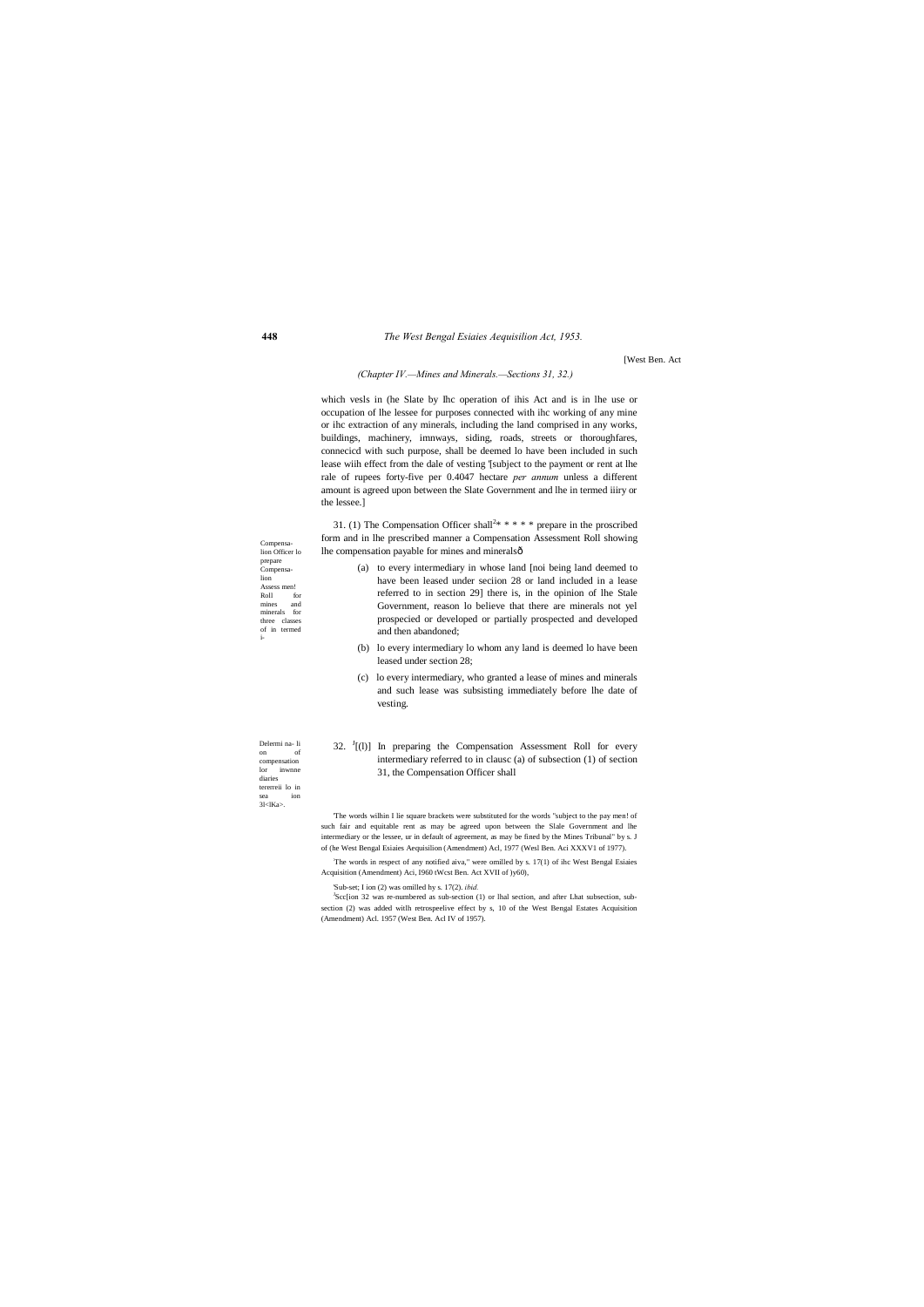**I of 1954.]** *The West Bengal Estates Acquisilion Act, 1953.* **449**

> Determination of compensation for intermediaries referred to in scction 3l(l)(b),

#### *(Chapter IV.—Mines and Minerals.—Section 33.)*

'[calculate lhe gross annua! incomc] of such intermediary on lhe probable income out of royally which mighl have been derived by lhe grant of lease of such land based on Ihc opinion of  $2$ [a Mining Expert], appointed by the Siaie Government, as regards the nature, quantity and lhe value of the minerals, likely to exist in lhe land and capable of being worked and developed and other mailers that may be prescribed. An amouni equal io five *per centum* of -[such gross income] shall be deemed lo be lhe net income of such land; andlheCompensaiion Officer shall determine four limes such nei income as lhe amouni of compensation payable.

 $J(2)$  Where such intermediary as aforesaid has estates and inieresis for which compensation is payable under Chapter III, ihc Compensation Officer shall calculate the total amouni which would have been payable in accordance with the table contained in sub-scciion (1) of seclion 17 as if lhe net income had been lhe aggregate of lhe ncl incomc calculated in rcspcci of the estates and inieresis for which compensation is payable under Chapter QI and the nei income calculated under this seclion; the Compensation Officer shall also calculate the lolal amouni which would have been payable as compensaiion if compensation for such estates and interests and compensation for mines and minerals had been calculated separately; and the lesser of lhe two total amounis of compensaiion so calculated shall be lhe amount of compensation payable.

33. (1) In preparing ihc Compensation Assessment Roll for every intermediary referred lo in clause (b) of sub-section (1) of seclion 31, the Compensaiion Officer shall lake the gross income of such intermediary to be lhe average annual incomc calculated on the basis of annual returns filed by him for the assessment of cess or income-lax during lhe period of eighl agricultural years immediately preceding the agricultural year wilhin which the date or vesting falls, or any shorter period for which returns have been Tiled; and an amouni equal io five *per centum* of such gross income shall be deemed lo be the net income from such mines.

(2) The Compensation Officer shall then determine lhe amouni of compensation payable to the intermediary as aforesaid, after taking into consideration his net income and the opinion of a Mining Expert appointed by ihc Stale Government as regards ihc extent of the mining operations

<sup>&#</sup>x27;These words wilhin the square brackets were subslilulcd for lhe words "Calculate lhe probable gross annual incomc'' by s. 16(1) of the West Bengal Estates Acquisition (Amendment) Act. 1961 {West Ben. Act IX of 1961). : These words within ihe square brackets were substituted for the words "Mining Expert" by s.

<sup>16(2),</sup> *ibid.*

<sup>&#</sup>x27;These words within the square brackets were substituted for lhe words "such probable gross income" by s. 16(3), *ibid. <sup>1</sup> See* foot-nole 4 on page 40, *ante.*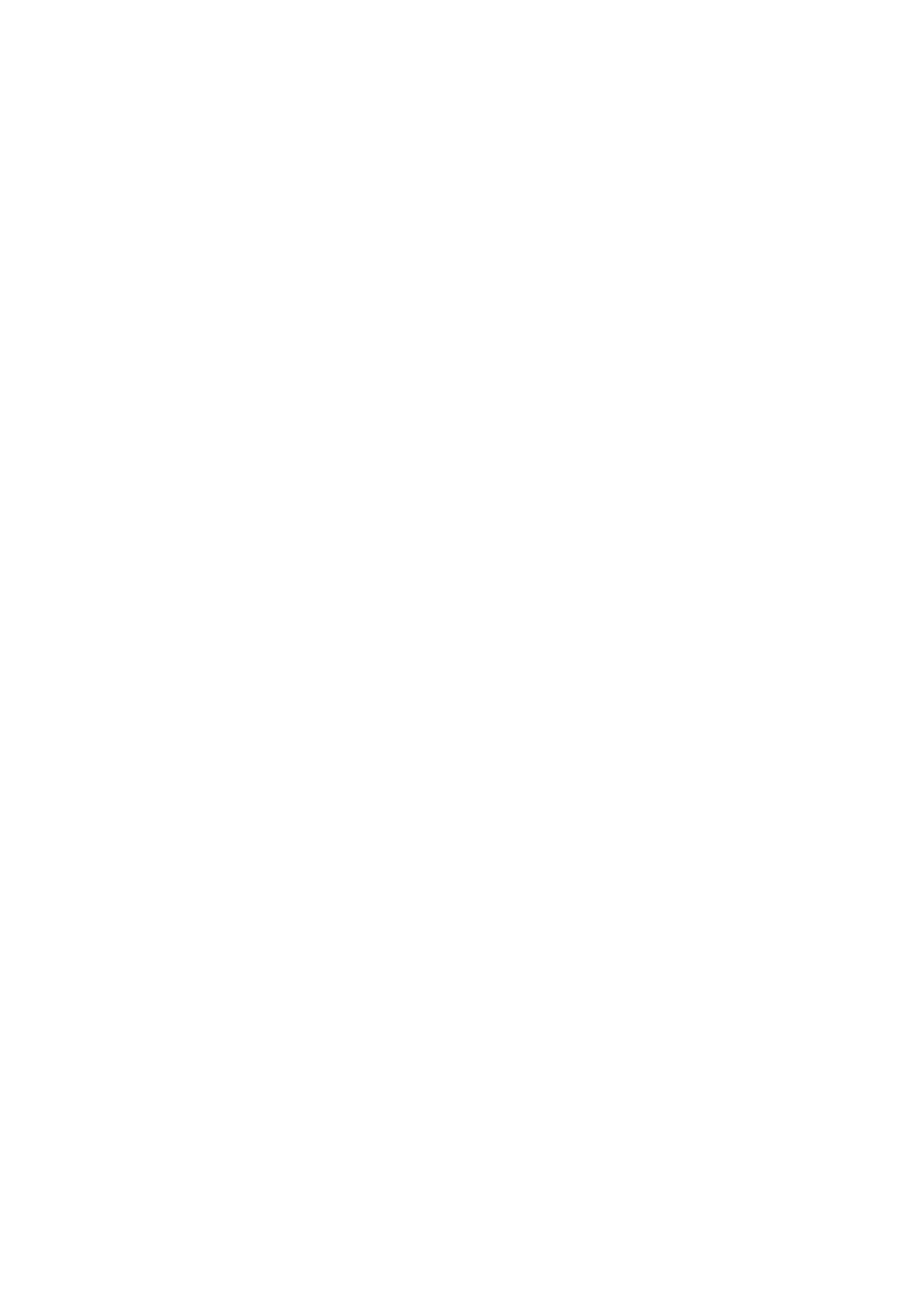*The VVej/ Bengal Estates Acquisition Ad, 1953.*

Delurnuna- $_{\rm{liun}}$ compensaiion for iniermed ar-<br>inferred in inferred suction  $D(1)$ «.

450

[West Ben, Act

#### *(Chapter fV.—Mines and Mitwrols.—Seclion 34.)*

canictl on, ihc minerals obtained and the esiimated quantity unci value of the minerals not yet worked or operated, and as regards any other matter that may be prescribed. Where the intermediary has no estates Dr interests for which he is entitled to compensation under Chapter III, the compensaiion payable to him shall be eight limes Ihc net income as calculated under this seclion. Where the intermediary has estates or interests for which compensation is payable under Chapter (II, the Compensation Officer shall calculate the total amouni which would have been payable in accordance with the table contained in sub-scction (1) of section 17 as if the net income had been the aggregate of the net income calculated in respecl of the estates or interests Tor which compensaiion is payable under Chapter III and the net income calculated under this section; lhe Compensation Officer shall also calculate the total amouni which would have been payable as compensation if compensaiion for estates and interests and compensaiion for mines and minerals had been calculated separately; and the lesser of lhe two total amounts of compensation so calculated shall be the amount of compensation payable.

34. (1) In preparing the Compensation Ass\_esstncnl Roll Tor every intermediary referred lo in clause (c) of sub-section (1) of scction 31, the gross income of the intermediary shall be lhe average annual gross incomc received (excluding any sum received by way of *salami* or premium) calculated on the basis of the annual relurns filed by such intermediary for the assessment of cess or income-tax during the period of eight agricultural years immediately preceding the agricultural year wilhin which the date of vesting falls, or any shorter period for which such returns have been filed; and the net income shall be computed by deducting from the gross income so determined the average of the income-tax payable thereon during Ihc said period and (he cost of the collcciion al such rates as may be prescribed.

(2) The Compensation Officer shall determine the amount of compensation payable to the intermediary as aforesaid after taking into consideration his net income, the duration of the unexpired portion of the lease, and the opinion of a Mining Expert appointed by the State Government with regard lo the extent of the mining operations carried on, the minerals obtained and the estimated quantity and value of the minerals not yet worked or operated, and as regards any other matter that may be prescribed. Where the intermediary has no estates or interests for which he is entitled to compensaiion under Chapter III, ihc compensaiion payable to him shall be eight times the net incomc as calculated under this section. Where the intermediary has estates or interests for which compensaiion is payable under Chapter III, the Compensation Officer shall calculate the total amount which would have been payable in accordance with lhe table contained in sub-scction f I)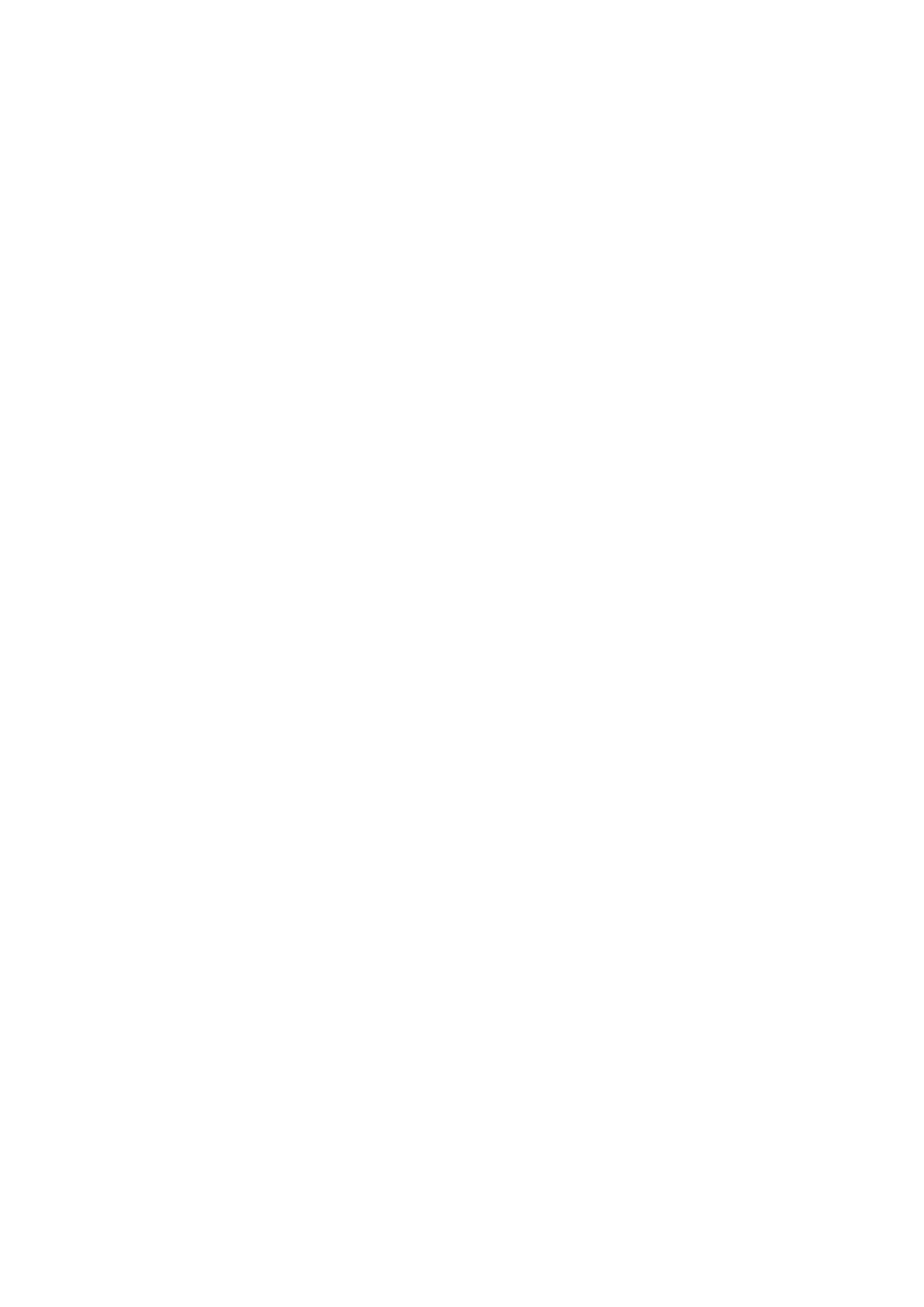*The West Bengal Es tares Acquisition Act, 1953.* **451**

I of 1954.]

#### *(Chapter IV.—Mines and Minerals.—Sections 35, 36.)*

. of section 17 as ii" ihc nci income had been ilie aggregate of the net " income calculated in respect of llie estates or interests for which compensation is payable under Chapter m and the net income calculated under ihis section; the Compensation Officer shall also calculate lhe total amount which would have been payable as compensation if compensation for estates and interests and compensation for mines and minerals had been calculated separately; and Lhe lesser of the iwo total amounts of compensalion so calculated shall be ihc amount of compensation payable.

35. If the amount or compensation determined under sub-section (2) Reference to of section 29, section 32. section 33 or section 34, is not agreed to by ^huna] the intermediary, the Compensation Officer shall refer the question of the determination of the amount of compensalion to the Mines Tribunal.

36. (!) The Mines Tribunal appointed for lhe purposes of ihis Chapter Mints shall consist of a Chairman who shall be '[a person who is or has been Tnbunal- a Disirict Judge or an Additional District Judge] and another member

who shall be a Mining Expert, Bolh the Chairman and the Mining Expert Member shall be appointed by the State Government with lhe previous approval of the Cental Government.

(2) The Tribunal shall follow such procedure as may be prescribed.

(3) In regard to any matter of compensation referred to lhe Tribunal by the Compensation Officcr under section 35, ihe Tribunal at the commencement of the proceedings before il may require lhe Slate Government and the intermediary lo state what in their respective opinions is the amount of compensalion payable; and in giving its decision as lo the amount of compensation to be paid, the Tribunal shall follow the principles laid down in sub-scction (2) of section 29, section 32, section 33 or section 34, as the case may be.

(4) In settling the terms and conditions of a lease by lhe State Government under section 28, the Tribunal shall have power to determine the area of land lo be comprised in the lease and in so doing shall have regard to the amount of land reasonably required for the future development of the mining conccrn and also to lhe provisions of section 30.

(5) If there is a difference of opinion between the Chairman and Lhe other member in respect of any matter, the matter shall be referred to a Judge of the High Court to be nominated by the Chief Justice, and the decision of such Judge shall be binding on the Tribunal and shall be final and conclusive.

'These words within the square brackets were substituted for the words "on officcr noi below ihe rank of 3 district Judge" by 5. 18 of the Wesl Bengal Esiaies Aequisilion (Amendment) Acl. 1960 (Wesl Ben. Act XVII of 1960).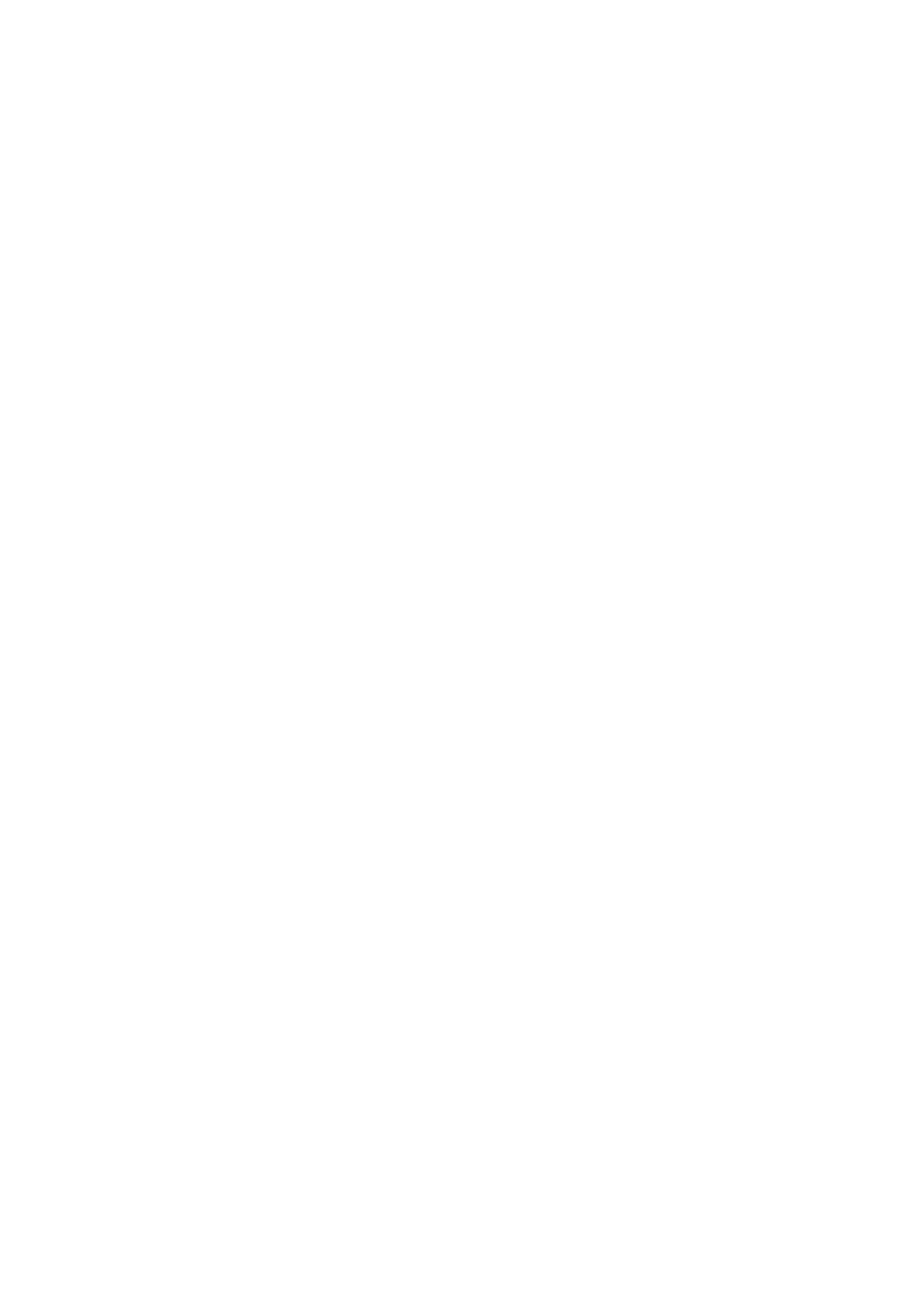*The West Bengal Eslales Acquisition Act, J953.* **45**

### 452

#### **[West Ben. Act**

#### Appeal nijairul orders of Ihc Tribunal. foymunt of compensa- tion for miruis. *(Chapter IV.—Mines and Minerals.—Sections 37, 38.— Chapter V.— Preparation of Record-of-rights.—Section 39.)* 37. An appeal, if presented within iwo months from ihc date of lhe order appealed againsi, shall lie againsi any order of lhe Tribunal to the High Court except in rcspeci of mailers of difference disposed of under subsection (5) of section 36. 38. The provisions of sections [14, 15,]  $[15A, M1"$ ?.]<sup>6\*</sup> 19, \*\* <sup>h</sup>|21, 22,] 23, 24, and 26 shall apply *mutatis mutandis* in regard to the procedure of preparation of Compensaiion Assemcnt Roll and lhe manner of payment of compensation for mines and minerals under this Chapter.

'The figures snd brackets "20(1)." were omiucd with rcirospcciive effcel by s. 11(2) of the Wesi Bengal Estates Acquisition (Amendment) Act, 1957 (Wen Een. Aci iv of 1957).

'These figures within the square brackets were inserted by s. 10(2) of the West Bengal Eslales Acquisition (Sccond Amendment) Act, 1961 (West Ben. Act XIX of 1961),

These figures wilhin the square brackets were substituted Tor the figure "15." by t. 19(1) of ihc West Bengal Eslales Acquisition (Amendment) Act, 19G0 (West

Ben. Act XVtl of I960). ? These figures and teller within the square brackcis were inserted by s. 10(1) **of** ihc Wcsi Bengal Estates Acquisilion (Second Amendment) AcL 1961 (West Ben. Aci XIX of 1961).

These figure wilhin tlie square brackets v/erc inserted -with retrospective effect by s 11(1) of the Wesl Bengal Hsmies Acquisition (Ajiienrtineni) AcL 1957 (West Ben,

Acl IV of 1957).<br><sup>J</sup>The figures "18," were omitted by s. 19(2) of ihe West<br>Bengal Eslales Acquisilion (Amendment) Act, 1!>60 (West Act XV11 of 1560).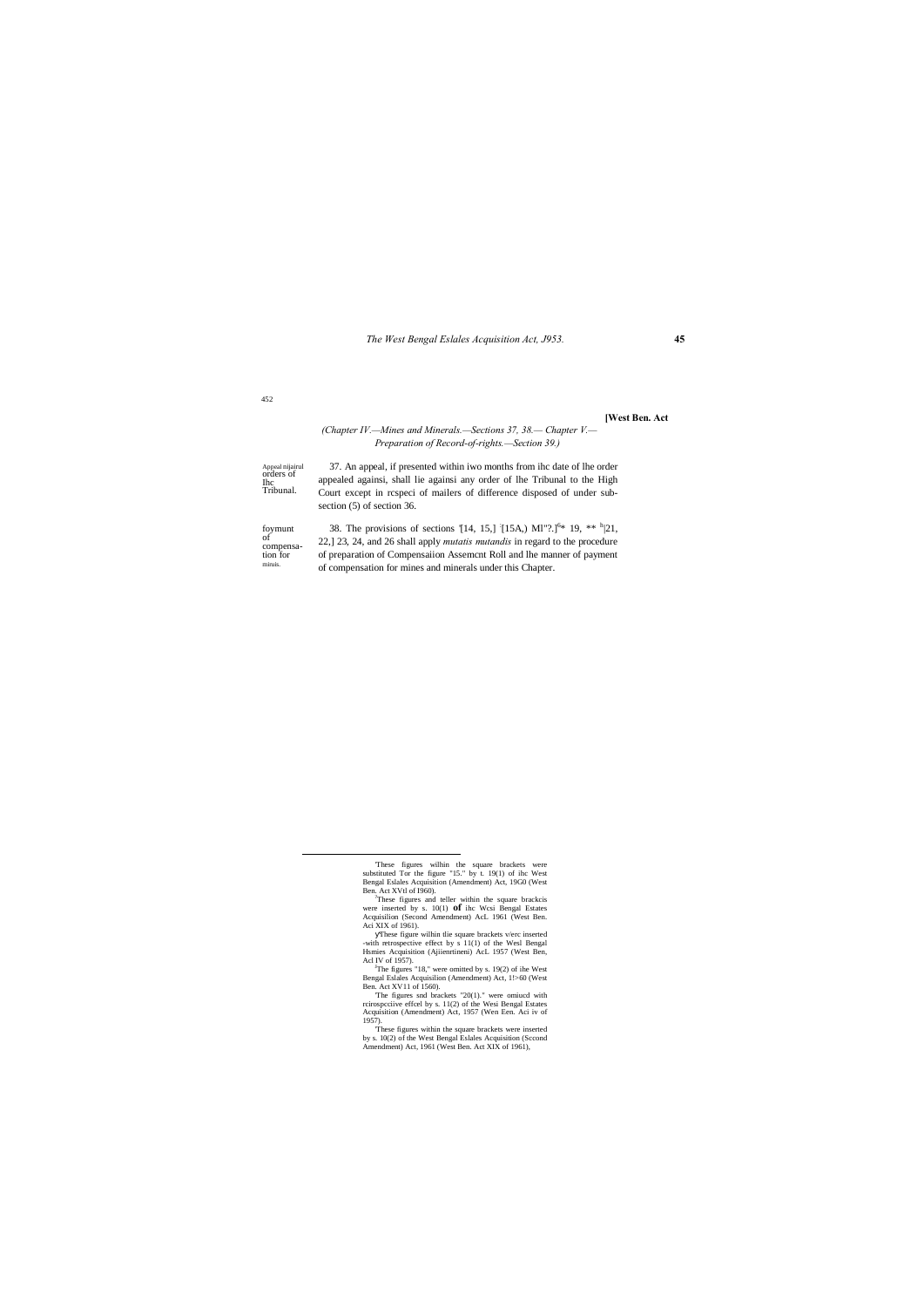*The West Bengal Eslales Acquisition Act, J953.* **46**

### **CHAPTER V.**

### **Preparation of Record-of-rights.**

Preparation 39. (1) Subject lo lhe provisions of sub-scction (4), the State  $ST^{J_U(f)}$  Government may, for carrying out lhe purposes of this Acl, make an order directing—

(a) [hat a record-of-righis be prepared in.rcspeci of any district, **or pari of a** districl, **or**

(b) lhal lhe rccord-of-rights prepared and finally published under Chapter X of the Bengal Tcnancy Act, 1885, in respect of vnior IBB5. any district, or part of a district be revised,

by a Revenue Officer in accordance with the provisions of this Chapter and such rules as may be made in this behalf by the State Government.

(2) A notification in the *Official Gazette* of an order under subsection (1) of this section shall be conclusive evidence lhal lhe order has been duly made.

(3) When an order is made under sub-seclion (1), the Revenue Officer shell rccord in ihe record-of-riglits to be prepared or revised in pursuance of such order, such particulars as may be prescribed.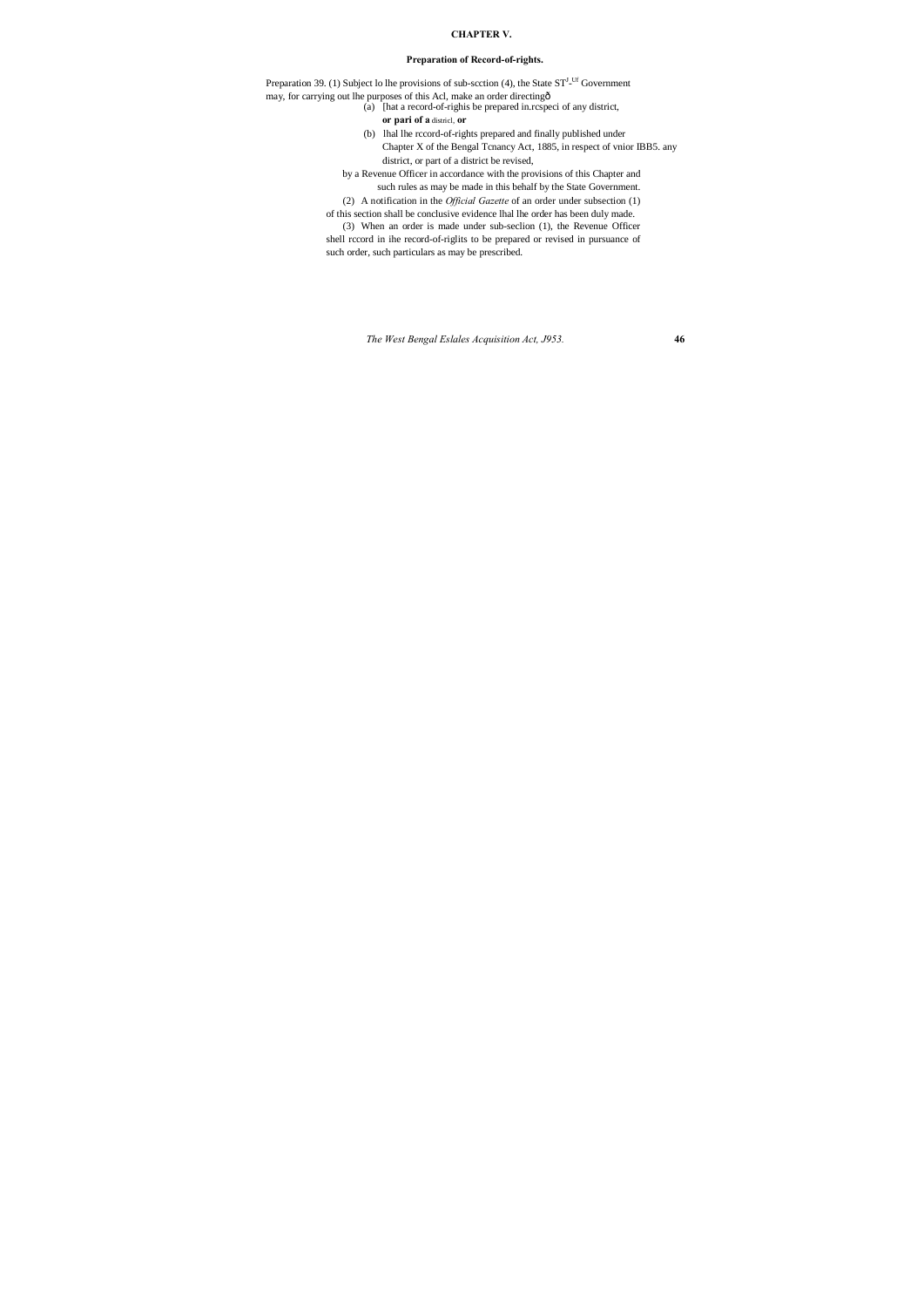#### *The Wesl Bengal Estates Aequisilion Act, 1953.* **453**

#### **I of 1954.]**

#### *(Chapter* V.—*Preparation of Record-of-rights.—Section 40.)*

'(4) Where any proceedings in respcci of (he preparation of lhe ' record-of-righls have been commenced under Chapicr X of the Bengal Tenancy Aci, 1885, before ihc dale on which ihis Acl comes inlo force and such record-of-righls has noi been finally published, steps shall be taken for ihe completion and final publication of such rccordof-rights.

In taking such steps, the proceedings may be continued From lhe siage at which they rested on such date or may be reopened and recommenced from any earlier siage as may be derided by lhe Revenue Officer in his discretion having regard to ihc facts and circumstances of Lhe case. The proceedings shall be in accordance with such rules as may be prescribed by the State Government, The record-of-righls shall thereupon be deemed lo have been duly prepared and finally published under this Chapicr.

*fc' Btn. Explanation.* $\hat{\text{o}}$  Where before the commencement of the West Bengal Estates Acquisition (Amendment) Ordinance, 1957, any proceedings were reopened or recommenced by any Revenue Officer, such proceedings, $\hat{o}$ 

> *Explanation.* $\hat{o}$  In this section 'rent in kind' includes reni which is the cash equivalent of a specified portion of lhe produce.

- (i) shall not be invalid merely on the ground of the proceedings being reopened and recommenced or nor being in accordance with the rules prescribed under this sub-seciian, and
- (ii) shall be deemed lo be proceedings under this sub-section.

40. If, in respect of a holding, a *raivat* pays rent wholly in kind or Raiyat partly in kind and partly in cash, the Revenue Officer shall assess as rent paying rem  $\ldots$ ; for the land comprised in lhe holding, $\hat{o}$ 

- (a) where the *raiyat* pays rem wholly in kind, an amount calculated at the rale of nine rupees per acre, and
- (b) where the *raiyat* pays rent partly in kind and panly in cash, an amount calculated at the prevailing average raic of cash rent for lands of similar description and with similar
	- advantages in lhe vicinity or ai the rate of nine rupees per acre, whichever is less,

and record such rent in the record-of-rights.

'Sub-seclion (4) was substituted for the original sub-scnion with retrospective effect by s. 12 of [he West Bengal Hi tales Aequisilion (Amendment) Act, 1957 (West Ben. Acl IV of 1957).

^Section 40 was subsliluled for lhe original section wiih retrospective effect by s, 17 of ihe West Bengal Esiaies Aequisilion (Amendmem) Act. 1961 (West Ben. A« IX of 1961),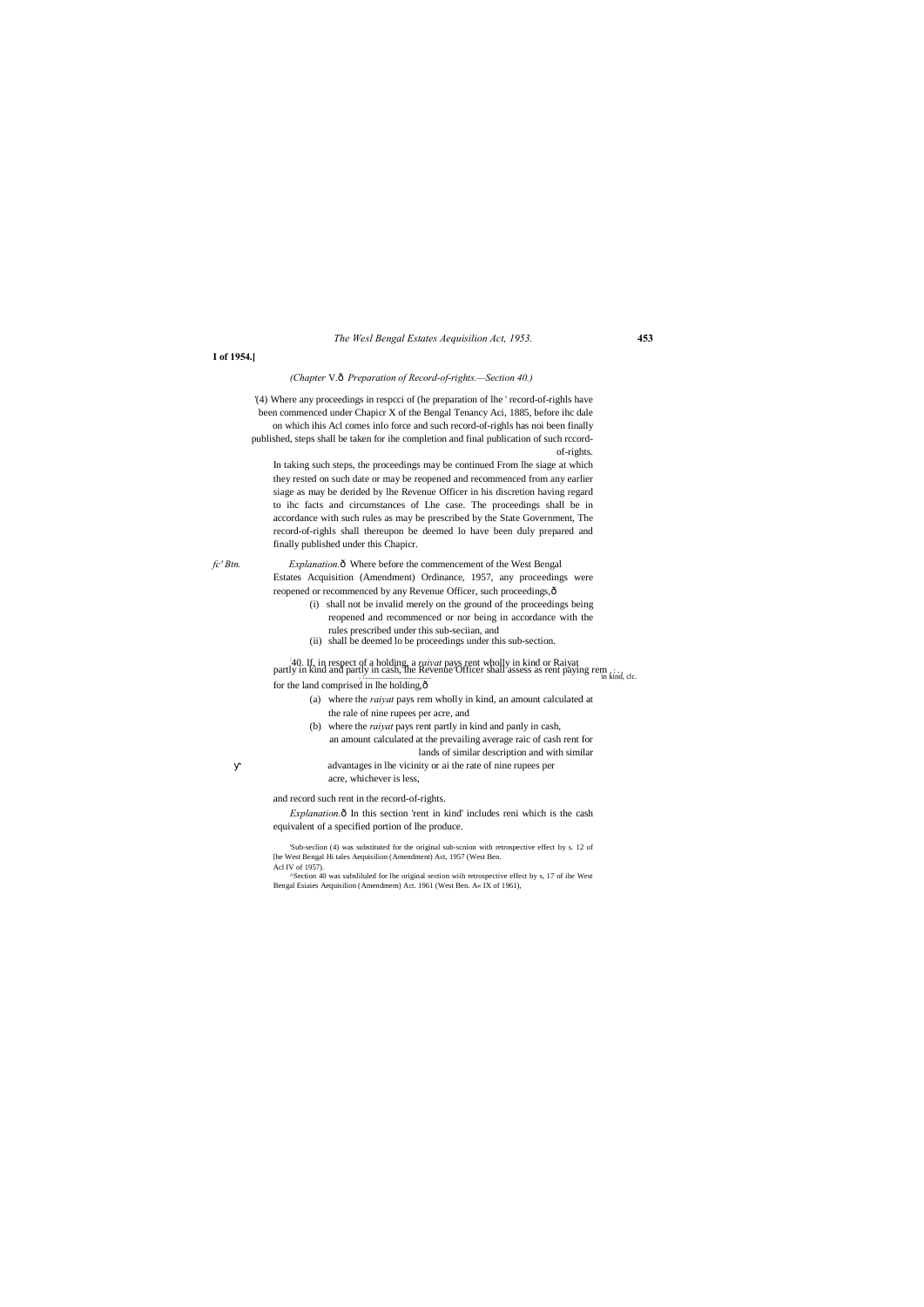#### **454** *The West Bengal Estates Acquisition Act, 1953.*

#### **[West Ben. Act**

#### *(Chapter V.—Preparation of Record-of-righls.—Sections 41, 42.)*

*Kiiiym* or unifenenan holding land foe of rem. 41. In preparing or revising any record-of-rights under this Chapicr. the Revenue Officcr shall fix in respcci of any land held free of rcnl by a person who holds such land free or rent in consideration of some service to be rendered, a rent determined on the basis of lhe rcnl paid by *raiyats* or non-agricultural tenants for lands of similar description and wiih similar advantages in the vicinity.

Intermediary 42. [(I)] [Savc as otherwise provided in sub-section (2), when an ja^iiopay intermediary is entitled] to retain possession of any land under sub-section (1) of section 6, then except in cases of land retained under clause (h) or (i), and except in the cases referred lo in lhe proviso lo sub-section (2) of section 6, the Revenue Officer shall determine the rem payable in lhe prescribed manner and in accordance with the following principles, that is lo sayô

- (i) if the land be agricultural land, on the basis of the rale of rent 7 [paid by *raiyals* or other persons holding lands] of similardescripiionand with similar advantages in the vicinity;
- (ii) if the land be non-agricultural land, ai a rate which the Revenue Officer may deem fair and .equitable having regard lo lhe renl generally paid for non-agricultural lands of similar description and with similar advantages in the vicinity  $\frac{1}{1}$  [or where such nonagricullural lands arc not available in the vicinity or the rent generally paid for such non-agricultural lands cannot be readily ascertained, at such rale, not exceeding five *per centum* of the net annual incomc from lhe land estimated in the prescribed manner, as the Revenue Officcr may deem fair and equitable]:

'Provided that in the case of an intermediary, who immediately before the data of vesting held any tenure comprising exclusively of non-agricultural lands, he shall, subjeel lo any law for the lime being in force for asessment or reassessment of renl,

(a) pay the same rent as he was paying immediately before the date oT vesling if he retains all such lands;

<sup>&</sup>quot;These words wilhin squae brackets were subsliluled with retrospective cffecl for (lie words "paid by *raiyars* for lands" by s. IS of the Wesl Bengal Estates Acquisition (.Amentlroenl) Aci, 1961 (West Ben, Act IX of 1961).

 <sup>&#</sup>x27;Section J2 was re-numbcred as sub-scclion (t) of lhal section by s. 10 of ihc Wesl Bengal Esiaies Acquisition (Amendment) Acl, I96J (West Ben. Acl XXII of 1964), :

Thesc words wilhin square brackets were subsliluled for ihc words "When an intermediary is cnlilled" by s. 10(I)(a), *ibid.*

<sup>&#</sup>x27;These words within square brackets were inserted wiih retrospcciive effect by s. 10(I)(b) of the Wesl Bengal Esiaies Aequisilion (Amendment) Act. 1964 (Wcsi Ben. Acl XXtl of 1964).

<sup>&#</sup>x27;This proviso was added with retrospective effect by s. 6 of ihc West Bengal Estates Acquisition (Second Amendment) Act, 1957 (Wesl Ben. Act XXV of 1957).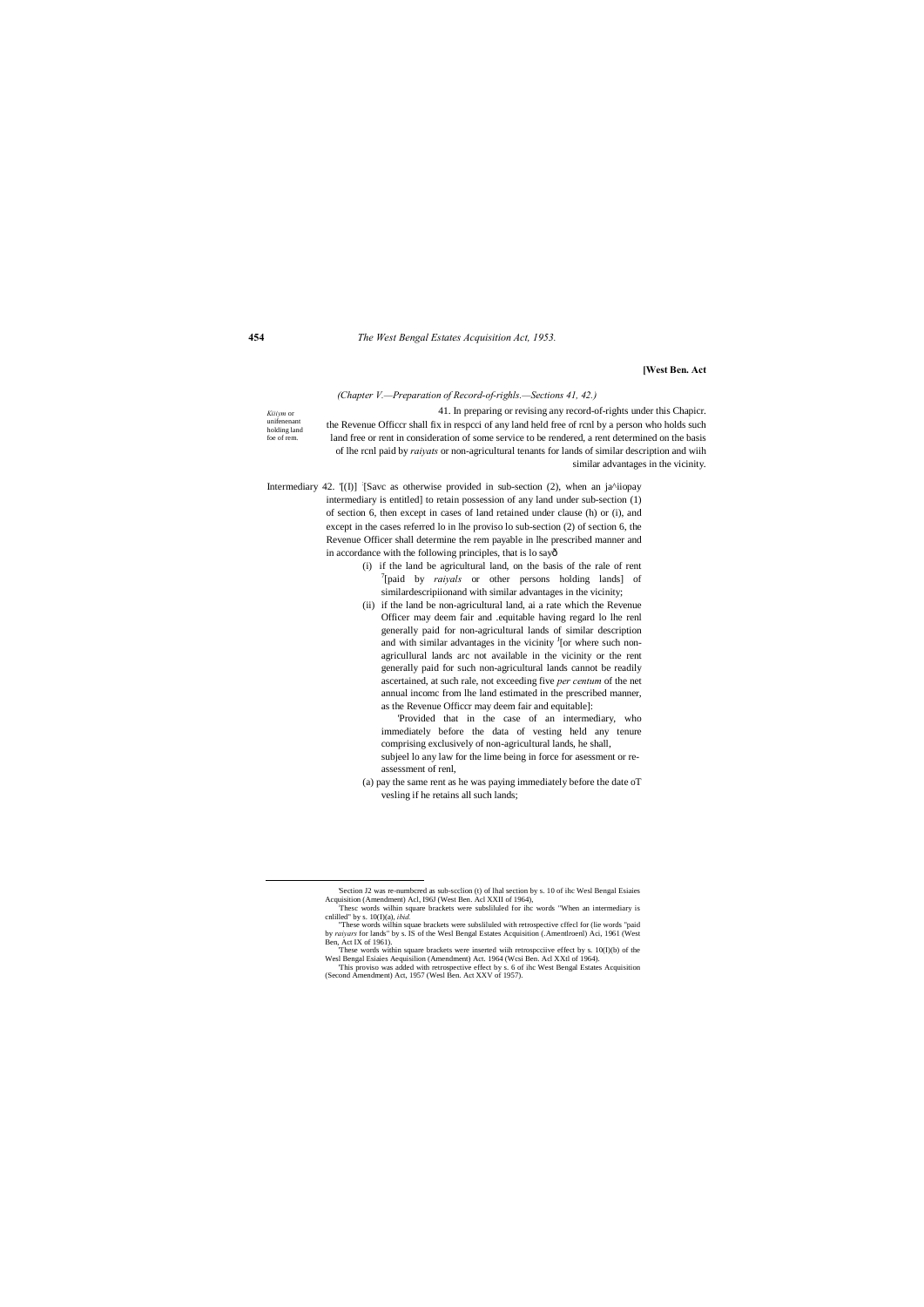#### *The* VVejf *Bengal Eslales Acquisition Act. 1953. 455*

#### **I of 1954.]**

#### *{Chapter V.—Preparation of Record-of-rights.—Section 42.)*

(b) pay as rem an amount which shall bear Lhe same proportion  $e$ - lo ihc rent lie was paying immediately before lhe dale of

- vcsiing, as ihc area of lhe land relained by him bears to ihc area of all ihc lands which were comprised in the tenure if he retains only part of such lands;
- (c) pay no rem for Ihc land retained hy him if he held such land rent-free immediately before ihc date of vesting.

'(2) When an intermediary is entitled  $D$  retain possession of any land comprised in a tea garden under clause (0 of sub-sceiion (1) as read with sub-section (3) of section 6. the Revenue Officer shall determine lhe reni payable in respect of such land in the following manner, lhal is to sayô

*Explanation.~ln* this sub-scciion "lease" includes a lease granted directly by the Stale Government.

- (a) for land under cultivation of tea or covered by factories, office buildings or quarters Tor labourers of the tea garden, at twice the average rale of rent paid for the highest class of agricultural lands in the vicinity, subject lo a maximum of Rs. 6.50 per acre,
- (bj for land under cultivation of cardamom, at Rs. 15 per acre,
- (c) for land under cultivation of any other crop, nl one and half limes the average rale of rent paid for the average class of agricultural lands in the vicinity,
- (d) for land under *hats* or markets, at the average rate of rent paid for the highest class of agricultural lands in the vicinity, plus an amount equivalent lo 50 *per ccnittm* of the net profits from such *hais* or markets, and
- (e) for any other land, at the average rate of rent paid Tor the average class or agricultural lands in lhe vicinily.

: (3) Notwithstanding anything io the contrary coniained in the proviso to sub-section (2) of section 6 or in any contract, where any land comprised in a tea-garden is held under a lease, lhe rent payahle by the lessee in respecl of such land shall be the rent determined by (he Revenue Officer in the manner specified in sub-seclion (2).

: (4) Notwithstanding anything to the contrary coniained in any judgment, dccrcc or order of any court or tribunal or in any law, the renl determined uudcr sub-section (2) or sub-seclion (3) shall take cffccl and shall be deemed always to have taken effect from the date or vesting.

'Sub-wtlion (2) was added by s. 10(2) of the Wcsi Bengal Eslales Acquisilion (Amendment) Act, ISfri (West Ben. Acl XXII of 1964).

"Sub-seciions (3) and (4) ivcre inserted by s. 3 of ihc Wcsi Bengal Esiaics Acquisilion (Amendment) Acl, 1069 (West Ben. Acl XXXI of *1969).*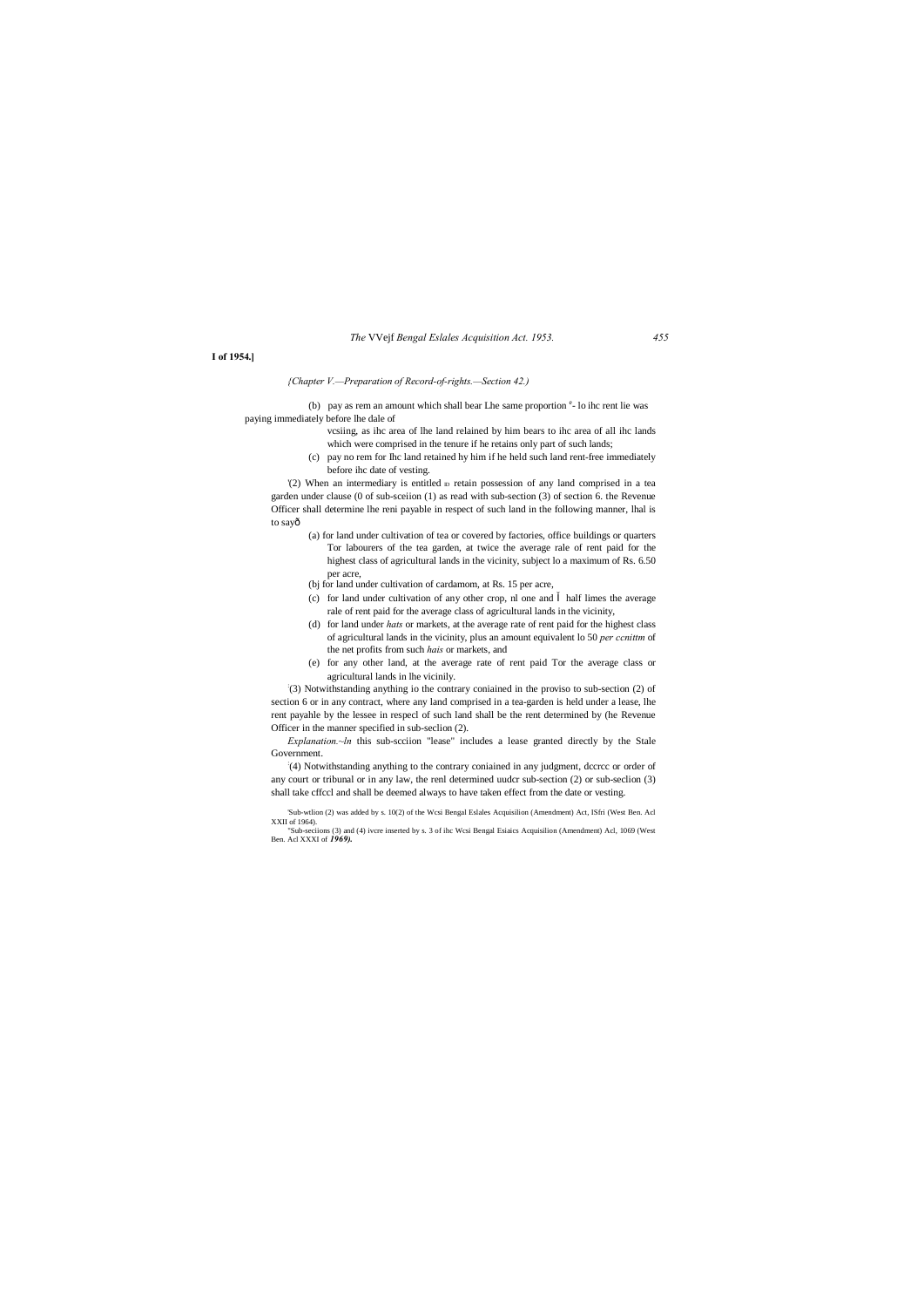#### **456** *The West Bengal Estates Acquisition Act, 1953.*

Draft and final publication of the record-of-

righls.

#### **[West Ben. Act**

#### *(Chapter V.*—*Preparation of Record-of-rights.—Sections 42A-44.)*

DelcrminaiLonof rcnl after drift or final publication of rccoriJ-ofrighis.  $\frac{1}{4}$ 2A. (1) If, for any reason, ihc rent payable in respeci of any land retained by an intermediary under sub-scction (1) of section 6 has noi been determined before the draft or final publication of the record-of- righls under this Chapter, then, notwithstanding anything coniaincd elsewhere in this Act, ihc Revenue Officer may, at any time, after giving nolicc lo the person concerned, determine the rent in accordance wiih the provisions of sections 40,41 and 42 and enter the rent so determined in the record-of-rights.

EfTcci of rents scaled under ihis Chap le r. 43, All rents determined under ihis Chapter, and entered in the record-of-rights shall be deemed to have been correctly determined and to be fair and equitable for the purposes of this Act <sup>3</sup>[and shall be payable at such times and in such instalments as may be prescribed, and the period of limitation for the institution of suits relating ID the recovery of arrears of rent shall be as provided in article 149 of the Firsi Schedule to the Indian Limitation Act, 1908.]

(2) Any person aggrieved by ;vn order of ihe Revenue Officer determining rent under subscction (1) may appeal lo such authority and wilhin such time as may be prescribed.

IX of 1908. 44. (1) When a record-of-righls has been prepared or revised -<sup>1\*</sup>, the Revenue Officcr shall publish a draft of lhe record so prepared or revised in the prescribed manner and for the prescribed  $_{\text{IV of 1008}}$  period and shall receive and consider any objections which may be made to any entry therein or to any omission therefrom during (he period of such publication;

(3) The decision of lhe Apellate Authority on such appeal shall be final and the Revenue Officer shall, if necessary, correct, in accordance with such decision, the entry relating lo rent made by him in the record- ofrights.

The words "as aforesaid" were omitted wiih reirospecuvc cffecl by s. 13(1), *ibid*.<br><sup>J</sup>This proviso was added wiih retrospective effect by s. 12 of the West Bengal Esiaies Acquisition (Amendmem) Acl, 1955 (West Ben. Act XXXV of 1955).

"'Provided that no order passed under section 5A shall be liable to be reopened in pursuance of an objection made under this sub-scction,

(2) When all such objections have been considered and disposed of according to such rules as the State Government may make in this behalf, lhe Revenue Officer shall finally frame the record and cause such record to be finally published in the prescribed manner and make a certificate slating the fact of such final publication and the dale thereof and shall date and subscribe the same under his name and official designation:

'Scciion 42A was inserted with retrospective effect by s. 11 of the \V<isL Bengal Estates Acquisition (Sccond Amend mem) Aci, 1961 (West Ben. Aci XIX of 1961).<br>Ttiese words and figures wilhin square brae kc is were added by s. 12. *ibid.*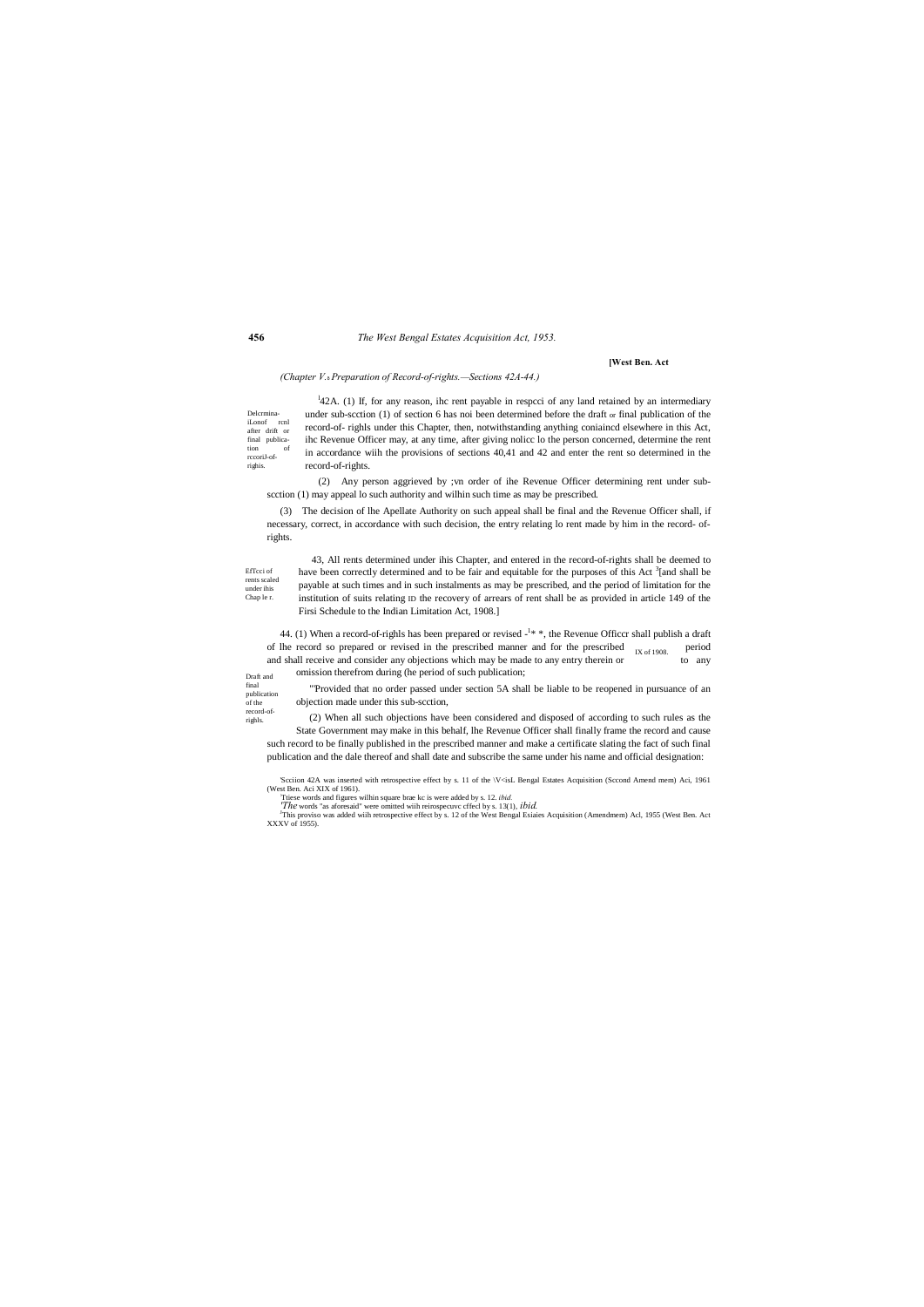#### *The West Bengal Eslales Acquisition Act, J953.* **457**

#### **I of 1954.]**

*(Chapter V.—Preparation of Record-of-rights.—Section 44.)* i\* \* \* \* \*

 $\binom{J}{2al}$  Separate publication or different parts of draft or final records may be made under sub-section (1) or sub-scction (2).

 $\hat{E}$ (2a) An officer specially empowered by lhe Stale Government may, "[on

 $J<sup>J</sup>$ Sub-sec!ion (-1) was substituted with retrospective cffecl for ihe original sub-seclion by s. 7(c) of the West Bengal Esiaies Aequisilion (Second Amendment) Act, 1957 (Wesl Ben. Act XXV of 1957).

'The words, figures and Jciler wilhin the square brackets were inserted wiih retrospective effect by s. 13(4) of the Wesl Bengal Esiaies Acquisition (Second Amendment) Aci, 1961 (Wesl Ben. Aci XIX of 1961),

"The words "until il is proved by evidence lo be incorrect" were omilled by s. 3 of ihe Wesl Btngnl Estates Aequisilion (Second Amendment) Acl, 1973 I Wesl Ben. Act XXXtll of J973).

'These words wilhin (hi; square brackets were subsliluled with retrospective effect for lhe words

"by a Revenue Officer on any objection made under sub-scclion (I)"" by s. 7(b) of lhe Wesl Bengal Ettrtfes Aequisilion (Second Amendment) AU, 1957 {Wesl Ben.

Aci XXV of 1957).

'These words wilhin lhe square brackets were inserted wiih retrospective cffecl by s.

<sup>J</sup>This new seclion 45A was inserted with rctrospcciivc effect by s. 14 of ihc West Bengal Eslales Acquisilion (Amendmeni) Act, 1957 (Wesi Ben. Aci IV of 1957).

13(1) of the West Bengal Esiaies Acquisition (Amendment) Acl. 1957 (Wesl Ben.

Aci IV of 1957). 'Sub-sections (3a), (3b) and (3c) were inserted with retrospective effect by s. 13(2), *ibid.*

> 'For Nolificalion empowering certain officers specially (o make corrections in lhe record -of-ri ghls in res pec l of lan ds i n l he d is Iri els o f Cooch Behar. Jalpaiguri. and Darjccling, *see* Nolificalion No. 7462 *L.* Rcf., da led 23.4.57. published in (he *Calcutta Gazelle* of 1957. Part I, page 1475.

> : Thesc words wilhin lhe square hnickels were substituted wiih rclrospcclive cffccl for lhe words "or of his own motion wilhin one year" by s. 20 of (he Wcsi Bengal Eslales Acquisilion (Amendment) Aci, 1961 (West Gen. Act IX of 1961).

> 'These words wilhin ihe fin I brackcis "were subslilulcd for Ihc words "wilhin live years" by s. 10 of the Wesl Bengal Eslales Acquisition (Amendment) Acl, 1963 (Wcsi Ben, Act XXH of 1963).

> Tor Nolificalion especially empowering certain officers io make corrections in ihe record-of-rights prepared in rasped of lands in Ihe districts of Cooch Behar, Jalpaiguri and Darjccling, *zee* Notification No. 17212 L. Rcf. dated 6.9.57. published in lhe *Calcium Gaieue* of 1957, Part I, page 3337, as subsequently ailicndcd-

> Thcse wants, figure and Icncr wilhin the square brackcis wen: inserted hy 5 21(1) of lhe Wesi Bengal Eslales Acquisilion (Amendment) Act, 196] (West Ben, Acl IX of 1961).

These words, figure and teller wilhin the square brackets were inserted by s. 21(2). *i bid.*

'This heading was substituted with retrospective effect for ihe original heading by 13 of lhe West Bengal Esiaies Acquisition (A mend mem) Act, IMS (West Hen. Act XXXV of 1955).

-Section 49 was subsliluled with retrospective effect Tor the original section by s. M. *ibid.* 'This Chapter cami' inlo force in all the districts of Wi'-I Bengal with cffecl from the JUih day of April, 1956. *ride* notification No. 6B04L. Rcf" dated ihc 9lh April, 1956, of ihc Land and Land Revenue Dcpan me tit, published in ihe *Calcutta Gate tie, Extraordinary-,* of the 9th April, 1956, Part 1, page 743.

 <sup>8</sup> of 1973), ihe words "twenty-one years" were subslilulcd for ihe words "eighteen years" by s. 4 of ihe West Bengal Estates Acquisition (Amendment) Aci. 1975 (Wesl Ben. Acl XXI of 1975), lhe words "twenty-five years" were substituted for the words "twenty-one years" by s. 2 of ihe West Bengal Esutes Acquisilion (Amendment) Act, 197S (Wesl Ben. Acl XXII of 1978), lhe words "thirty years" were subslilulcd for ihc words "iwcnly-fivc years" by s, 2 of the West Bengal Eslales Acquisilion (Amendment) Acl, 1982 (Wesl Ben. Aci XX ofl 982). ihc words "ihiny-fivc years" were subsiituted for ihe words "thirty years" by s. 2 of ihe West Bengal Estates Acquisition (Amendmeni) Act, 1987 (Wesl Ben. Act XI of 1987). the words "forty years" were substituted Tor the words "thirty-five years" by s. 2 of the West Bengal Estates Acquisilion (Amendment) Acl, 1992 (Wesl Ben, Acl XXVm of W92), and Lhe words "fifty years" were substituted for the vords "forty years" by s. 2 of the Wesi Bengal Estates Acquisition (Amendment) Act, 1997 (Wesi Ben. Act XX of 1997),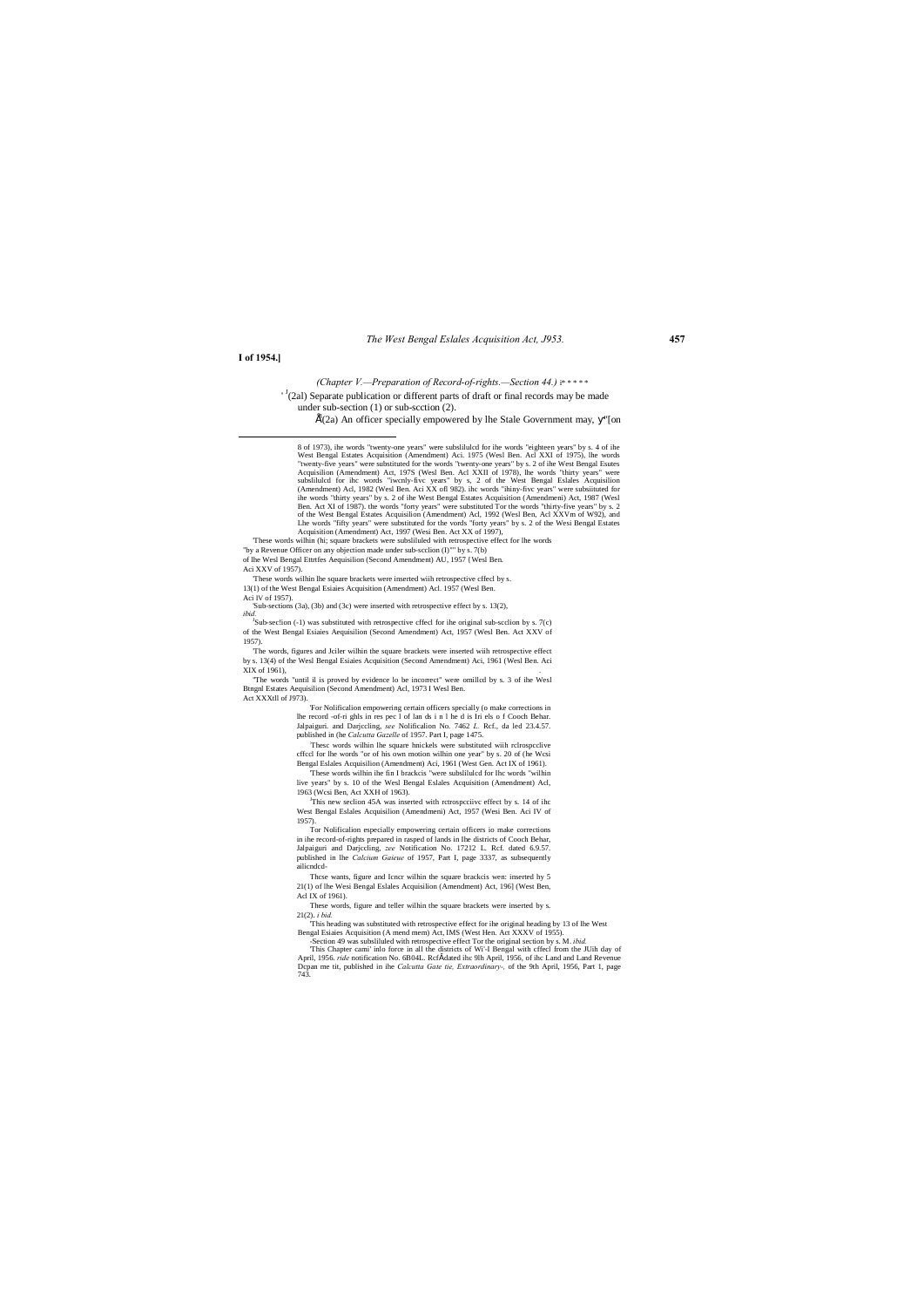#### **458** *The West Bengal Estates Acquisition Act, 1953.*

application wilhin nine months, or of his own motion wilhin '(fifty years,)] from lhe dale of final publication of the rceord-of-righis or from West Ben. the dale of coming into force of lhe Wesl Bengal Estates Acquisilion (Second Amendment) Ordinance, 1957, whichever is later, revise an enlry in the record finally published in accordance with the provisions of sub-seclion (2) after giving lhe persons interested an opportunity of being heard and after recording reasons therefor:

Provided lhal nothing in lhe foregoing paragraph shall be deemed to empower such offiecr to modify or cancel any order passed under seclion 5A, while revising any entry:

 $\hat{E}(Sa)$  The certificate of final publication referred lo in sub-scction (2), or in the absencc of such certificate, a certificate signed by the Collector of any district in which the area to which the record-of-rights relates is wholly or partly situate, staling that a record-of-righls has been finally published on a

Provided farther that no such officer shall entertain any application under this sub-seclion or shall of his own molion take steps lo revise any entry, if an appeal againsi an order passed by a Revenue Officcr on any objeciion made under sub-section (1), has been filed before the commencement of the West Bengal Estates Acquisition (Second Amendment) Ordinance. 1957, before a Tribunal appointed for the purpose of this scction, and, notwithstanding anything in ihis" section, any such appeal may continue and be heard and disposed of as if Lhe West Bengal Estates Acquisition (Second Amendment) Ordinance, 1957, had not been promulgated.

#### **[West Ben. Act**

#### *(Chapter V.—Preparation of Record-of-rights.—Section 44.)*

(3) Any person aggrieved by an order passed '[in revision under subsection (2a)] may appeal in [he prescribed mannerlo a Tribunal appointed for lhe purpose of ihis section, and wilhin such period : [and on payment of" such court fees] as may be prescribed.

 <sup>&#</sup>x27;Scclion 52 was subsiiiuieil for the former seclion wiih retrospective cffccl by s, 16 or lhe Wcsi Bongnl Estnics Acquisilion (Amendmeni) Acl, 1955 (Wesl Ben, Acl XXXV of 1955).

<sup>&#</sup>x27;Onuses) was added by s. 11 (ii) of lhe Wesl Bengal Estates Acquisition (Amendment) Aci. 1963 (West Ben, Acl XXII or 1963).

This proviso was originally ad Jed wiih reliospcclivc effect by s. 15 of ihc Wcsi Bengal Eslales Acquisilion (Amendment) Aci, 1957 (Wesi Ben. Act IV of 1957), and Ificreaflcr this proviso was subslilulcd wiih rcirospcciivc vlTeci for the proviso originally added by s. 22 the Wcsi Bengal Estates Acquisition (Amendmeni) Acl, 1961 (West Ucn. Acl IX of 1961 J.

<sup>&#</sup>x27;The words and figures "provisions of scclion 42: and" were substituted for the words "provisions of scclion 42," t>y s. 1 l(i) of Lhe Wesl Bengal Eslales Acquis I ion (Amendmeni) Act, 1963 (Wesl Ben, Acl XXtl or 1963) and thereafter the word "and" al the end was omitted by s,

<sup>11(1)</sup> of the West Bengal Eslales Acquisilion (Amendmeni) Act. 1964 (West Ben. Aci XXII of 19MI.

<sup>&#</sup>x27; -These words and figures within thi square brackets were substituted for ihc words "pro vi si ons of sccl ion 40," by s. ] 1 (2) of the West Bengal Estalcs Acquisition (Amcndmenl) Acl, 1964 (Wesl Ben. Act XXII of 1964).

<sup>&</sup>quot;Clause (d) was added wi\h retrospective Cffecl by s, 11(3), *ibid.*

<sup>&#</sup>x27;Section 53 was rc-nuinbered as sub-section (1) of thai sec lion, and after that subsection, sub-section (2) was added by s. 20 of ihe West Bengal Estates Acquisition (Amendnxuil) Act, I960 (West Ben. Aet XVII of I960).

<sup>&#</sup>x27;Clause (ft) was inserted by s. 14 of the West Bengal Estates Acquisition (Second Amendment) Act, 1961 (Wesl Ben. Acl XIX of 1961).

<sup>&#</sup>x27;For notification vesting certain officers wiih the powers of a Compcnsalinn Officcr under ihe Aci, *see* notification No. 17Q36L. Rcf.. dated 16.1) .60, published in (be *Calcutta Gazelle, Ertratrrditttiry* of 1960. Pan I. race 3031,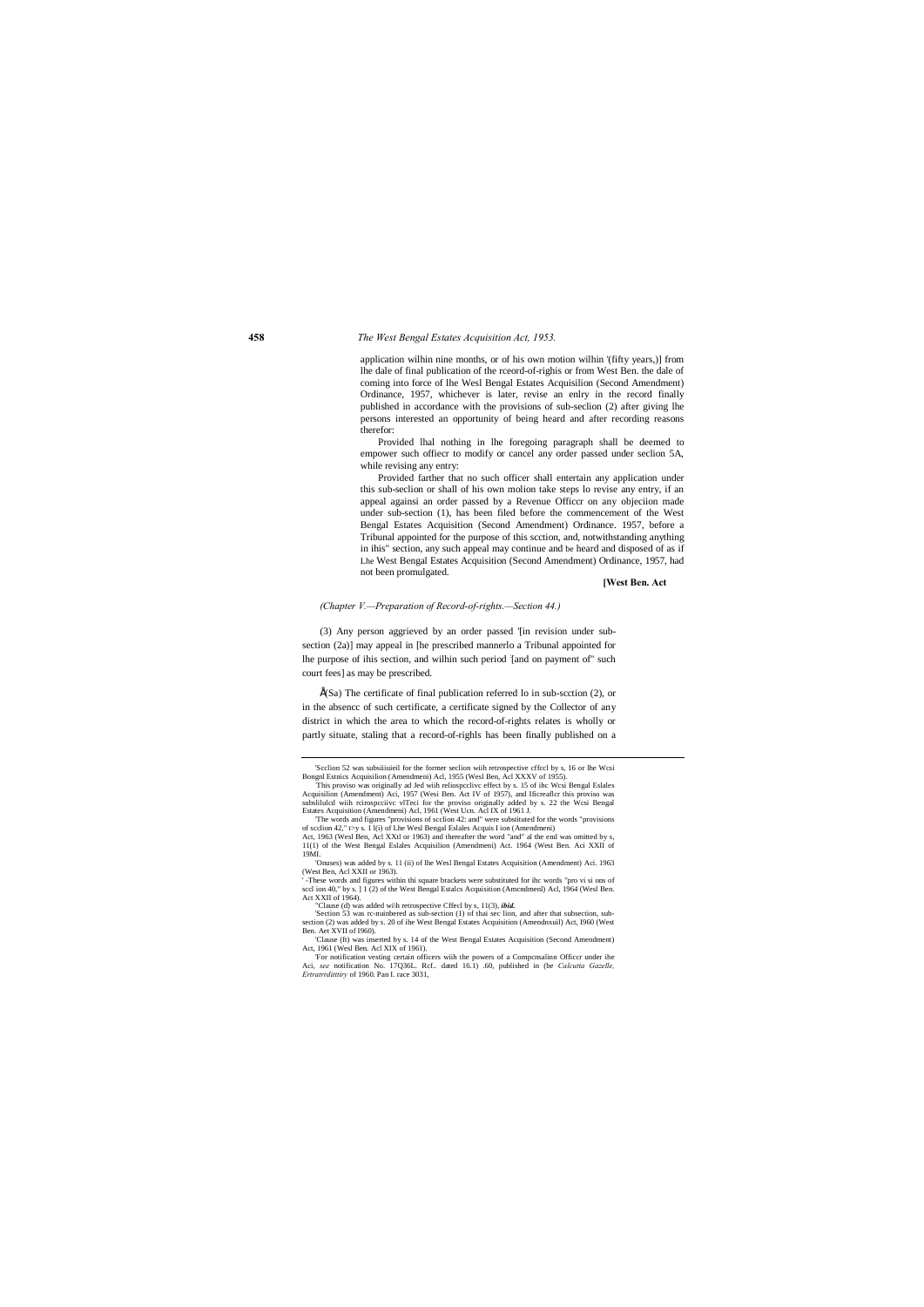#### *The West Bengal Estates Acquisition Acl, J 953.* 459

specified date, shall be conclusive proof of such publication and of the date thereof.

-(3b) The Slate Government may, by notification, declare wiih regard to any specified area, thai a record-of-rights has been finally published For every village included in such area and such notification shall be conclusive proof of such publication.

'(3c) In any suit or other proceeding in which a record-of-rights prepared and published under ihis Chapter, or a duly certified copy thereof or extract therefrom, is produced, such record-of-righls shall be presumed to have been finally published unless such publication is expressly denied.

 $J$ <sup> $J$ </sup>(4) Every entry in **Ihc** record-of-righls finally published under subsection (2) including an entry revised under sub-section (2a)  $\frac{J}{I}$ , made under section 42A] or corrected under section 45 or section 45A shall, subject to any modification by an order on appeal under sub-section (3\_), be presumed lo be correct \*\*\*\*\*\*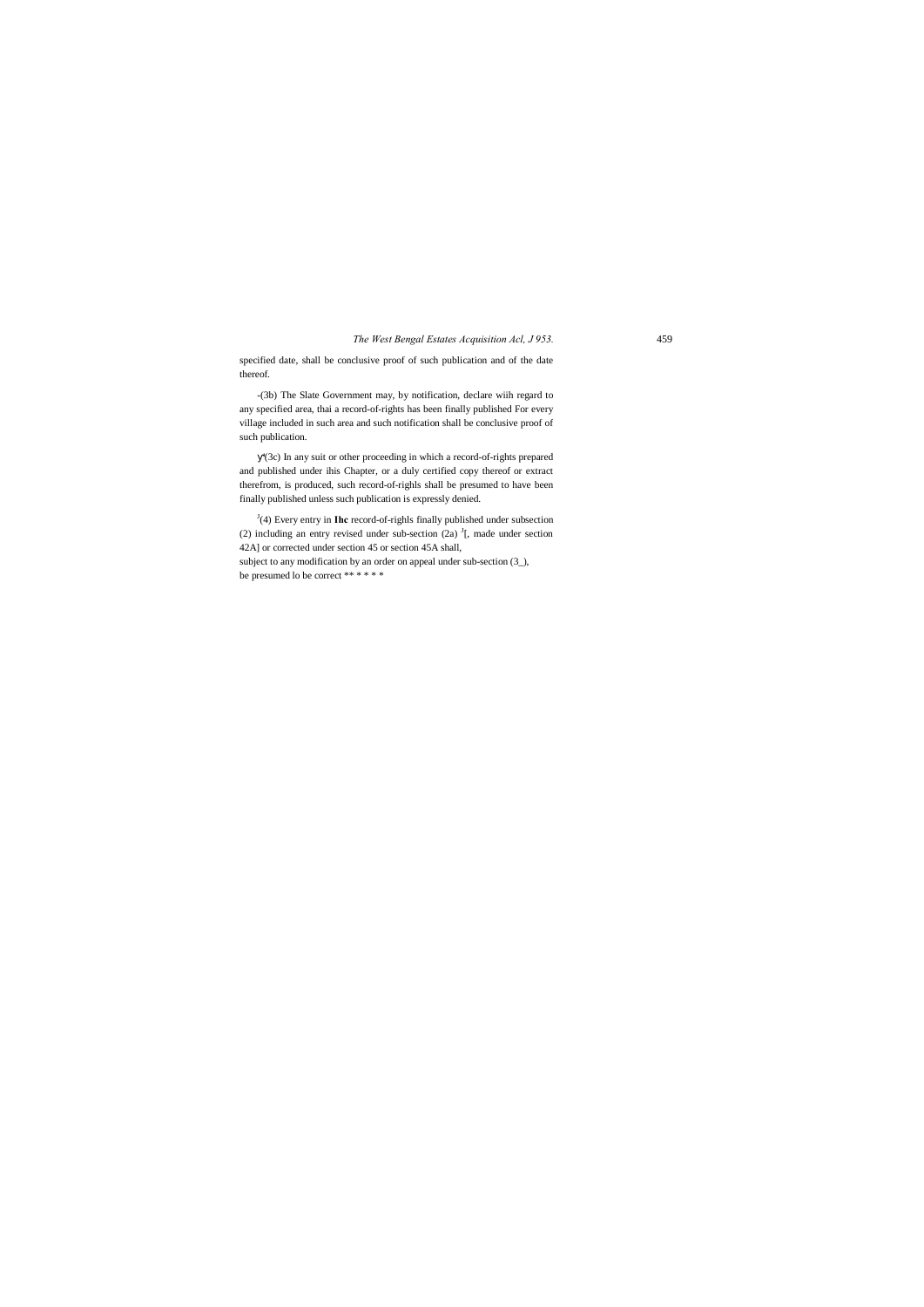**460** *The West Bengal Estates Acquisition Act, 1953.*

#### I of I954J

45. Any Revenue Officer specially 'empowered by lhe Slate Coneciion " Government in this behalf may, on application  $2$ [wiihin one year, or  $\alpha$ siXsLn $\alpha$ of his own movion '{wilhin nine years),) from the dale of certificate of  $\alpha$ ord-of-  $_{\text{nghis.}}$ 

*(Chapter V.—Preparation of Record-of-rights.—Sections 45, 45A, 46.)*

the final publication of lhe record-of-rights under sub-seclion (2) of seclion 44, correct any entry in such record-of-rights which he is satisfied has been made owing to a *bona fide* mistake:

<sup>J</sup>45A. Any Revenue Officer specially 'empowered by lhe Slate Campion Government in this behalf may correct any entry in any record-of-rights rcca^o'fif ii is necessary in his opinion to do so  $\delta$ [in pursuance or an order under righii. section 5A or] on account of any amendment made in the provisions of this Acl or the rules made thereunder:

Provided that no such correction shall be made if an appeal affecting such entry has been presented under sub-section (3) or seclion 44 or until reasonable notice has been given to the parlies concerned to appear and be heard in lhe matter.

Provided that no such correction shall  $\frac{7}{1}$ , except where it is made in pursuance of an order under section 5A,] be made until reasonable notice has been given lo the parlies concerned io appear and be heard in the matter. '

46. *[(Bar to jurisdiction of Civil Court in respecl of certain matters,) omitted by the Wesr Bengal Estates Acquisition (Second Amendment) Act, 1973 (West Ben. Act XXXIII of 1973).}*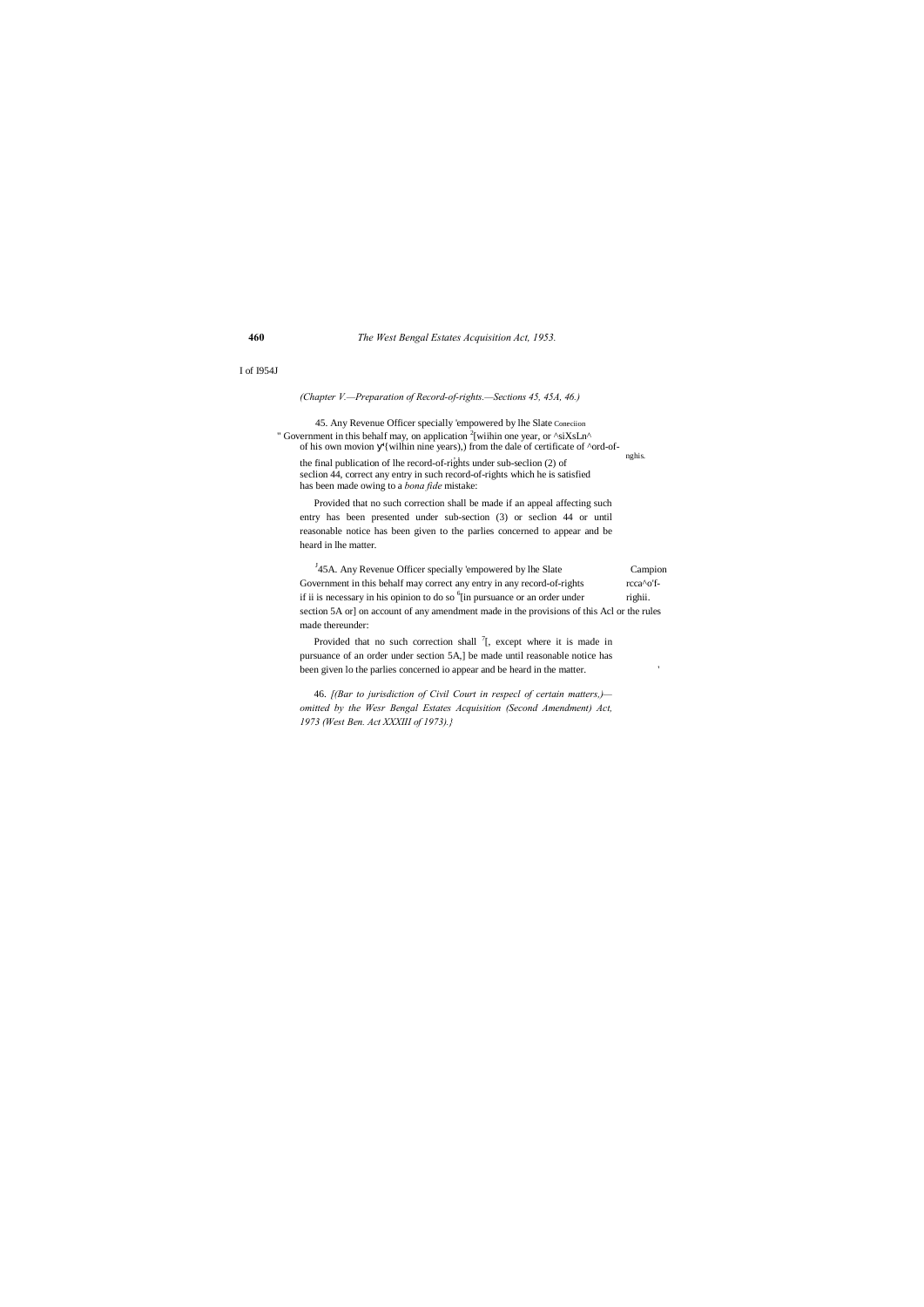**[West Ben. Act**

460

published rccord-ofrighis.

 $^{\Delta}$  -1 1,1 I, i

#### *The West Bengal Estates Acquisition Act, 1953.*

*(Chapter V.—Preparation of Record-of-rights.—Sections 47, 48.— Chapter VI.—Acquisition of interests of* raiyals *and tinder-roiyms. —Sections 49, SO.)*

Modification or itie finally 47. The record-of-rights prepared and finally published under (he provisions of Ihis Chapter or deemed lo have been so prepared and finally published. Tor any district or pan of a disirict in respect of which a notification under secLion 4 has been duly published, shall as soon as may be after the date of vesting be modified by eliminating therefrom all the interests of the intermediaries which have vested in the State and showing (herein only the

Cos is of preparation of record -ofrighls. 48. The cost of preparation of record-of-rights prepared or deemed to have been prepared under this Chapter shall be borne by lhe State Government.

tenants who hold directly under the Stale as a result of vesting of such interests in (he State, One or more numbers to be borne on the revenue roll of the district shall be assigned by the Collector in respect of the areas to which such rccord-of-righis relates in accordance with such rules as the Stale Government may make in this behalf and the Revenue Officer shall make a certificate that the record- of-rights has been so modified and shall date and subscribe the same under his name and official designation:

Provided that entries in record-of-rights eliminated under the foregoing paragraph shall be deemed to be in force for the purpose of the preparation of the Compensation Assessment Roll and for all proceedings connected therewith or arising therefrom.

#### CHAPTER VI.

#### **'[Acquisition oF interests of** *raiyats* **and under-rai^a/j.]**

Chapicr is to "49. The'provisions of this Chapter shall come into 'force on such comcinm date and in such district or part of a district as the State Government force,may, by nolificalion in (he *Official Gazette,* appoint and for this purpose

different dates may be appointed for different districts or parts of districts.

50. *[(Certain persons to be deemed to be intermediaries.)—Omitted with retrospective effect by s. 15 of the West Bengal Estates Acquisition (Amendment) Act, 1955 (West Ben, Act XXXV of 1955).]*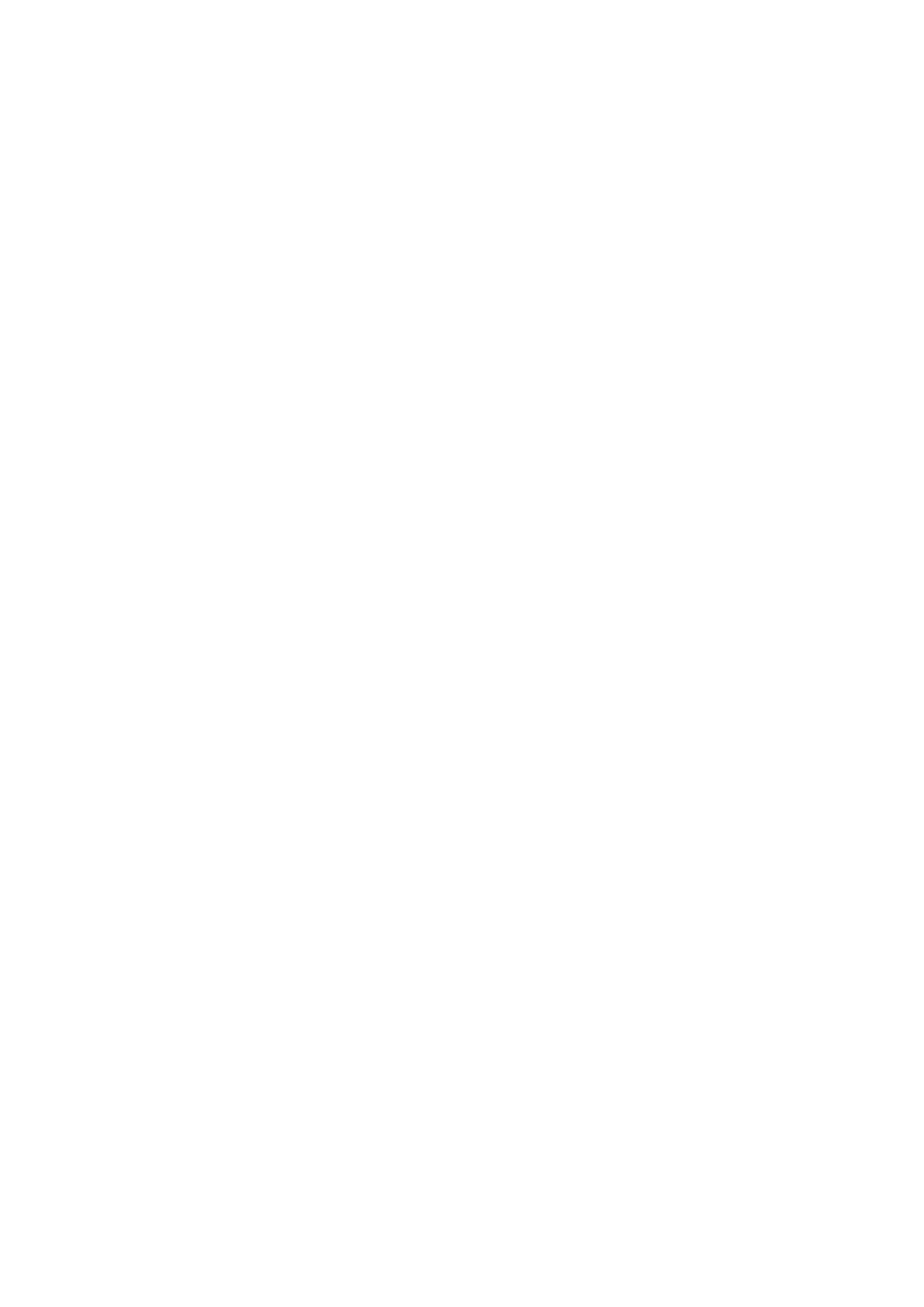### **I of 1954.]** *The West Bengal Estates Acquisilion Act, 1953.* **461**

#### *(Chapter VI.—Acquisilion of raiyats and under-raiyats.— \_ Sections' 51, 52.)*

51. *[(Notification vesting certain* khas *lands and rent-receiving interests.)—Omitted with retrospective effect by s. 15 of the IVtjr Bengal Estates Acquisition (Amendment) Act, 1955 (West Ben. Act XXXV of 1955). I*

^Provided that, where a *raiyat* or an under-*raiyat* retains, under seclion 6 read with iliis seclion, any land comprised in a holding, then notwithstanding anything to the contrary contained in sub-section (2) of scclion 6, he shall pay,ô

*'52.* On lhe issue of a nolificalion under section 49 lhe provisions Application of Chapters IT, **III,** V and VII shall, with such modifications as may be

an

#### d

(a) in cases where he was paying rent for Lhe lands comprised in lhe holding and held by him immediately before the date oT vesting (hereafter in this proviso referred io as lhe holding ' lands), $\hat{o}$ 

necessary, apply *mutatis mutandis* to *raiyats* and under-*raiyats* as i Fsuch VII LO *raiyats* and under-*raiyats* were intermediaries and lhe land held hy iliem were estates and a person holding under a *raiyat* or an under-were *miytu,*r , a *raiyat* for the purposes of clauses (c) and (d) of seclion 5:

> (i) if he retains all the holding lands, the same rent as he was paying therefor immediately before the date of vesting, and

- (ii) if the land retained by him forms part of the holding lands, such rent as bears the same proportion lo the renl which he was paying for the holding lands immediately before the dale of vesting as lhe area of lhe land retained by him bears lo die area of all ihc holding lands;
- (b) in cases where he was liable to pay rent but was not paying any rent for ihc holding lands immediately before the dale of vesting on the ground lhat the rent payable by him therefor was not assessed, such rent as may be assessed,

*mutatis mutandis,* in accordance wiih lhe [pro visions of scction 42;  $\frac{3*}{2}$ ];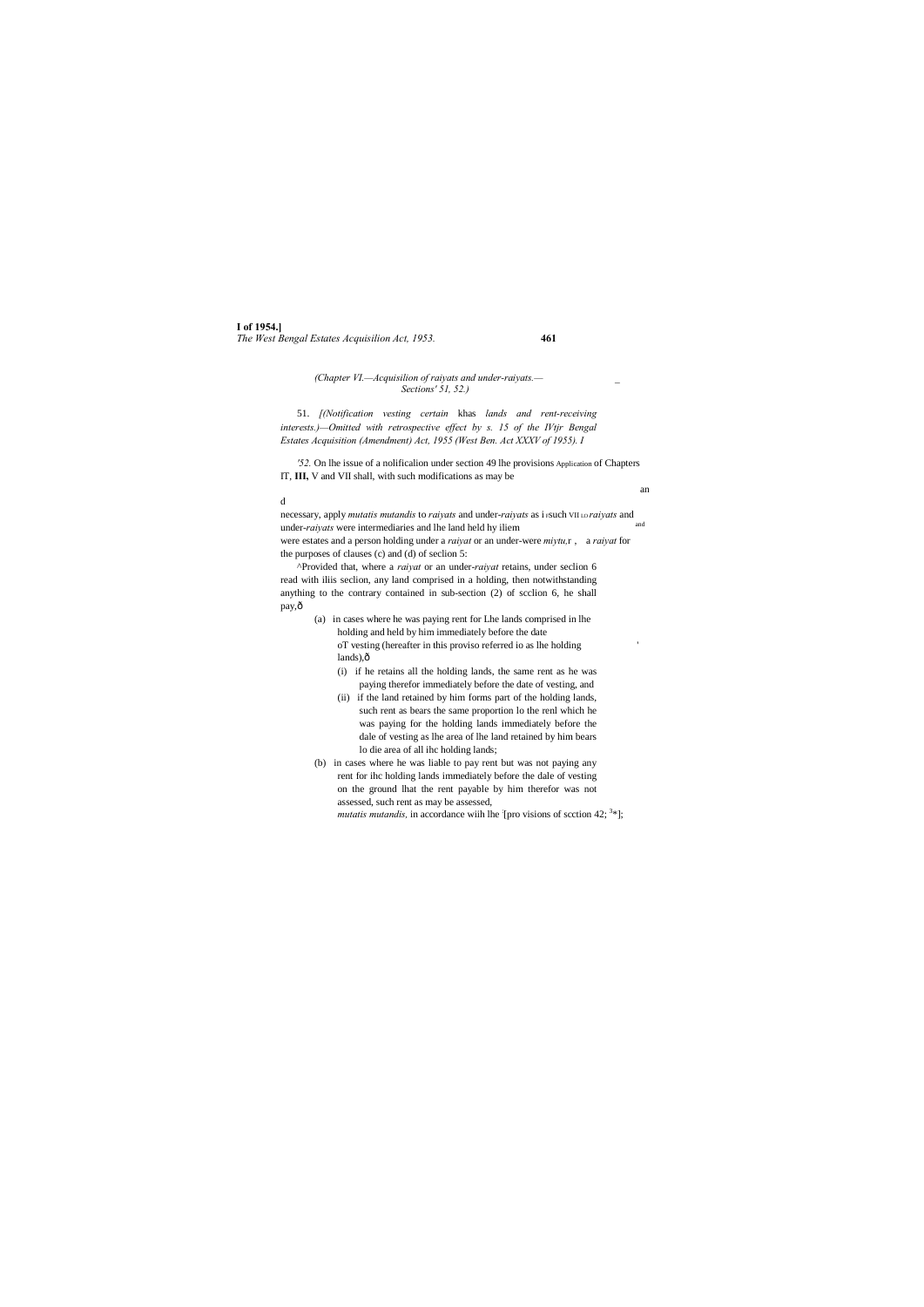**462** *The West Bengal Estates Acquisition Act, 1953.*

Authorises Tor the purposes of ihis Acl. [West Ben. Act

f *Chapter VII.—Supplemental and Miscellaneous.—Section 53.)*

- '(c) in cases where he was liable lo pay rem wholly in kind or partly in kind and partly in cash, ihcn, notwithstanding anything contained in clause (c) of section 5, such rent as may be assessed in accordance with the  $\land$ [provisions of section 40; and]
- $J(d)$  in cases where he was liable immediately before the date of vesting to pay for lhe holding lands a variable cash rent periodically assessed, such rent as may be assessed, *mutatis mutandis,* in accordance wiih the provisions of section 42.

#### CHAPTER VII.

#### **Supplemental and Miscellaneous**

53.  $J(1)$ ] There shall be the following authorities for the purposes of this Act, namely: $\hat{o}$ 

- (a) The Board of Revenue;
- (b) Director of Land Records and Surveys;
- (c) Settlement Officers;
- (d) Assistant Settlement Officers;
- (e) Compensation Officers;
- (f) Revenue Officers;
- $J(ff)$  Officers appointed by the State Government for the purposes of sub-clause (iv) of clausc (a) of sub-section (1) of section 16;
- (g) Mining Experts for the purposes **of** sections 32, 33 or 34.

The State Government may "appoint any person as a Compensation Officer or a Revenue Officer or may vest any officcr with the powers of a Compensation Officer or a Revenue Officer under this Acl.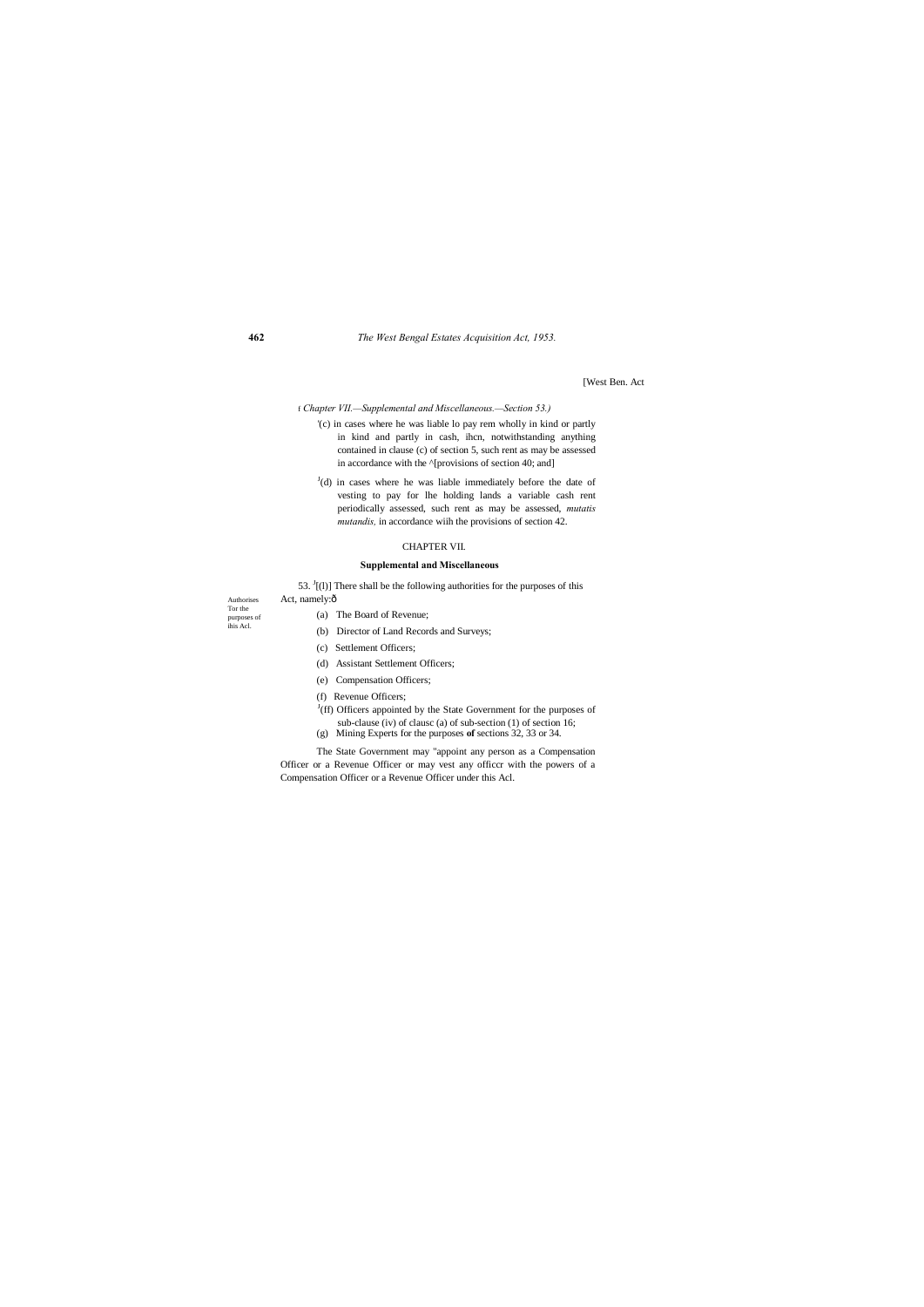#### *The Wej< Bengal Estates Acquisition Act, 1953.* **463 of 1954.]**

Appoint men! of Special Judges and Tribunals,

Acl v of J 90S.

9 of I90S. Limitation.

#### *(Chapter VH.—Supplemental and Miscellaneous.—Sections 54-55A.)*

the powers under this Act, cxccpi the power of making rules under section 59, to the Delegation of powers by the State Government 54. (1) The State Government may, by 'notification in the *Official Gazette,* delegate any oF Board of Revenue [, the Commissioner of a Division or a Collector] subject lo such reservations, if any, as may be specified in the notification.

and powers and duties of the authorities. (2) Ail authorities referred Lo in see lion 53 shall exercise such powers and perform such duties under this Act or any rules made thereunder as may be conferred or imposed on them.

 ${}^{7}$ 55. (!) The State Government may <sup>J</sup>appoint a person who is or has been a District Judge or an Additional District Judge to be a Special Judge for the purpose of section 11 or of section 20.

(2) The State Government may <sup>!</sup>appoint one or more Tribunals Tor the purpose of section 44. Such Tribunal shall be composed of a single member who shall be  $^9$ [a person who is or has been] a District Judge<sup>7</sup>[or an Additional Disirict Judge] and shall have all the powers of a Civil Court under the Code of Civil Procedure, 1908.

 $S$ 55A. The provisions of sections 5 and 12 of the Indian Limitation Act, 1908, shall apply to any appeal or application under this Act.

(a) authorisation of authority and certain officers lo sanction *ad interim* pay men is under ihii 2nd proviso to s. 12(1) of the Act lout intermediary up to the amount specificd. suhject to certain conditions, *see* notification No, 576L, Ref.. dated 9.1.59. published in the *Calcutta Gazette* or 1959. Pari.], page 3B1, as subsequently amende

<sup>&</sup>lt;sup>1</sup> These words wilhin lhe square brackets were insetted by s. 2 of the Weil Bengal Esiaies Acquisition (Second Amendment) Act, 1958 (West Ben. Act XXV of 1958).

<sup>&#</sup>x27;Sub-scction (t) was subslituicd for the previous sub-section by s. 21(1) of the Wesl Bengal Esiaies Acquisition (Amendment) Act, I960 (Wesl Ben. Aci XVII of 1960).

<sup>&</sup>lt;sup>J</sup>Fcr notification rivaling lo appoinniicnl of certain of fir en lo be Special Judges appointed for lhe purpose of section 20 of lhe Acl in respccl oT ihe districts specified, *see* notification No. 8316L. Ref., dated 7.5.57. published in (he *Calcutta Gazette* of 1957. Pari 1. page 1636.

 <sup>&#</sup>x27;For rioliliuLliuii relating lo—

These words within the square brackeis were subslituted for the words "an officer not below ihc rank of' by s, 21(2) of the West Bengal Estates Acquisition (Amendment) Act, 1960 (Wesl Ben. Act XVII of 1960).

<sup>(</sup>b) appointment of certain officers as Revenue Officers for the purpose of ihe Act i n respect o f their rcspccti vc j u ri sdic lio ns, see not i fieali o n No. 196Q2L. Rc f,, d ate d 16.12.60. published in ihe *Calcutta Gazette* of 1960. Pan I, page

<sup>&#</sup>x27;For nolilicalion relating lo appoint men I of—

<sup>(</sup>a) a Tribunal for lhe purpose of section 44 or the Aci in respect of ihe districts of Midnapore, 24-Parganas, Burdivan, Jalpaiguri and Maid a, res notification No. I3464L. Ref., daied 15.7.55, published in the *Calcutta Gazette* of 1955. Pan 1, page 2898, as subsequently amended,

<sup>(</sup>b) a Tribunal for the purpose ofscclion 44of the Act in res pcc I of each of the districts specified, see notification No. 185Q4L, Ref., dated 22.9.55. published in the *Calcutta Gazette* of 1955, Pari I, page 41 IS. is s

<sup>(</sup>c) lhe additional District Judge, Midnapore, as a Tribunal for the purpose or section *44* of lhe Acl in respect of the district of Midnapore. *see* notification No. 6676L, Rcf., dated 11."1.57, published in the *Calcutta Gazelle* of 1957. Pan t. page 1340,

These words wilhin lhe square brackets were inserted with rcirospeciivc cffecl by s. 17 of ihc West BengaJ Estates Acquisition (Amendment) Act, 1955 (Wesl Ben. Act XXXV of 1955).

<sup>&#</sup>x27;This new section 55A was inserted by s. 22 of the Wesl Bengal Estates Aequisilion (Amendment) Acl, I960 (West Ben. Act XVli of 1960).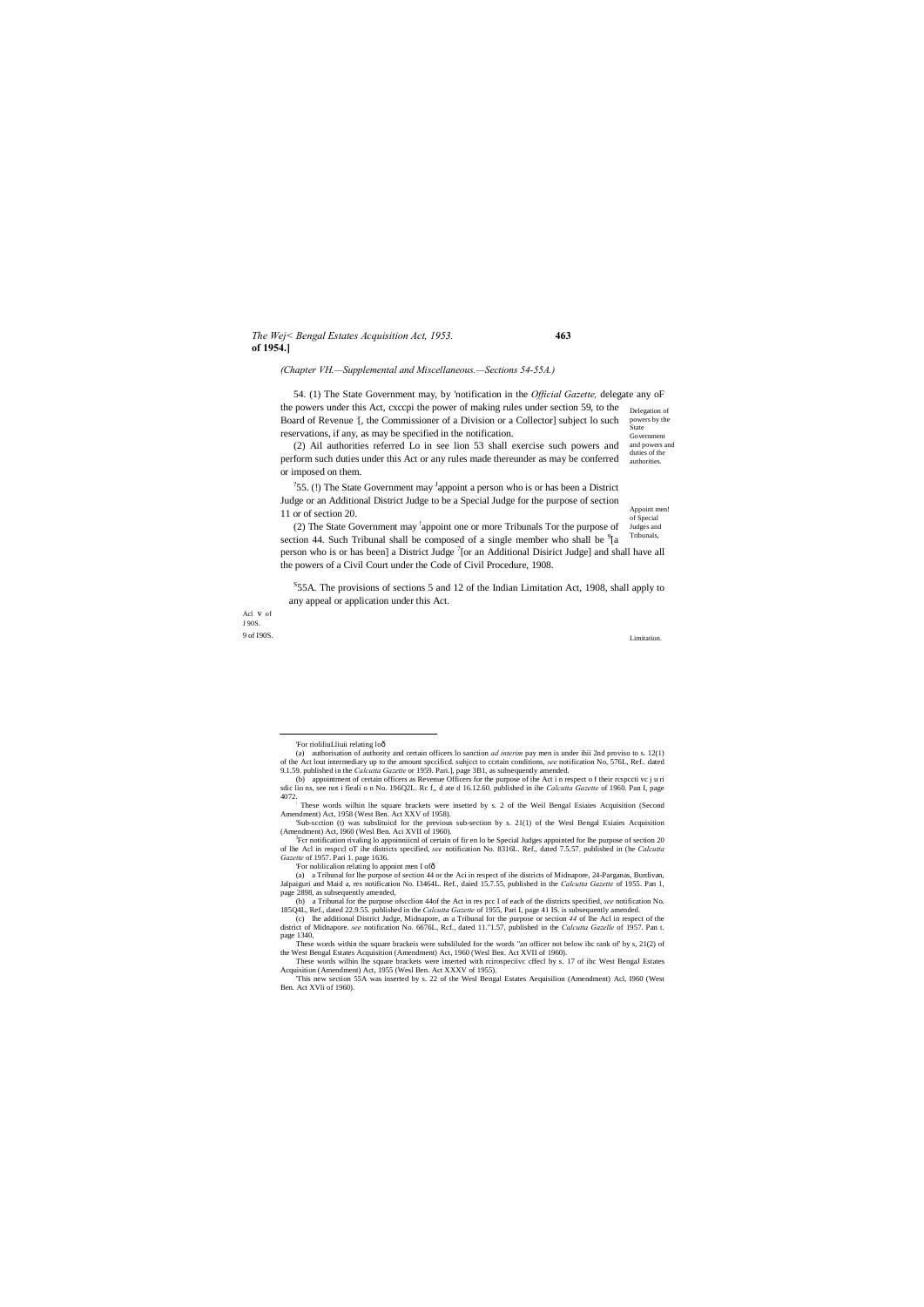#### **464** *The West Bengal Estates Acquisition Act, 1953.*

**[West Ben. Act**

Power of Stale Government l© invest certain authorities with powers of a Civil Court, Bar to jurisdict ion of Civil Court in respect of certain manors.

Power lo *enter* upon land?lo make survey, cic.

Power lo compel production of suuenwnls antl documents and lo enforce attendance of witnesses.

> Acl V of 1908.

*(Chapter* V//.—*Supplemental and Miscellaneous.—Sections 56-57B.)*

56. A Revenue Officer, subject to any rules made under ibis Act, may, at any lime after giving previous nolicc, enter upon any land wiih such officers or other persons as he considers neccssary, and make a survey of ihe land or lake measurements thereof or do any olher acts which he considers to be accessary for carrying out any of his duties under this Act or any rules made thereunder.

(3) For lhe purposes of an inquiry under ihis Act a Revenue Officer shall have power to summon and enforce the attendance of witnesses or of any person having any interest whatsoever in any land and to compel the production of documents by the same means

and. so far as may be, in the same manner as is provided in the case of a Civil Court Act XLV of 1860. under the Code of Civil Procedure, 1908.

57. (1) Subject to any rules made under this Aci, a Revenue Officer may, Tor the purposes of this Act. by notice require any person to make and deliver to him a statement or to produce records or documents in liis possession or control relating to any interest whatsoever in any land at a time or place specified in the nolicc.

 $E57B$ . (1) Where an order has been made under sub-section (1) of section 39 directing ihe preparation or revision of a record-of-righls, no Civil Court shall entertain any suit or application for lhe determination of rent or determination of the siaius of any tenant or lhe incidents of any tenancy to which the record-of-rights relates, and if any suit or application, in which any of the aforesaid matters is in issue, is pending before a Civil Court on the date of such order, it shall be stayed, and it shall, on the expiry of the period prescribed for an

(2) Every person required to make or deliver a statement or produce any record or document under this section shall be deemed legally bound lo do so wilhin the meaning of seclions 175 and 176 of the Indian Penal Code.

'57A. The State Government may by "order invest any authority referred lo in section 53 with all or any of the powers of a Civil Court under lhe Code of Civil Procedure, 1908.

appeal under subsection (3) of section 44 or when an appeal has been filed under that subscction. as lhe case may be, on lhe disposal of such appeal, abate so far as it relates to any of the aforesaid matters.

This new section 57A was inserted wiih retrospective effect by s. 16 of the West Bengal Eslatcs Acquisition (Amendmeni) Act, 1957 (West Ben. Acl IV of 1957). (Amendmeni) Act, 1957 (West Ben. Acl IV of 1957).<br>
<sup>1</sup>For notification investingô<br>
(a) all Compensation Officers with the powers of a Civil Court under s,«. 30, 31 and 32 oflhc Code of Civil

Procedure. 1908, notification No. I9622L. Ref.. dated 25.10.57. published in ihc. Cnfctiltn Ciizefie of 1957, Pan 1, pagtf 3909.

(b) all Settlement. Assistant Settlement and Revenue Officers with nil the powers of a Civil Court under the Code of Civil Procedure, 1908, *see* notification No, 340L. Ref., dated 9,1.58, published in ilie *Cnlcmui Gazelle* of 1958. Part I. page

191. 'Section 57B was inserted bv \$. 5 of the West Bengal Eslatcs Acquisilion (Second Amendment) Act, 1973 (Wesl B'en. Acl XXXI1J of 1973).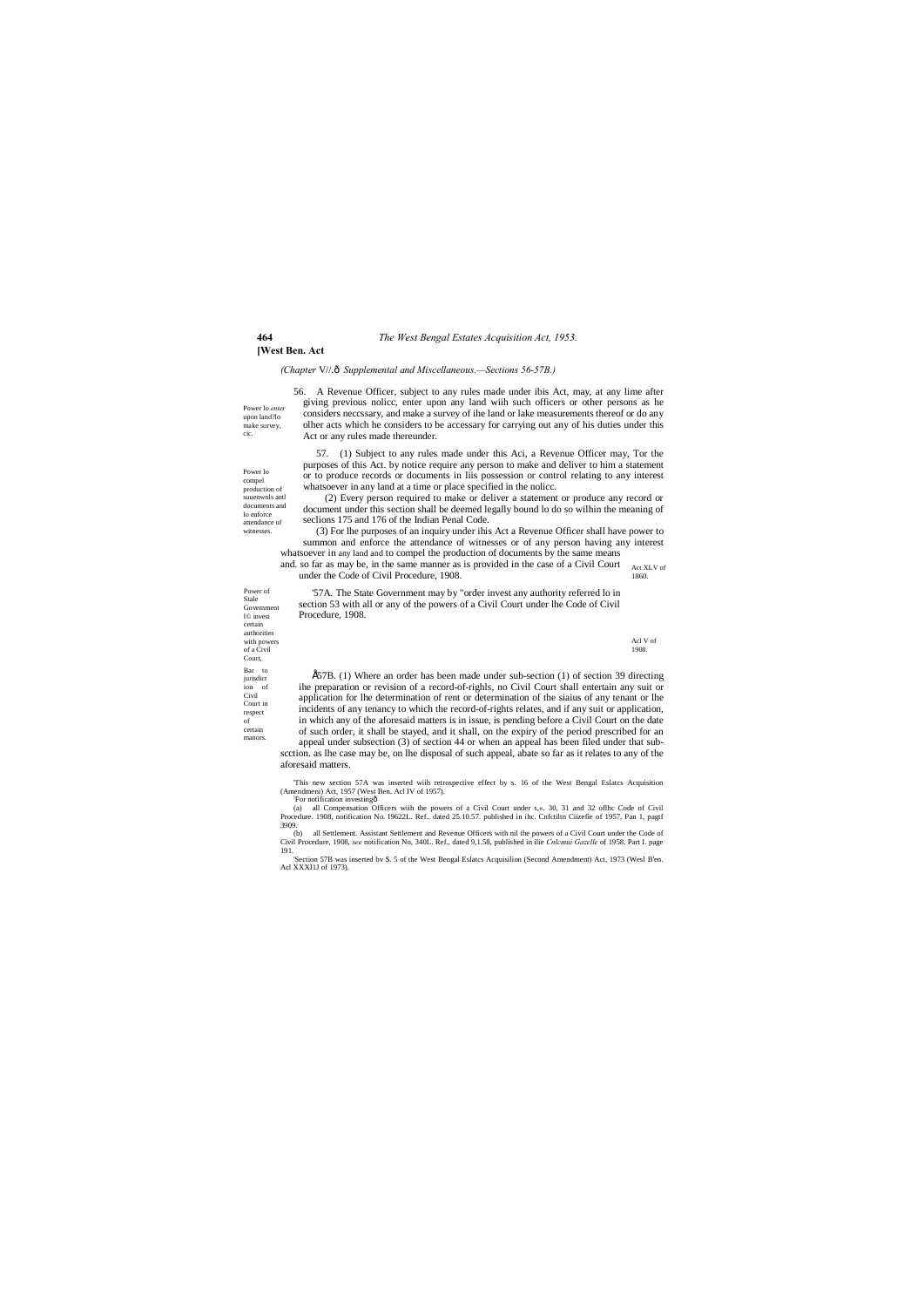#### *The West Bengal Eslales Acquisition Act, J953.* **465**

**58.** (1) No suit, prosecution or other legal proceeding shall lie against Protection oC any person for anything which is in good faith done or intended to be under 'he ^ done in pursuance of this Act or any rules made thereunder. Aci.

Wcsi Hen. Aci XXXJII of 1973.

**I of 1954.]**

*(Chapter V!!.—Supplemental and Miscellaneous.—Section 58.)*

(2) No Civil Court shall entertain any suil or application concerning any land or any estate, or any right in such estate, if it relates to—

- (a) alteration of any entry in lhe record-of-rights finally published, revised, made, corrected or modified under any of the provisions or Chapter V,
- (b) a dispute involving determination of the question, cither expressly or.by implication, whether a *raiyat* or an intermediary, is or is not entitled loreiain under the provisions of this Act such land or estate or right in such estate, as lhe case may be, or
- (c) any matter which under any of the provisions of this Act is to be, or has already been, enquired into, decided, dealt with or determined by the Slate Government or any authority specified therein,

and any such suit or application which is pending before a Civil Court immediately brfore the commencement of the West Bengal Estates Acquisition (Second Amendment) Act, 1973, shall abate so far as it relates co all or any of the matters referred to in clause (a), clause (b) or clause (c). "

> (3) Any dispute referred to in clause (b) of sub-seclion (2) may be decided by a Revenue Officcr not below the rank of an Assistant Settlement Officer, specially empowered by lhe Stale Government in this behalf, who shall dispose of lhe same in such manner as may be prescribed:

> Provided lhal in deciding a dispute under this sub-scction lhe Revenue Officer shall not re-open any mailer which has already been enquired into, investigated, determined or decided by lhe State Government or any authority under any of the provisions of this Act.

> (4) Any person aggrieved by a decision of the Revenue Officer made under sub-section (3) may appeal io lhe prescribed authority not below the rank of a Settlement Officer, within such lime, in such manner and subject to payment of such Fees as may be prescribed.

> (5) A decision made by lhe Appellate Authority under sub-scction (4) shall be final.

*Explanation.—In* ihis section, $\hat{o}$ 

(i) suil includes an appeal, and

(ii) an authority includes an authority to hear an appeal.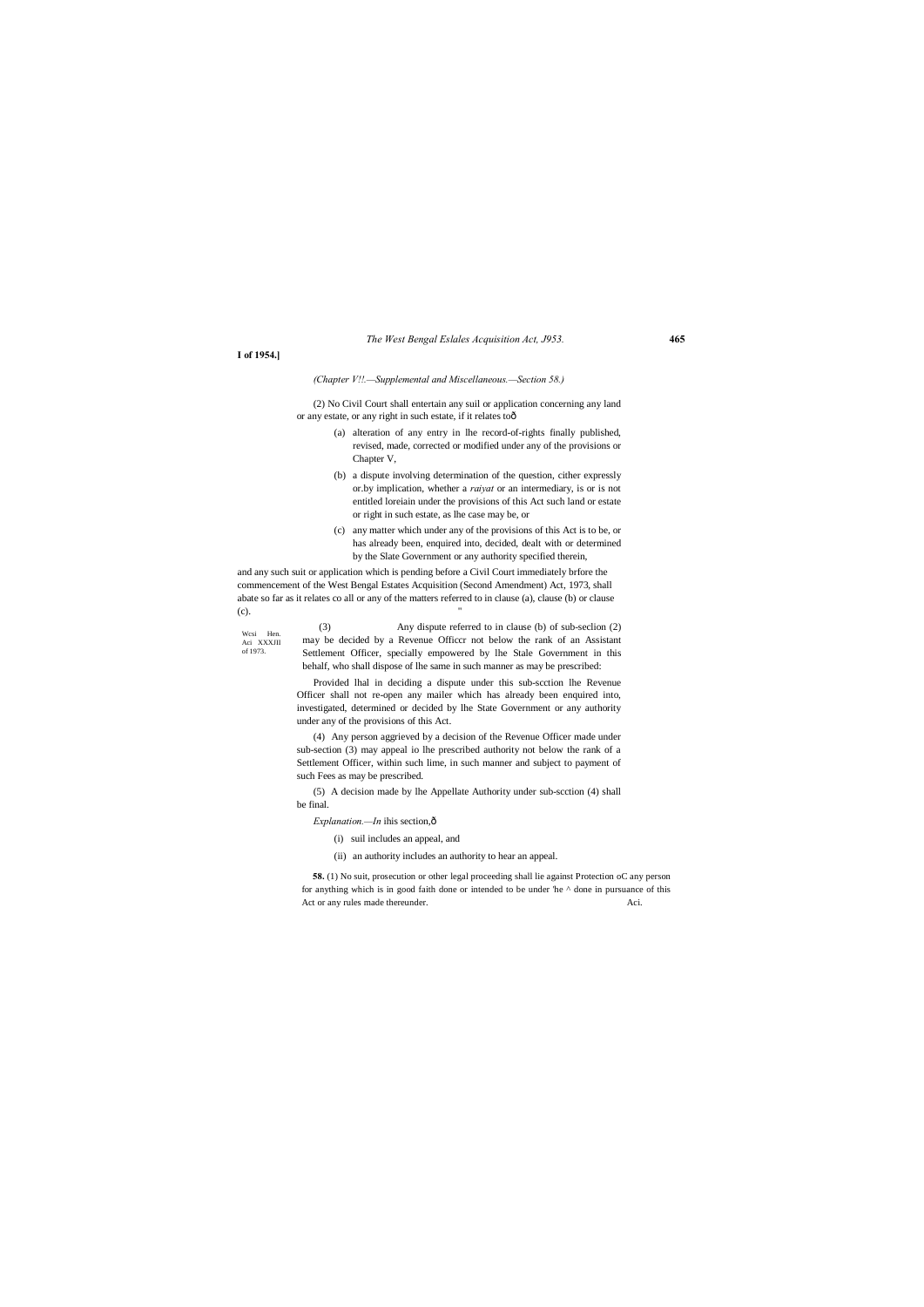#### *The H'ei/ Bengal Estates Acquisition Acl, 1953,* **466**

When (his Chapter is to came into force.

40 or195S

Application oT ihc Acl lo transferred territories.

VIII of 1885.

#### **[West Ben. Act**

*(Chapter Vll,—Supplemental and Miscellaneous.—Section 59.— Chapter VIII.—Application of the Act lo transferred territories.*—*Sections 60, 61.)*

(2) Save as otherwise expressly provided under ihis Act, no suit or other legal proceeding shall lie against lhe Slate Govern merit for any damage caused or likely to be causcd or for any injury suffered or likely to be suffered by virtue of any provisions of this Act or any rules made thereunder or by anything in good faith done or intended lo be done in pursuance of this Act or any rules made thereunder.

59. (i) The State Government may, after previous publication, mate rules' for carrying out the purposes of ihis Aci.

*Explanation.* $\hat{o}$  In this Chapter 'transferred territories' means the territories transferred from the Stale of Bihar lo the Slaic of West Bengal by section 3 of lhe Bihar and Wesl Bengal (Transfer of Territories) Act, 1956.

61. On lhe issue of a notificaiton under section 60, in the area in respect of which such notification is issued, $\hat{o}$ 

- (1) the Bihar Land Reforms Acl. 1950, shall stand repealed and lhe provisions of the foregoing Chapters of this Acl shall *Mutatis mutandis* apply.
- Bihar Aci 30 of 1950. Provided that any reference in the foregoing Chapters of this Act lo lhe Bengal Tcnancy Aci, 1885, or any provision thereof shall, as the case may be, be construed us a reference, $\hat{o}$

(2) In particular, aid without prejudice lo ihc generality of the foregoing power, such rules may provide for all or any of the matters which, under any provision of ihis Act, are required to bo prescribed or lo be provided for by rules.

#### **-CHAPTER VIII.**

#### **Application of the Act lo transferred territories.**

60. The provisions of ihis Chapter shall come into 'Force on such dale and in such area of the transferred terri lories as the Stale Government may, by notification in lhe *Official Gazette*, appoint, and for this purpose different dales may be appointed for different areas.

Biharto ihii Slate of West Hcnca] under (he Hin:r and Writ Bengal (Transfer of Territories) Act, 1956 (Act 40 of 1£>56) with effect ironi the 1st day of March, 1964 vide notificaiton No. 2672-L, Ref., dated lhe 17ih February, 1964, published in lhe *Calcutta Gazette, Extraordinary,* daled lhe I7lh February, 1964. Part I. paj\*c 407

'For rules made in c.icrciss of ihc power conferred by ihis scclion, *see* Notification No. 8074L. Rcf, daled ihe 28th May. 1954 of ihc Land and Land Revenue Department, published In [ho *Calcutta Gazelle, Extraordinary,* daicd (he 28th May, 1954. Pan I. pages 741-769. as subsequently amended from lime lo lime. -Chapicr Vlll containing ss. 60 and 61 was added by s. 2 of the West Bengal Estates Acquisition

{Second Amendment) Act, 1963 (Wesl Ben. Act XL of 1963). This Chapter was brought into forcc in alt the areas of the territories transferred from the Stale of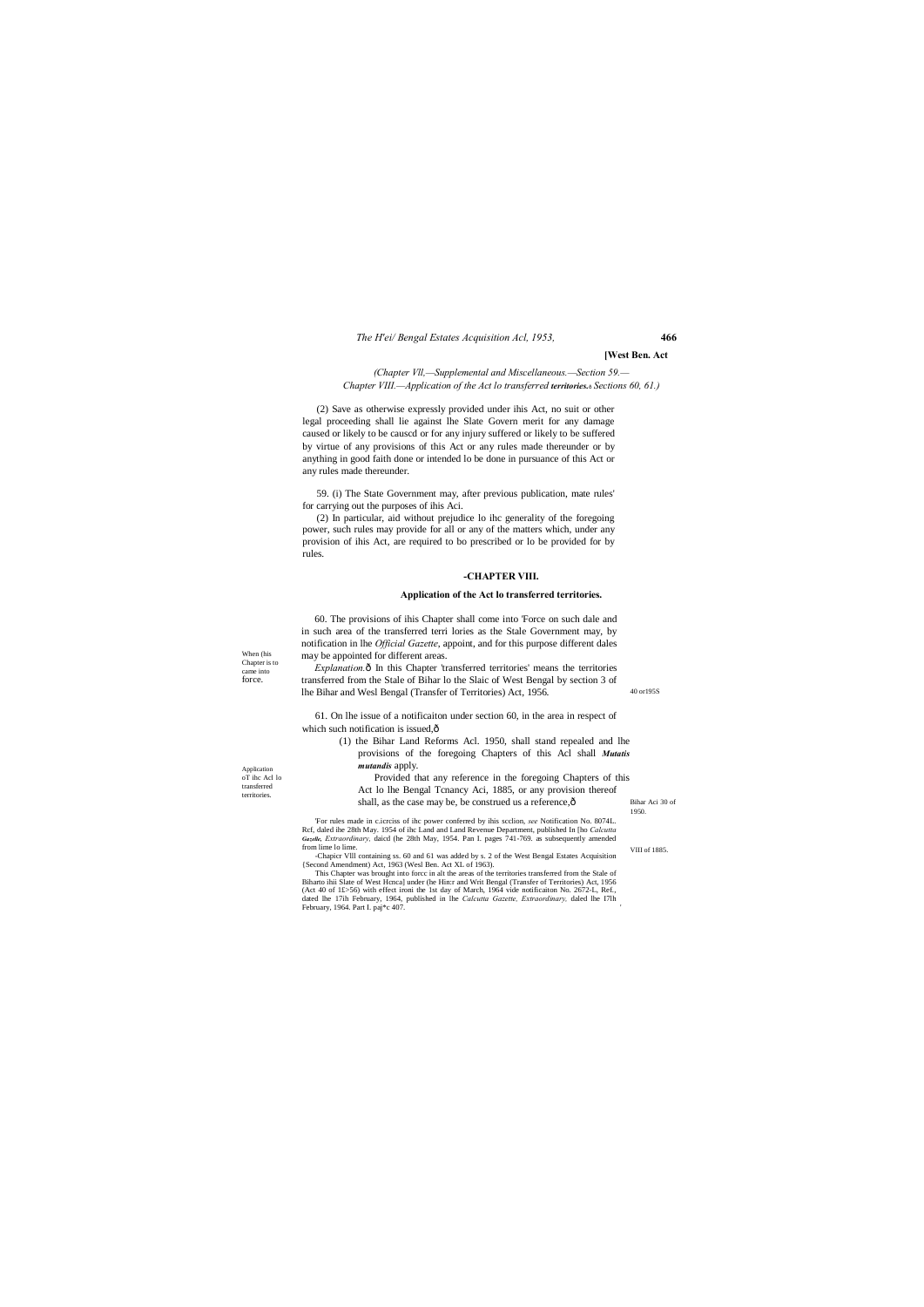### *The West Bengal Estates Acquisition Act. 1953.* 467 **I of 1954.]**

*(Chapter Vlli—Application of ihe Act to transferred territories.—Section 61.)*

| š                                | (i) in ihe case of application of such Chapters to ihc area                              |
|----------------------------------|------------------------------------------------------------------------------------------|
|                                  | . comprised in lhe district of Purulia, ô to the Chota                                   |
| Ben. ACL VI                      | Nagpur Tenancy Act, 1908, or the corresponding                                           |
| of 190S                          | provision thereof, and                                                                   |
|                                  | (ii) in the case of application of such Chapters to any other area                       |
|                                  | of the transferred territories, ô to the Bihar Tenancy vin of 1885.<br>Act, 1885, or the |
| corresponding provision thereof; |                                                                                          |
|                                  | (2) estates or interests vesied in the State Government under the Bihar                  |
| Aci $.10$                        | provisions of the Bihar Land Reforms Acl, 1950, prior to                                 |
| or 1950,                         | (he date of issue of lhe notification shall be deemed to have                            |
|                                  | vested in the State Government under the provisions of this Acl:                         |
|                                  | Provided lhalô                                                                           |
|                                  | no intermediary shall be allowed lo retain any land other<br>(i)                         |
|                                  | ihan, or in excess of, what is permitted under the provisions                            |
|                                  | of seclion 6 or any other provision of this Act;                                         |
|                                  | any land or interest which has vested in the State<br>(ii)                               |
|                                  | Government under the provisions of lhe Bihar Land                                        |
|                                  | Reforms Act, 1950, but which the ex-intermediary shall be                                |
|                                  | entitled to retain under the provisions of this Acl shall, if                            |
|                                  | possible, be restored to him and no compensation shall be                                |
|                                  | payable for any land or interest so restored;                                            |
|                                  | (iii) assessment of compensation already made or in progress                             |
|                                  | on or before the date of issue or the notification shall be                              |
|                                  | reopened and assessment of compensation for all lands and                                |
|                                  | interests vested or deemed lo have been vested in the Slale                              |
|                                  | Government under this Act shall be made afresh under the                                 |
|                                  | provisions of this Acl;                                                                  |
|                                  | '(iv) if an intermediary has possessed any land other than, or in                        |
|                                  | excess of, what is permitted under the provisions of section                             |
|                                  | 6 or any oiher provision of this Act, he shall be liable to                              |
|                                  | pay to the Slate Government for lhe period for which he                                  |
|                                  | has continued in possession of such land after his estate or                             |
|                                  | interest vested in lhe Slate Government, such de mages for                               |
|                                  | use and occupation of such land as shall be calculated al                                |
|                                  | the rate of Rs. 10 per acre per annum',                                                  |
|                                  | '(v) any sum payable by an intermediary as da manges under                               |
|                                  | clause (iv) shall be recoverable as a public demand.                                     |
|                                  |                                                                                          |

'Clauses (iv) and (v) were added by s. 3 oF ihe Wesi Bengal Eslales Acquisilion fAmcnitmerO Act. 1966 (Wesl Ben. Act XIV of 1966).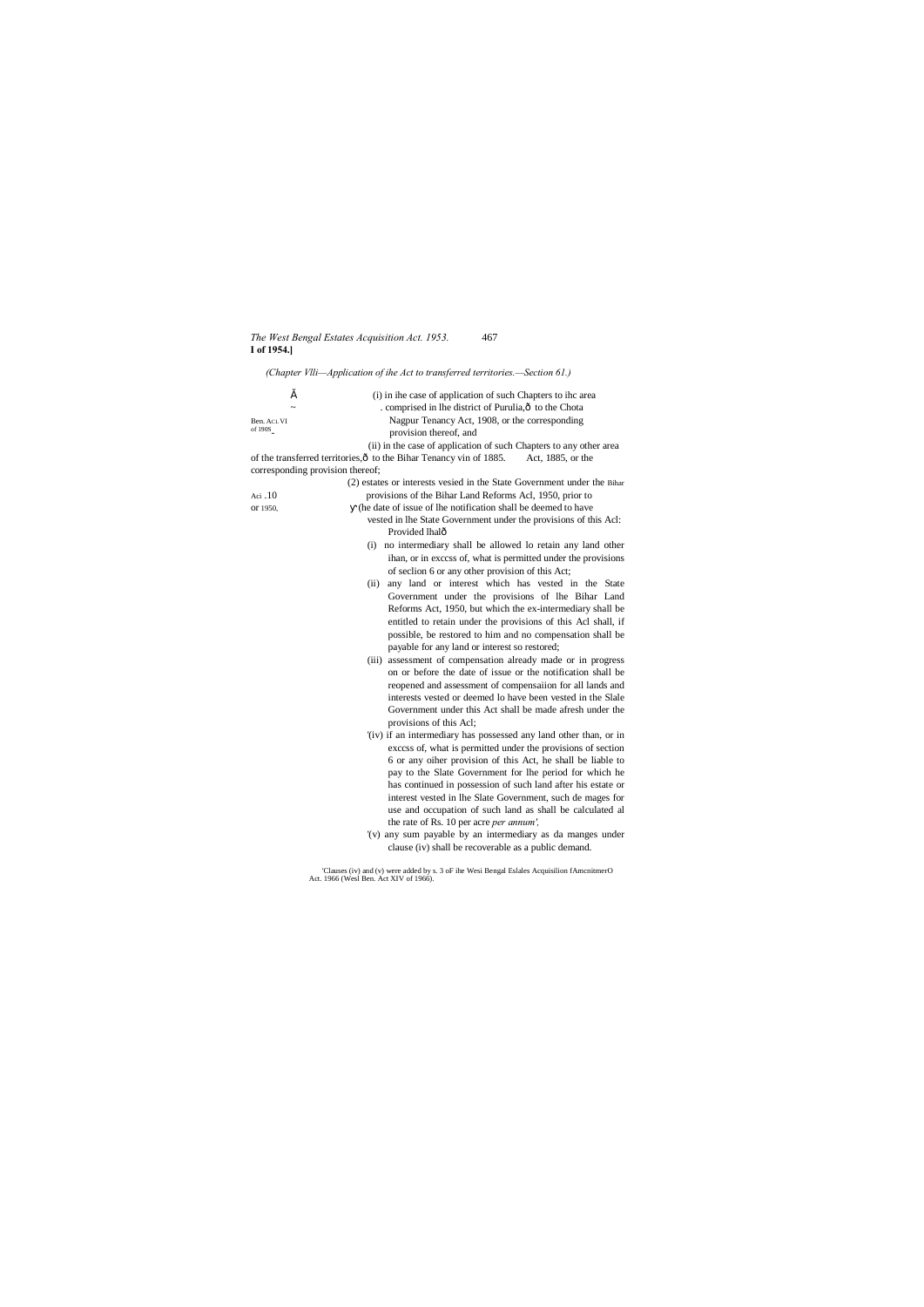No. WB(Part-III)/2010/SAR-34

Gazette



*Registered No. WB/SC-247*

# Holfeata

KARTIKA 18] [SAKA 1932 TUESDAY, NOVEMBER 9, 2010

PART IIIô Acts of the West Bengal Legislature.

# *Extraordinary*  Published by Authority

### **GOVERNMENT OF WEST BENGAL LAW DEPARTMENT**

**Legislative**

**NOTIFICATION**

No. 1516-L.ô 9th November, 2010.ô The following Act of the West Bengal Legislature, having been assented to by the President of India, is hereby published for general information : ô

> WHEREAS it is expedient to amend the West Bengal Estates Acquisition Act, west Ben. Act 1953, for the purposes and in the manner hereinafter appearing; 1 of 1954,

It is hereby enacted in the Sixtieth Year of the Republic of India by the Legislature of West Bengal, as follows:ô

# **West Bengal Act XIX of 2009**

## **THE WEST BENGAL ESTATES ACQUISITION (AMENDMENT) ACT, 2009.**

*[Passed by the West Bengal Legislature.]*

[Assent of the President of India was first published in the *Kolkata Gazette, Extraordinary,* of the 9th November, 2010.]

*An Act to amend the West Bengal Estates Acquisition Act, 1953.*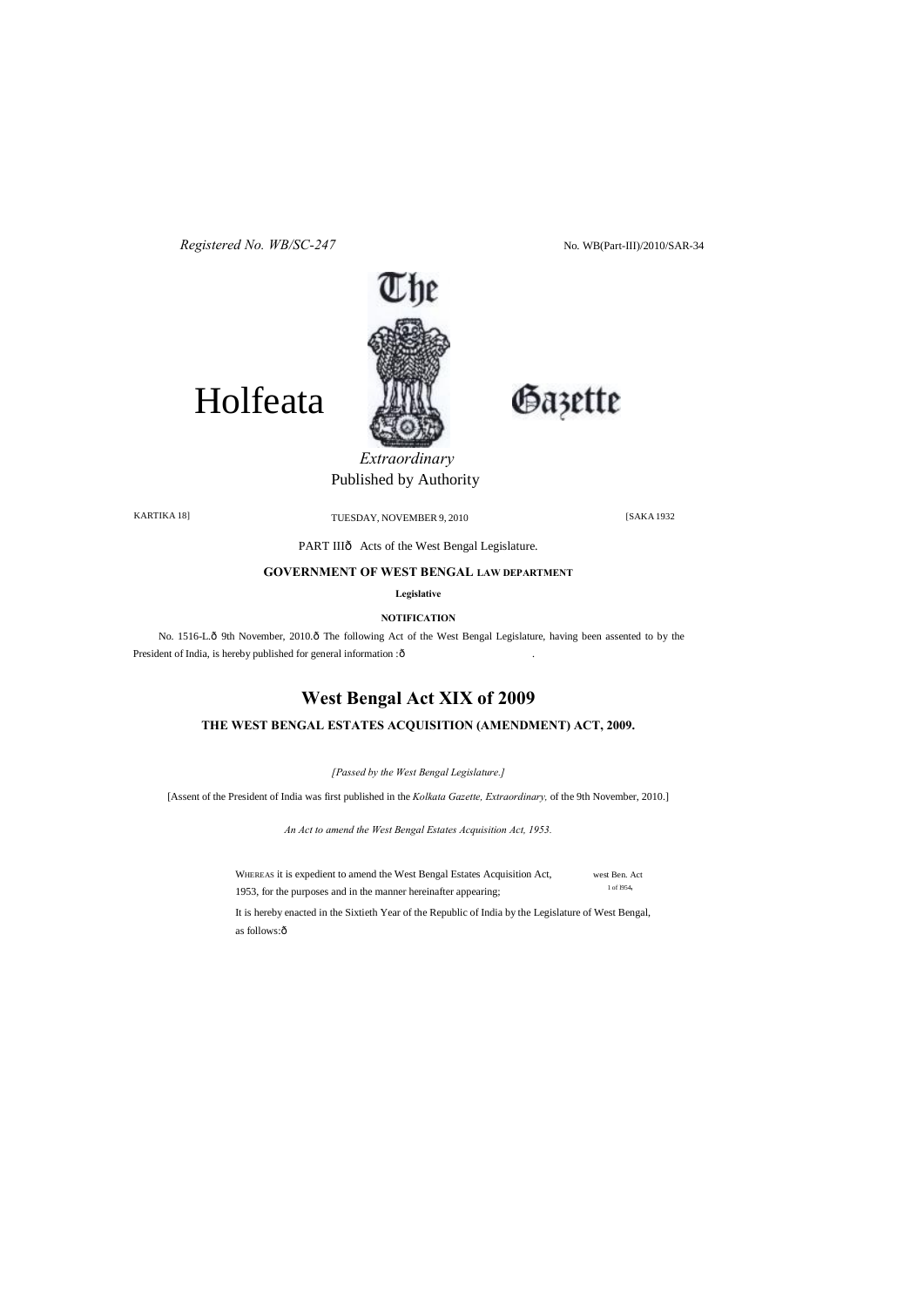[PART III

Short title and commencement.

Amendment of section 6 of West Ben. Act I of 1954.

#### THE KOLKATA GAZETTE, EXTRAORDINARY, NOVEMBER 9, 2010

2. *Explanation* to sub-section (3) of section 6 of the West Bengal Estates Acquisition Act, 1953 (hereinafter referred to as the principal Act), shall be renumbered as *Explanation I* to that sub-section and to *Explanation I* so renumbered, the following *Explanation* shall be, and shall be deemed always to have been, added, namely:ô

*The West Bengal Estate Acquisition (Amendment) Act, 2009.*

#### *(Sections 1-3.)*

1. (1) This Act may be called the West Bengal Estates Acquisition

(Amendment) Act, 2009. (2) This Act shall come into force at once.

'Explanation II.ô For the removal of doubts, it is hereby declared that the expression "revise any order" mentioned in the proviso to this sub-section, shall, notwithstanding anything contained in any law for the time being in force or in any agreement or in any decree, judgement, decision, award of any court, tribunal or other authority, include revision of an order of retention made under this sub-section, at any time after such order of retention so made, if the intermediary or the lessee, as the case may be, fails to use or ceases to use the whole or any part of the land for the purpose for which it has been retained i.e. for tea-garden, mill, factory or workshop, as the case may be, by him, so as to resume such land as being surplus to his requirement, by the State Government in the manner laid down in this proviso.'.

**Validation** 

3. The amendment made in the principal Act by section 2 shall be deemed to have been made with effect from the date of commencement of the principal Act and accordingly, anything done or any action taken or purported to have been taken or done under the principal Act on or after its commencement and before the commencement of this Act, shall, notwithstanding anything contrary contained in any judgment, decree or order of any court, tribunal or other authority, be deemed to be, and to have always been, for all purposes, as validly and effectively taken or done as if the said amendment had been in force at all material time.

#### By order of the Governor,

K.Y.S. MANHAS, *Pr Secy.-in-charge to the Govt, of West Bengal, Law Department.*

'Clause(aa) was inserted wiih retrospective effect by s. 3 lb) of ihe West Bengal Esiales Acquisitim (Second Amendment) Act, 1957 (Wesl Ben. Aci XXV of 1957).

-The words ", notwithstanding anything ID the contrary contained in any judgement,

decree or order or any court or Tribunal." were omitted by s. 2(a) of ihc Wesl Bengal Estates Acquisition (A mend men I) Act. 1977 (West Ben. Acl XXX VI or 1977).

J These words wilhin square brackets were substituted wiih renos'peclivc cffecl for ihc words '"unit! ihc provisions of Chapter VI'arc given cflcci lo, every *raiyat* or non- agriculiural It:nam. holding any land under an intermediary" by s, 3( 1) nf ihe West Bengal Estates Acquisition (Amendment) Act, 1937 (Wesl Ben. Act IV of 1957).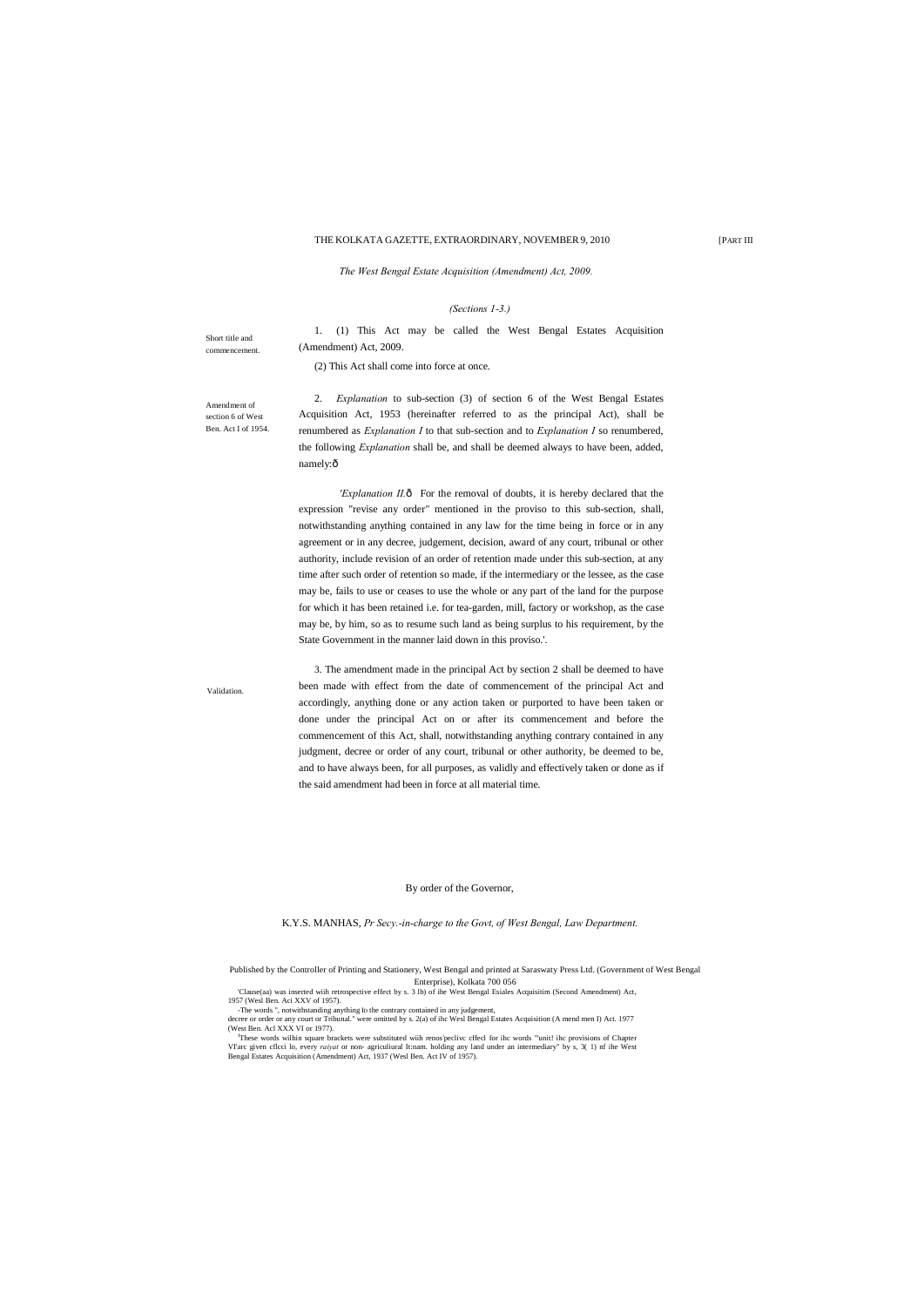'Substituted wiih retrospective effect for ihc words "every non-agricultural lenam holding any land" by s. 2(1) of the West Bengal Eslales Acquisition (Amendment) Acl.

1964 (West Ben. Acl XXI[ of I9W). *See* also foot-note 2 on ihc previous page.

'This proviso was substhulcU wiih retiospeciivc effect Tor [he original proviso by s. 3(1 )(a> of ihc Wesl Bengal Eslales Acquisilion (Amendment) Act, 1955 (Wesl Ben. Act XXXV of 1955).

•Tor notification declaring the areas comprised io ihe Sad sr. Kurseong and Kalimpong 5 lib-divisions of the district of Daiiceling lo be hilly portions for ihe purposes of ihe proviso ( clause (d) of sub-section (I) of see Li on 6 of ihc Act, *see* Notification No. 734 SL. Ref, dalcd 17,4.56. published in (he *Calcutta Guzelte* or 1956, Part I. page 1543.

'These words, brackets and figure within square brackets wcw inserted wiih retrospective effect hy s. 3(l)(b) nf the West Bengal Eslales Acquisition (Amendment) Act, 1955 (Wesl Ben, Acl XXXV of 1955),

'Sub-scciions (4) and (5) wetu inserted with leirospeciive effort by s. 4(b) of ihe West Bengal Estates Acquisition (Second A men (I men 1) Act, 15)57 (West Ben. Act XXV of 1957).<br>These words wilhin ihe square brackets wer

(Ajtrcndmcnl) Aci, 1963 (Wesl Ben. Acl XXII of 1963),

'Seclion 7 was subslilutcil with prospective effect for ihe original section by s. \*1 or ihc West Bengal Hstales Acquisilion (Amendment) Act. 1955 (West Ben. Act XXXV of 1955),

'Th^t; words wilhin Ihe square brackets were inserted wiih retrospective effect by s. 5 of the Wesl Bengal Eslales Acquisilion (Amendment} Aci, 1961 (Wesl Ben. Acl IX of 1961).

These words wilhin [he square brackets substituted with rci respective effect for the words "payable as compensation lo such intermediary" by s. 3 of Ihe Wesl Bengal Eslales Acquisition (Amendment) Acl. 1964 (West Ben. Aul

This proviso wassnhsiiiuied for Ihe original proviso by s. 2 of the Wesl Bengal Eslales Acquisition (Sccnntl AmendmcnO Acl. 1973 (Wesl Ben. Act XXXIII of 19711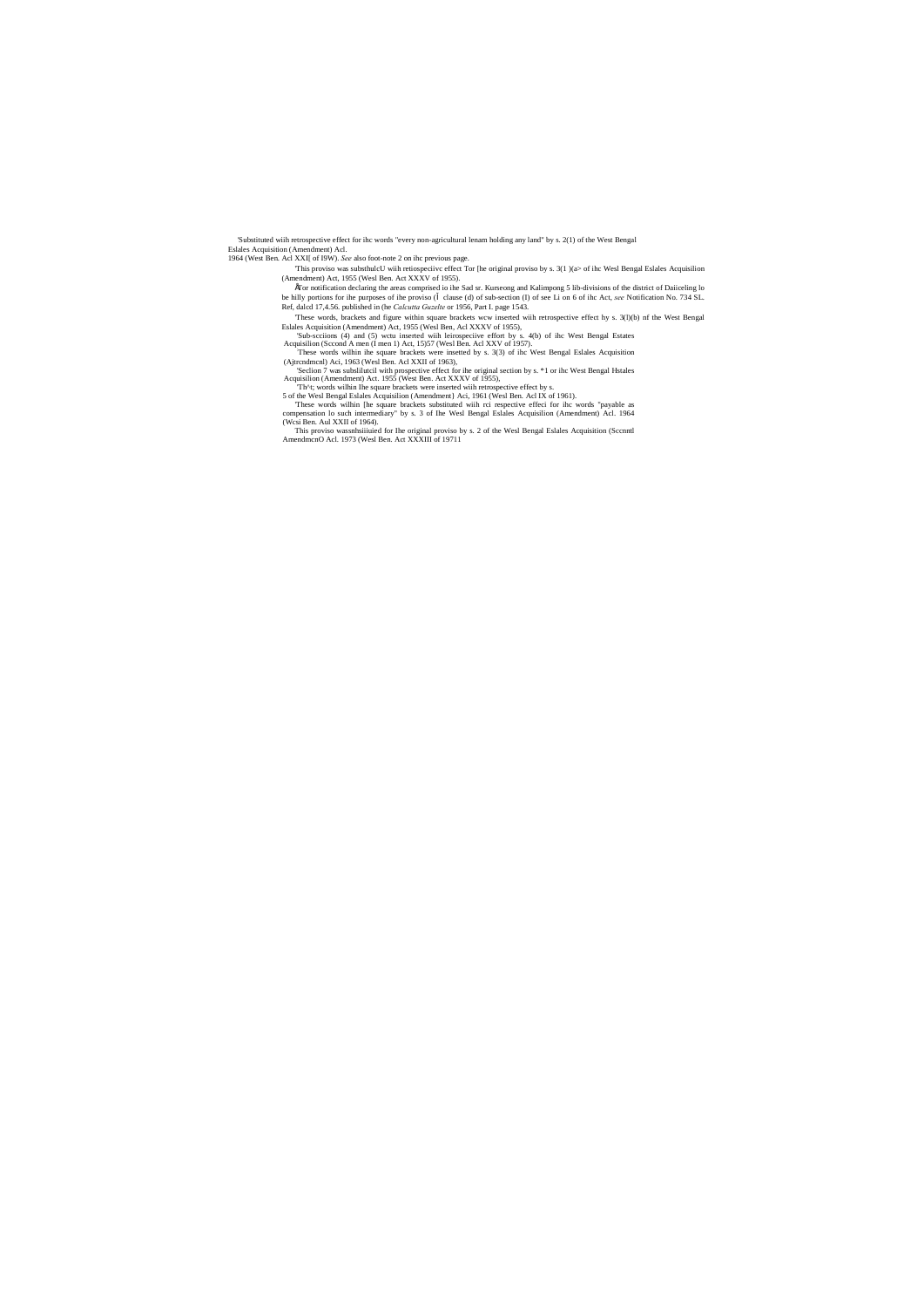'Sub-clausc (ii) was originally substituted with retrospective effect for Ihc original subclause by s. 8 of Ihe West Bengal Eslales<br>Acquisilion (Amendment) Act, 1955 (Wesl Ben, Act XXXV of 1955), and (hereafter this sub-cl

Wrst Bengal Eskucs Acquisition (Amendment) Act. 1960 (West Ben. Act XVII of 1960).<br>Sub-clause (iv) was originally subslituted with retrospective effect for the original sub-clause by s, 3(1) of  $\ln$ < West Bengal<br>Eslales Ac West Bengal Eslales Acquisilion (Amendment) Act. 1961 (West Ben, Act IX of I960,

- Tor Notification relating lo the appoinlmcnl of ô<br>(a) ihe Divisional Forest Officer, Malda for the purposes of s. 16(l)(a)(iv) of lbe Acl. *see* Nolificalion No. 619BL. Ref.. dalcd 3.4.58. published in the *Culctiila* Gazelle of 1958, Pari 1, page 1248.
	-
- (b) the pivisional Forest Officer for lbe purposes ofs.  $I(0)(n) \rightarrow \infty$  of the Act wilhin<br>(c) the Di vi sional Forest Officers of EasiMidnapore, Wesl M i than pore, B irbhu m and Burdivan Divisions to be Divisional Foresl Officers, *sec* Nolificalion No. 19788L. Ref.. dnled 20.9.58. nnhli=htrfl in Ihc *Cnlrtitln (larrur* of !95H. Part I. paw 3550.

These words wilhin ihc square brackets were inserted by s. 9(3)(aJ(i) of ihc Wesl Bengal Eslalcs Acquisition (Amendment)<br>Acl, 1960 (Wcsi Ben. Acl XVII of 1960),<br><sup>3</sup>These words wilhin ihc square brackels wen: inserted by s

These words wilhin ihc square hrackels wen; inserted by s.  $9(3)(a)(ii)$ , *ibid.* <sup>1</sup>£ub-clausc (ii) wis subsiimied for the

original sub-clause by s. 9{3)(b). *ibid.*<br><sup>J</sup>The Indian Income-iix Act, 1922 was repealed and re-enacted by the Income-lax Act, 1961 (43 of 1961).<br>The words for ihe purpose or preparing [he Compensation Assessment Roll fa

Bengal Estates Acquisition (Amendment) Aci, IWO (West Ben. Act XVII or I960).<br>This proviso was substituted with retrospective efTecl for (he original proviso by s.

9 or the West Bengal Esmics Acquisilion (Amendment) Ac!, 1955 {West Ben, Aci XXXV of 1955).<br>The words or where ihe interest of the intermediary is terminable or is liable to be exhausted, an annuity for such number of year Slate Government may prescribe by rules, having regard lo the circumstances." were inserted with retrospective effect by s. 9 or ihe West<br>Bengal Estates Acquisition (Amendment) Aci, 1957 (Wesl Ben. Act IV of 1957), and the Aci, 1960 {Wesl Ben. Act XVIIof 1960),